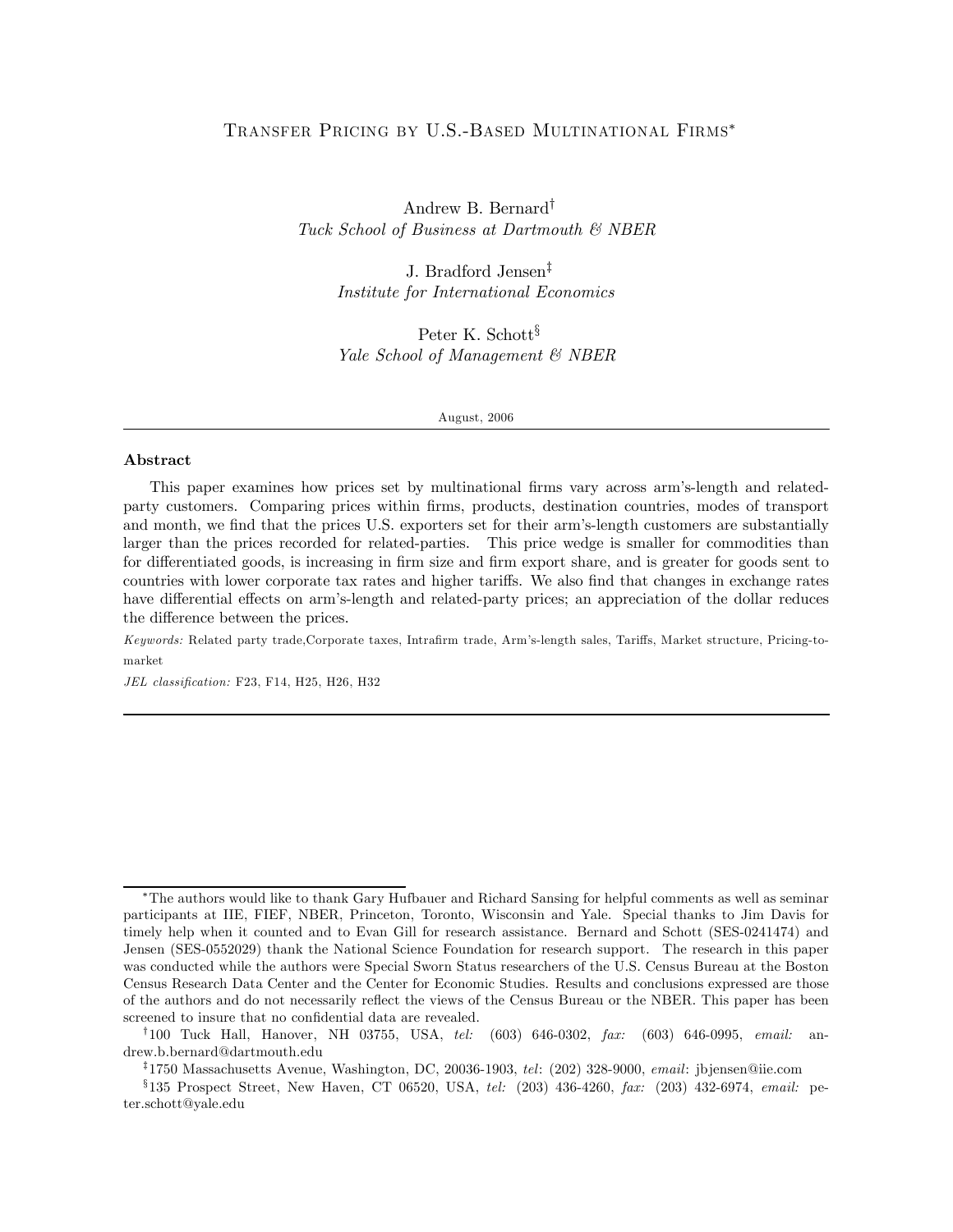### 1. Introduction

This paper examines how prices set by multinational firms vary across arm's-length and related-party customers. It takes advantage of a unique new dataset that tracks the population of U.S. export transactions during the 1990s. Consistent with a model of transfer pricing developed below, these data show that there is a large positive gap between firms' internal and external prices. The size of this price wedge varies systematically with product differentiation, firms' market power and destination-countries' corporate tax rates and import tariffs.

U.S. exports are highly concentrated among a relatively small number of firms. The top 1 percent of exporters represent 0.03 percent of the total number of firms in the United States but account for more than 80 percent of the value of exports and employ more than 11 percent of all private-sector workers. Among large exporters, U.S.-based multinationals, i.e., U.S.-owned multinationals or local affiliates of foreign-owned multinationals, are dominant, controlling more than 90 percent of total U.S. exports.<sup>1</sup> A substantial fraction of these exports – one third – occur within the firm, i.e., between the U.S.-based multinational and a related party in a foreign country.<sup>2</sup>

The prominence of multinational firms in international trade has stimulated a large body of research attempting to explain what goods they produce, where they locate production and how they respond to incentives and policies enacted by national and sub-national governments. Their potential use of "transfer" pricing for related-party transactions has, in particular, drawn widespread attention from practitioners as well as academics.<sup>3</sup> Given the large volume of U.S. and global trade that takes place within multinationals, the potential impact of transfer pricing is substantial, having the ability to influence official trade statistics, national accounts aggregates and estimates of inflation and productivity growth via its effect on import and export price indexes.4

Multinational firms have both managerial and financial motives for setting different prices for arm's-length and related-party transactions. Managerial motives include establishing the proper incentives for disparate divisions within a decentralized firm and avoiding "double marginalization" in the presence of market power.<sup>5</sup> Financial motivations encompass the minimization of corporate tax and tariff payments as well as the avoidance of foreign exchange controls or other restrictions on cross-border capital movements. Because obtaining direct evidence on the pricing behavior of multinationals is extremely difficult, existing empirical studies generally rely

 $1<sup>1</sup>$ U.S.-based multinationals that export account for 0.90 percent of all firms, 13 percent of exporting firms, and employ 27 percent of U.S. workers. See Bernard, Jensen and Schott (2005) for these and other facts about U.S. trading firms.

<sup>&</sup>lt;sup>2</sup>As discussed below, "related-party" trade refers to trade between U.S. companies and their foreign subsidiaries as well as trade between U.S. subsidiaries of foreign companies and their foreign affiliates. For exports, firms are "related" if either party owns, directly or indirectly, 10 percent or more of the other party (see Section 30.7(v) of The Foreign Trade Statistics Regulations).

<sup>3</sup>Transfer pricing concerns have traditionally been a cross-border issue; however recent court cases in the U.K. are threatening to impose the same restrictions on within-country intra-firm pricing as exist for cross-border transactions. See the Economist (2005).

<sup>4</sup>U.S. import and export price indexes are currently constructed by the Bureau of Labor Statistics using prices reported by firms in voluntary monthly surveys. To the extent that these prices reflect an unknown mixture of arm's-length and related-party transactions, they may fail to capture true movements in the U.S. terms of trade. See, for example, Diewert et al. (2005) and Rangan and Lawrence (1993).

<sup>&</sup>lt;sup>5</sup> "Double marginalization" is a variant of the vertical externality where the downstream firm does not take the upstream firm's profit into account when setting prices. See Tirole (1988).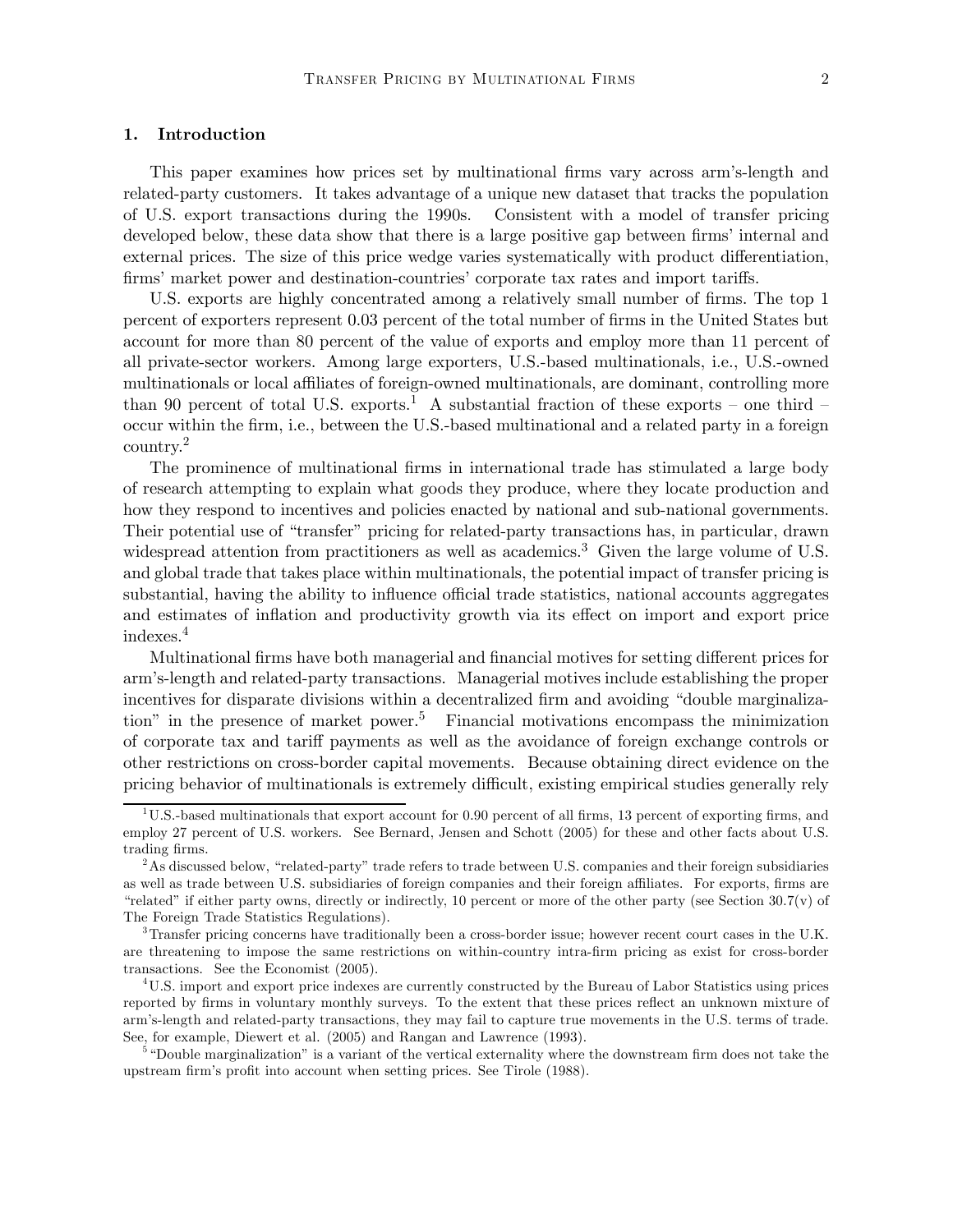upon indirect evidence or responses in a narrowly defined industry.<sup>6</sup>

The data employed in this paper are derived from point-of-export customs documents tracking every U.S. international export transaction occurring between 1993 and 2000 inclusive. For each export shipment that leaves the United States, these documents record the identity of the exporter, the Harmonized System product classification and date of shipment, the value and quantity shipped, the destination country, the transport mode, and whether the transaction takes place at "arm's length" or between "related parties". These data provide researchers the first opportunity to observe key features of multinational-firm activity. Our focus in this paper is on the wedge between multinational firms' arm's-length and related-party prices (i.e., unit values) and the extent to which this wedge varies with product and firm characteristics, market structure and government policy.

We find that export prices for intrafirm transactions are significantly lower than prices for the same good sent to an arm's-length customer. After matching related-party sales by a firm to arm's-length sales by the same firm for the same product to the same country in the same month using the same mode of transport, we find that the average arm's-length price is 43 percent higher than the related-party price. Product characteristics are influential in determining this gap. While the wedge for commodities (i.e., undifferentiated goods) averages 8.8 percent, the gap for differentiated goods is 66.7 percent. Firm and market attributes are also influential: the difference between arm's-length and related-party prices are higher for goods shipped by larger firms, by firms with higher export shares, and by firms in product-country markets served by fewer exporters.

Consistent with incentives to minimize taxation and import duties, we find that the wedge between arm's-length and related-party prices is negatively associated with destination-country corporate tax rates and positively associated with destination-country import tariffs. For each one percentage point reduction in the foreign tax rate we find an increase in the price wedge of 0.56 to 0.66 percent. A one percentage point increase in the foreign customs duty increases the price wedge by 0.56 to 0.60 percent. These results show that multinational firms make substantial price adjustments to variation in country tax and tariff rates. Back-of-the-envelope calculations suggest that pricing responses to tax rate differences across countries led to \$5.5 billion in lower U.S. corporate tax revenues and a \$15 billion increase in the merchandise trade deficit in 2004.

We also examine the role of exchange rates in multinational pricing. Though a large literature is devoted to analyzing the interaction of firm market power and exchange rate movements, it largely ignores issues of transfer pricing.<sup>7</sup> Here, we find that the price gap between firms' arm'slength and related-party prices varies negatively with countries' real exchange rates, suggesting that multinationals adjust their arm's-length and related-party prices asymmetrically in response to exchange rate shocks.<sup>8</sup> Coefficient estimates imply that a ten percent appreciation of the dollar against the destination currency reduces the price gap by approximately 2 percent.

The relatively large wedge we find between firms arm's-length and related-party prices has intriguing implications for how multinational performance should be evaluated. Existing comparison of multinationals with purely domestic firms generally find that they are larger, more

 $6\,\text{For exceptions, see the discussion of Lall (1973), Swenson (2001) and Clausing (2003) in the next section.}$ 

<sup>&</sup>lt;sup>7</sup>See, for example, the survey by Goldberg and Knetter  $(1997)$ .

<sup>&</sup>lt;sup>8</sup>Rangan and Lawrence (1993) argue that the U.S. export price index deviates insufficiently from the U.S. wholesale price index in the presence of exchange rate movements because it is biased towards sampling firms' intrafirm prices. To the extent that exchange-rate driven changes in the arm's length price wedge are due to relatively large adjustments in firms' arm's length prices, our results provide support for this argument.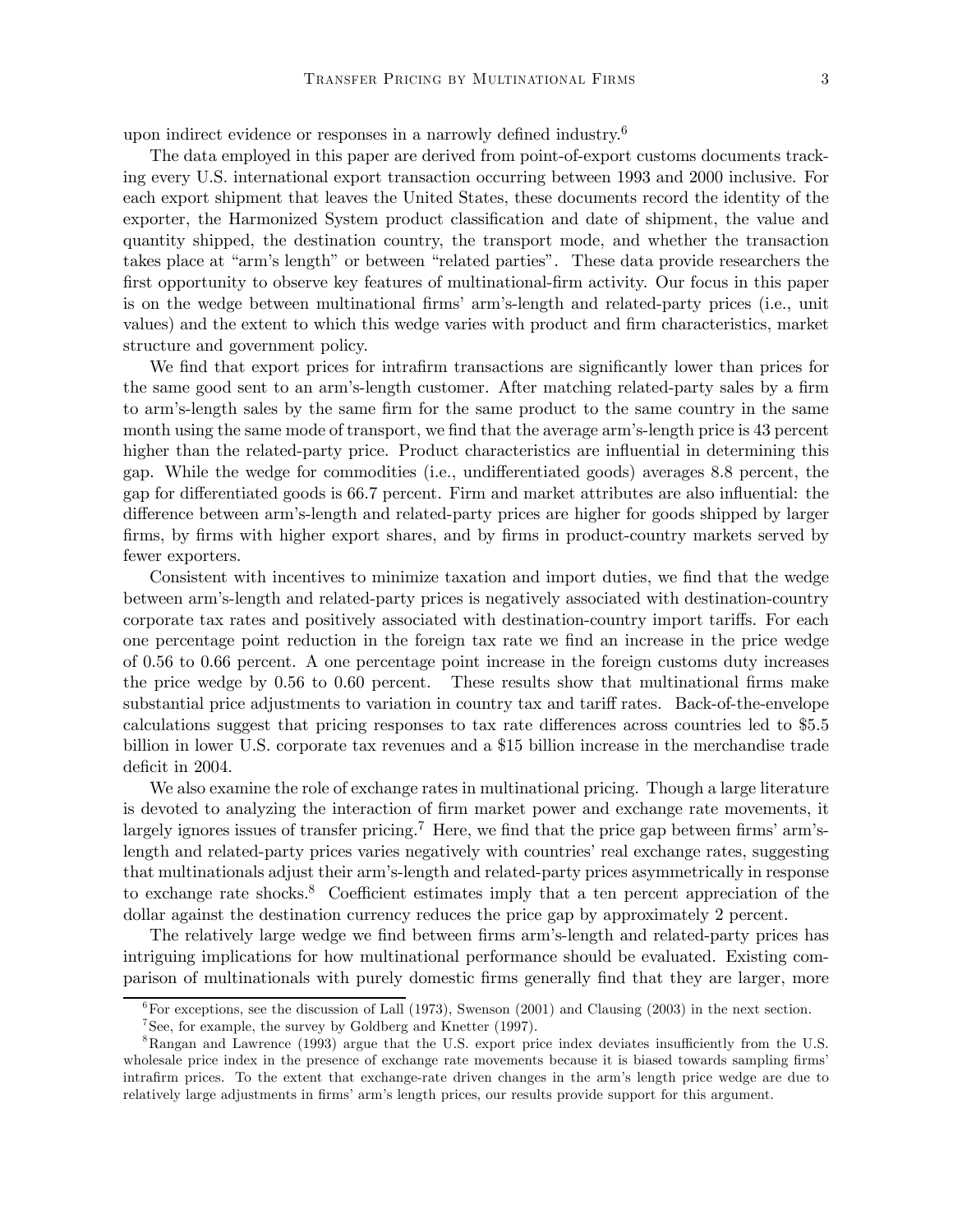innovative, exhibit higher productivity, pay higher wages and employ greater numbers of skilled or educated workers.<sup>9</sup> Few, if any, of these studies, however, contemplate the influence of transfer pricing, a potentially important omission given that affiliates' ability to purchase lower-priced intermediate inputs from overseas parents may influence all of these measures of performance.

The remainder of the paper proceeds as follows. We start by briefly surveying the large existing literature on transfer pricing. In Section 3, we develop a theoretical framework to highlight the product, firm, and country attributes that potentially influence the gap between firms' arm's-length and related-party prices. Section 4 describes the dataset and Section 5 outlines how we compare arm's-length and related-party prices empirically. We present the main empirical results in Sections 6, 7 and 8. Section 9 concludes.

# 2. Existing Research on Transfer Pricing

There are large theoretical and empirical literatures on transfer pricing by multinational firms.<sup>10</sup> Theoretical research considers two major topics: managerial and economic incentives in multidivisional firms and tax minimization and compliance in cross-border transactions. Eden (1998) develops a series of models to describe managerial as well as tax and tariff effects on intrafirm prices when the firm sets a single transfer price.<sup>11</sup> Capithorne (1971), Horst (1971), Samuelson (1982), Halperin and Srinidhi (1987), and Harris and Sansing (1998) examine the effect of tax-rate differences on production and pricing when a single agent is responsible for intracompany transactions. A set of more recent papers analyzes decentralization of the decisionmaking process within the multinational firm. Hyde and Choe (2005) examine the effects of transfer pricing on economic incentives and tax compliance in a model where the domestic division sets two transfer prices: one for managerial decision-making and the other for tax compliance. Similarly, Baldenius et al. (2004) develop a model with two types of transfer prices and consider the effects of cost-based and market-based transfer pricing.<sup>12</sup> The model we develop below is a generalization of this two-price approach.

The empirical literature on transfer pricing focuses almost exclusively on the relationship between corporate tax and import tariff rates and multinational firms' over- or under-invoicing in international trade. Most of these studies address this question indirectly by examining whether firms in relatively low-tax jurisdictions are more profitable than firms in high-tax jurisdictions<sup>13</sup> or whether economic activity varies across locations<sup>14</sup>. Hines (1997) provides a survey of this literature, which typically finds a negative correlation between tax rates and firm profitability. To our knowledge none of the empirical papers consider the role of product characteristics or firm market power in the transfer pricing decision.

 $9$ Doms and Jensen (1998) report significantly higher productivity at plants owned by U.S. multinationals, a fact used by Helpman et al. (2004) to motivate a model of exporting and multinationals. Aitken et al. (1996) and many others report higher wages at foreign-owned plants. Lipsey and Sjöholm (2004) find higher wages, higher levels of education and more inputs per worker in foreign-owned plants in Indonesia. Criscuolo et al. (2005) report higher innovation activity at multinational firms in the United Kingdom.

<sup>&</sup>lt;sup>10</sup> A search on Econlit using the keywords "transfer pricing" and "multinational" yields 66 peer-reviewed journal articles and 10 books.

 $11$  Eden (1998) also provides substantial coverage of non-academic evidence on the extent of transfer pricing and tax minimization by multinationals.

 $12$ Halperin and Srinidhi (1991) and Narayanan and Smith (2000) also allow for decentralized decision-making in models with a single transfer price.

 $13$  See, for example, Jenkins and Wright (1975), Bernard and Weiner (1990), Harris et al. (1993), Klassen et al. (1993) and Collins et al. (1996).

 $14$  See, for example, Bartelsman and Beetsma (2003), who look at income shifting among OECD countries.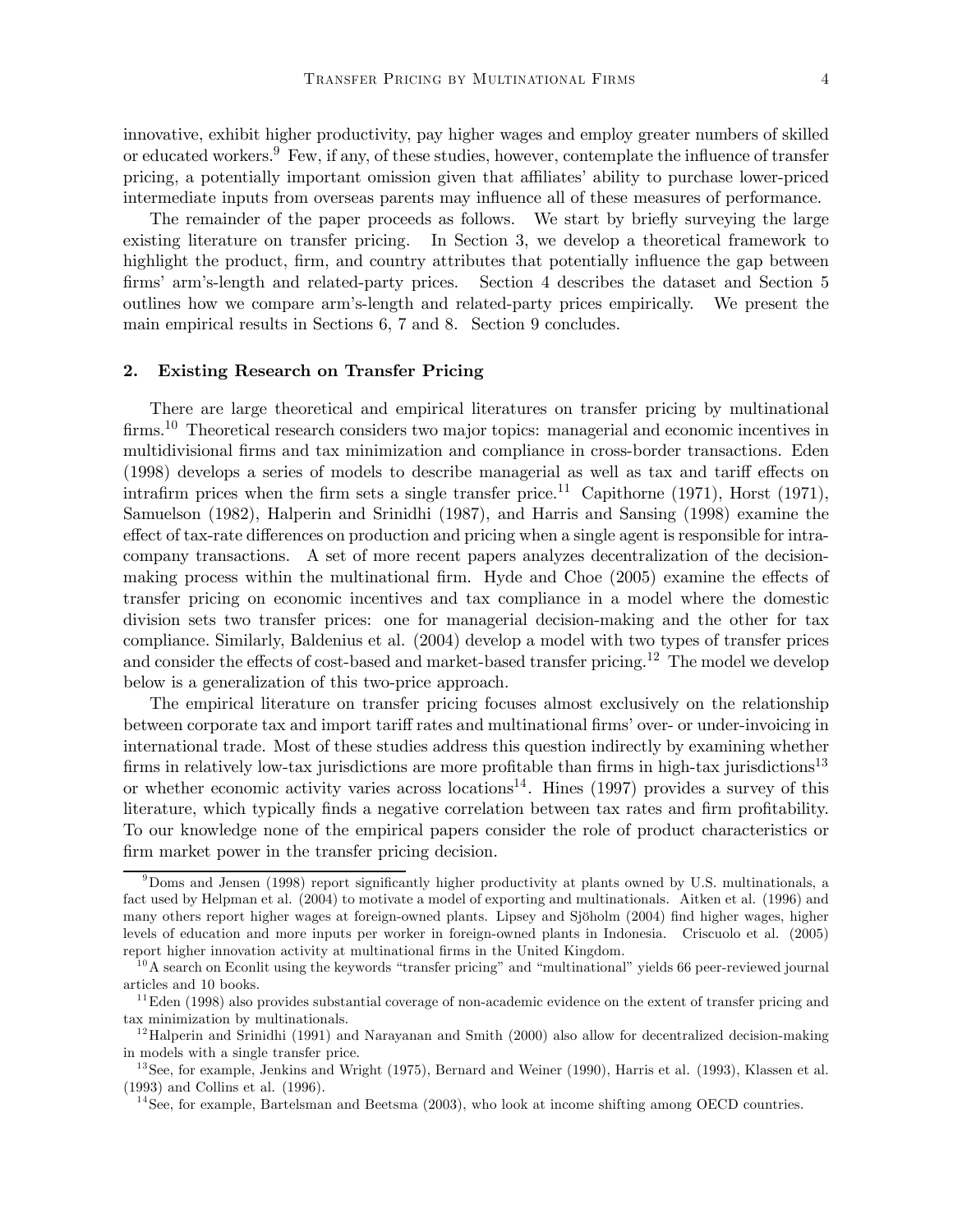#### 2.1. Price-based studies

Very few studies of transfer pricing use actual price data. Lall (1973) investigates overinvoicing by a small sample of Colombian pharmaceutical firms with foreign affiliates in response to governmental restrictions on profit repatriation. Foreign exchange and capital controls in Colombia during the 1960s gave multinational firms an incentive to raise their intrafirm prices above the arm's-length level as a means of transferring profits out of the country. Comparing intrafirm import prices to arm's-length prices for similar goods in local, regional and world markets during 1968 to 1970, Lall finds that related-party prices ranged 33 to 300 percent higher than arm's-length prices.<sup>15</sup>

Two other studies, by Swenson (2001) and Clausing (2003), are more recent and cover a wider range of industries. Both have as their focus the relationship between country corporate tax (and tariff) rates and transfer prices. Swenson (2001), using annual U.S. import data for five countries during the 1980s, analyzes the response of average unit values across all (unobserved) transactions within country-product pairs to variations in U.S. import tariffs and foreign tax rates. She finds evidence that changes in prices are consistent with incentives based on taxes and tariffs but that the economic magnitudes are small.<sup>16</sup>

Clausing (2003) uses data on import and export product prices collected by the Bureau of Labor Statistics (BLS) from 1997 to 1999 to investigate the effect of country corporate tax rates on related-party prices. The BLS data separately identify intrafirm and arm's-length transactions. Clausing finds price responses in the expected directions, i.e., higher taxes abroad are associated with higher export prices and lower import prices for related-party transactions. Her point estimates suggest that a 1 percent drop in taxes abroad reduces U.S. export prices between related parties by  $0.9$  to  $1.8$  percent.<sup>17</sup>

### 2.2. Taxes

Before introducing our theoretical framework and empirical analysis we provide a brief discussion of the international tax environment facing U.S. firms. In the United States, firms are taxed according to their worldwide income.<sup>18</sup> As a result, U.S. firms must pay U.S. income tax on both their domestic profits as well as any foreign profits that are repatriated to the United States.<sup>19</sup> The tax liability associated with foreign earnings, however, can be offset by income taxes the firm pays to other countries. If foreign profits are taxed more lightly (heavily) than domestic profits, the firm is said to have 'deficit' ('excess') foreign tax credits. If a firm has deficit foreign tax credits, its U.S. tax liability on foreign profits is the difference between what would be owed under the U.S. tax rate and what the firm actually paid to foreign government. Excess foreign tax credits cannot be used to offset firm's tax liabilities on domestic income in

<sup>&</sup>lt;sup>15</sup>A more extensive study by the Colombian government found prices to be an average of 155 percent higher. Lall (1973) notes that similar studies subsequently undertaken by neighboring Latin American countries reached similar conclusions.

 $16$  These results may be influenced by the fact that Swenson's (2001) data do not separately identify arm's-length and related-party import transactions, nor do they allow one to control for firm-level differences in prices.

<sup>&</sup>lt;sup>17</sup>Prices are imputed for 42 percent of Clausing's  $(2003)$  transactions, and firm and product identifiers are unavailable. As a result, firm- or product-specific variation in prices cannot be examined.

 $18$ This section draws on the discussion in Hines (1997).

<sup>&</sup>lt;sup>19</sup> According to Subpart F rules of the U.S. Internal Revenue Service, foreign profits of certain majority-owned foreign affilitates are considered repatriated (i.e., "deemed distributed") whether or not they are actually transferred back to the parent. The affected affiliates are generally characterized as "passive" operations in tax haven countries.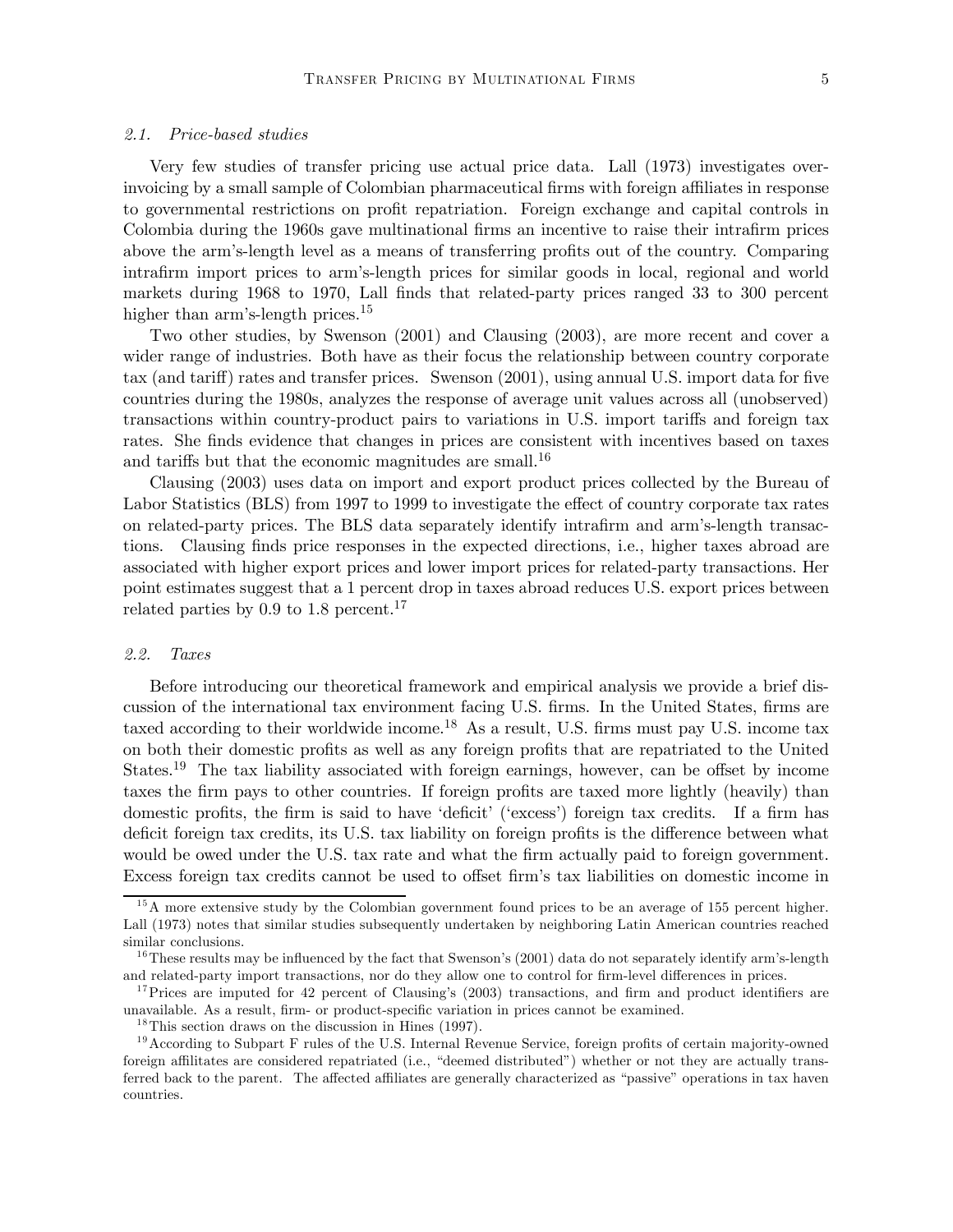the year they are incurred, but they can be used to some extent to offset tax liabilities on foreign income in prior or subsequent years, subject to U.S. Internal Revenue Service guidelines.

During our sample period, U.S. firms had at least two alternatives for booking export profits. First, they could be attributed to a Foreign Sales Corporation (FSC) and U.S. tax liability would be imposed at a reduced rate and could be offset by foreign tax credits generated by other foreign income. Second, U.S. exporters could classify up to 50 percent of their export profits as foreign source income and U.S. tax liability could be wholly or partly offset by excess foreign tax credits from other activities. Both of these policies create a motive for firms to over- or under-invoice exports depending upon the tax rates of the destination countries. Firms booking profits to a FSC, for example, may have expected tax laws to change in their favor in the future. Indeed, the American Jobs Creation Act of 2004, a corporate tax bill enacted in 2004 largely in response to a World Trade Organization ruling against FSCs, allowed firms to repatriate their foreign profits at a highly advantageous tax rate.<sup>20</sup> Allowing firms to book export profits as foreign income, on the other hand, essentially allowed firms with excess foreign tax credits to escape U.S. tax liability on those export profits.<sup>21</sup>

As a consequence of these components of the tax law, even though the United States relies upon a system of worldwide taxation, U.S. firms continue to face incentives to minimize their tax burden through transfer pricing. These incentives will exist whenever U.S. marginal tax rates differ from the combined burden of foreign marginal tax and tariff rates. In the next section we develop a framework that explicitly links foreign corporate taxes and transfer prices.

## 3. Theoretical Framework

The goal of our analysis is to understand the forces that shape multinationals' arm's-length versus related-party prices. It is likely that the same forces that play a role in pricing also influence multinationals more generally in terms of what they produce and where they locate.<sup>22</sup> Here, however, we develop an explicitly partial equilibrium approach to the problem of transfer pricing in that we take the location of firm activity as given and examine the variation in the resulting prices.

In this section we consider the particular case of a firm exporting the same good both to a related party and to an arm's-length customer in the same destination country. Examination of this case is useful for several reasons. First, it closely corresponds to the concept of arm'slength pricing used by U.S. and OECD tax authorities when evaluating transfer pricing for tax purposes. Second, limiting our analysis to the same good sent to the same country enables us to implicitly control for variation in both the nature of the product and in the cost structure of the exporting firm. Finally, this framework corresponds closely to the main strands of research in the existing theoretical literature.

While limited in scope, our focus is broader than most of the existing empirical literature on transfer pricing in that we consider the role of product attributes, firm characteristics, exchange rates and market structure in addition to that of taxes and tariffs in shaping related-party prices. Given the high degree of concentration in U.S. exports, even this special case encompasses a large fraction of related-party trade.

<sup>&</sup>lt;sup>20</sup>Estimates of profits to be repatriated at these favorable corporate tax rates (5.25% instead of 35%) range from \$320 billion (Wall Street Journal 2005) to as high as \$520 billion (Business Week 2005).

 $^{21}$ Kemsley (1995) shows that firms with excess foreign tax credits are more likely to export from the United States than to produce in an establishment located abroad.

 $^{22}$ See Hines (1997) for a survey of the literature on the location of multinational activity.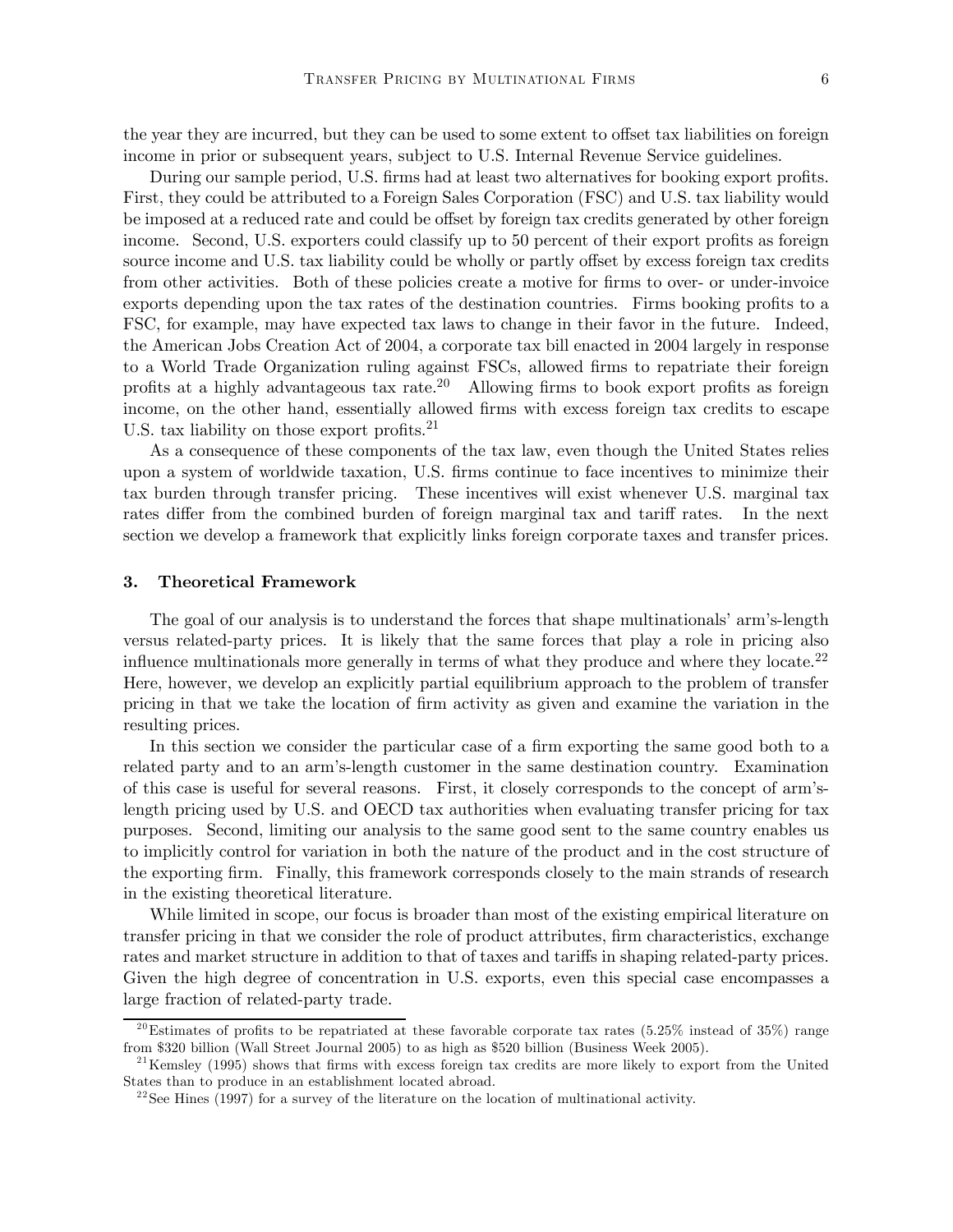### 3.1. A model of transfer pricing

Our basic setup is straightforward and extends the framework developed in Hyde and Choe (2005). The extensions include the introduction of downstream firms, tariffs, and exchange rates, as well as a penalty function for tax minimization that depends upon the difference between firms' arm's-length and related-party prices.<sup>23</sup>

We consider a multinational with two divisions: a home  $(h)$  office and a foreign  $(f)$  affiliate. The home division produces an intermediate good which is sold at arm's-length (quantity  $Q_{al}$ ) to an unrelated foreign firm and to the foreign affiliate (quantity  $Q_f$ ). The good sold to both customers is identical, and we assume that both customers reside in the same destination country.24 For simplicity we also assume that there are no costs of transforming the intermediate good in the foreign country. Both the foreign arm's-length firm and the foreign affiliate costlessly transform the product and sell it to consumers in the foreign country.

The purchase of quantity  $Q_{al}$  for price  $P_{al}$  by the arm's-length foreign firm is payable in domestic currency units subject to an ad valorem tariff,  $\tau$ , and an exchange rate,  $e$ , measured in units of foreign currency per unit of home currency. The arm's-length foreign firm in turn sells the goods for price  $S_{al}$  in the foreign market in foreign currency. After-tax profit of the foreign arm's-length firm is given by

$$
\pi_{al} = (1 - t_f)(S_{al}Q_{al} - (1 + \tau)eP_{al}Q_{al})
$$
\n(1)

where 
$$
S_{al} = (1+\tau) e P_{al}.
$$
 (2)

The multinational firm (legally) keeps two sets of books, one used to set incentives within the firm, i.e., used by foreign managers to make quantity and price decisions and also to reward those same foreign managers, and the other reported to tax authorities in both countries and to customs authorities as the goods cross the border.

Pre-tax profits for the two divisions of the multinational are given by

$$
\tilde{\pi}_h = P_{al}Q_{al} + P_{in}Q_f - c(Q_f + Q_{al})
$$
\n<sup>(3)</sup>

$$
\tilde{\pi}_f = S_f Q_f - e P_{in} Q_f - \tau e P_{tx} Q_f \tag{4}
$$

where  $P_{in}$  is the internal incentive transfer price for the intermediate good paid by the foreign division,  $P_{tx}$  is the transfer price of the intermediate good reported to the tax and customs authorities, and  $S_f$  is the price faced by the final customer of the foreign affiliate. The constant marginal cost of production is given by  $c^{25}$ .

Taxable income for each division of the multinational is given by

$$
I_h = P_{al}Q_{al} + P_{tx}Q_f - c(Q_f + Q_{al})
$$
\n
$$
\tag{5}
$$

$$
I_f = S_f Q_f - (1+\tau) e P_{tx} Q_f. \tag{6}
$$

 $^{23}$  In Hyde and Choe (2005), the government compares firm's arm's-length prices to an exogenous benchmark.

 $^{24}$ By intermediate good we merely mean that the good is not directly consumed by the foreign importing firm, i.e. it is subject to further processing or handling by wholesale and/or retail establishments. We assume that there are no sales to the domestic market and we do not model any potential competition in the downstream market.

 $25$ The appropriate marginal cost for tax purposes would include non-production components such as interest and depreciation changes. For sales to the arm's-length customer we assume that the importing firm pays the tariff. Ernst and Young (2003) report that 75 percent of U.S. multinationals consider the customs and VAT implications of their transfer pricing policies.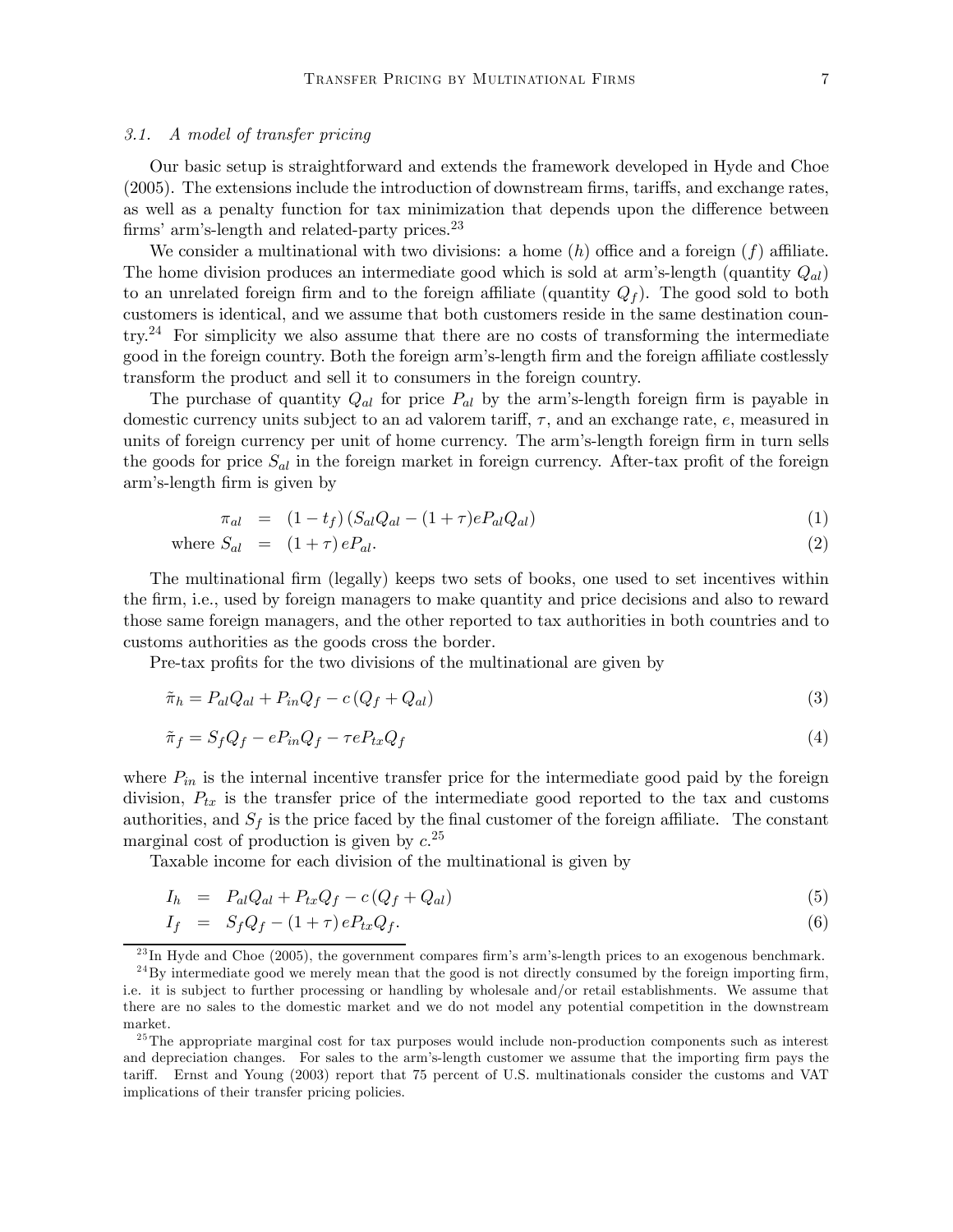We assume the transfer price is bounded from below by the firm's marginal cost and from above by an amount,  $B$ , that prevents the taxable income of the foreign affiliate from becoming negative, i.e.,  $c \leq P_{tx} \leq B$  where  $I_f(B)=0$ , reflecting the likely objections of the tax authorities.

After-tax profit of the two divisions is given by

$$
\pi_h = \tilde{\pi}_h - t_h I_h = (1 - t_h) [P_{al} Q_{al} - c (Q_f + Q_{al})] + (P_{in} - t_h P_{tx}) Q_f
$$
\n(7)

$$
\pi_f = \tilde{\pi}_f - t_f I_f = (1 - t_f) [S_f Q_f] - (e P_{in} + (\tau - t_f (1 + \tau)) e P_{tx}) Q_f
$$
\n(8)

where  $t_h$  and  $t_f$  are home and foreign tax rates respectively.

The arm's-length foreign firm chooses the quantity to sell,  $Q_{al}$ , given the price it faces from the home affiliate of the multinational, the foreign tax rate, tariff, and exchange rate as as well as the demand it faces in the foreign market, summarized by the elasticity,  $\mu_{al}$ , yielding a standard markup over cost,

$$
S_{al} = \frac{\mu_{al}}{\mu_{al} + 1} e(1 + \tau) P_{al}.
$$
\n(9)

The foreign affiliate of the multinational solves a similar problem. The price,  $S_f$ , and thus the quantity of intrafirm sales, depends on both transfer prices,  $P_{in}$  and  $P_{tx}$ , foreign taxes, tariffs, and the exchange rate. The foreign affiliate chooses the quantity to sell given the foreign tax, incentive transfer prices, tariffs and the elasticity of demand it faces in the foreign market,  $\mu_f$ :

$$
S_f = \left(\frac{\mu_f}{\mu_f + 1}\right) \left(\frac{e}{1 - t_f}\right) \left(P_{in} + \left(\tau - t_f - \tau t_f\right) P_{tx}\right). \tag{10}
$$

After-tax profits for the parent firm are given by

$$
\pi_p = (1 - t_h) [P_{al}Q_{al} - c(Q_f + Q_{al})] + (1 - t_f) \frac{1}{e} [S_f Q_f] \n+ (t_f (1 + \tau) - (\tau + t_h)) P_{tx} Q_f.
$$
\n(11)

The last term in equation 11 shows clearly that the profits of the parent are decreasing in the reported transfer price when the home tax rate is above the foreign tax rate. Without some restriction on behavior, the firm will choose the lowest possible transfer price. Similarly, a positive tariff rate will also induce the firm to minimize the reported transfer price.<sup>26</sup>

If the transfer price reported by the firm deviates too far from the tax authority's expectation the firm may face a penalty, or at a minimum, an expensive audit. We consider the case where  $t_h > t_f$  and augment the profit function with a penalty function,

$$
\frac{1}{2}\theta\left(P_{al}Q_f-P_{tx}Q_f\right)^2,
$$

that is increasing in the price difference between arm's-length and tax-transfer prices and the quantity shipped intrafirm. The exogenous parameter,  $\theta \in (0,1)$ , indicates that the firm does

 $^{26}$ If the foreign income tax rate is higher than domestic income tax rate, then the response of the after-tax profits of the parent to a higher tax/border transfer price depends on the level of the tariff, and the two income tax rates. If  $t_f > t_h$  and  $t_f - t_h < (1 - t_f) \tau$  then  $\frac{\partial \pi_p}{\partial P_{tx}} < 0$ . Normally high (relative) foreign income tax rates would induce the firm to raise the reported transfer price to shift profits into the low-tax home coun However, with small differences in income tax rates, high tariffs can induce the firm to once again reduce the reported transfer price to reduce tariff payments. See Swenson (2001) for a discussion.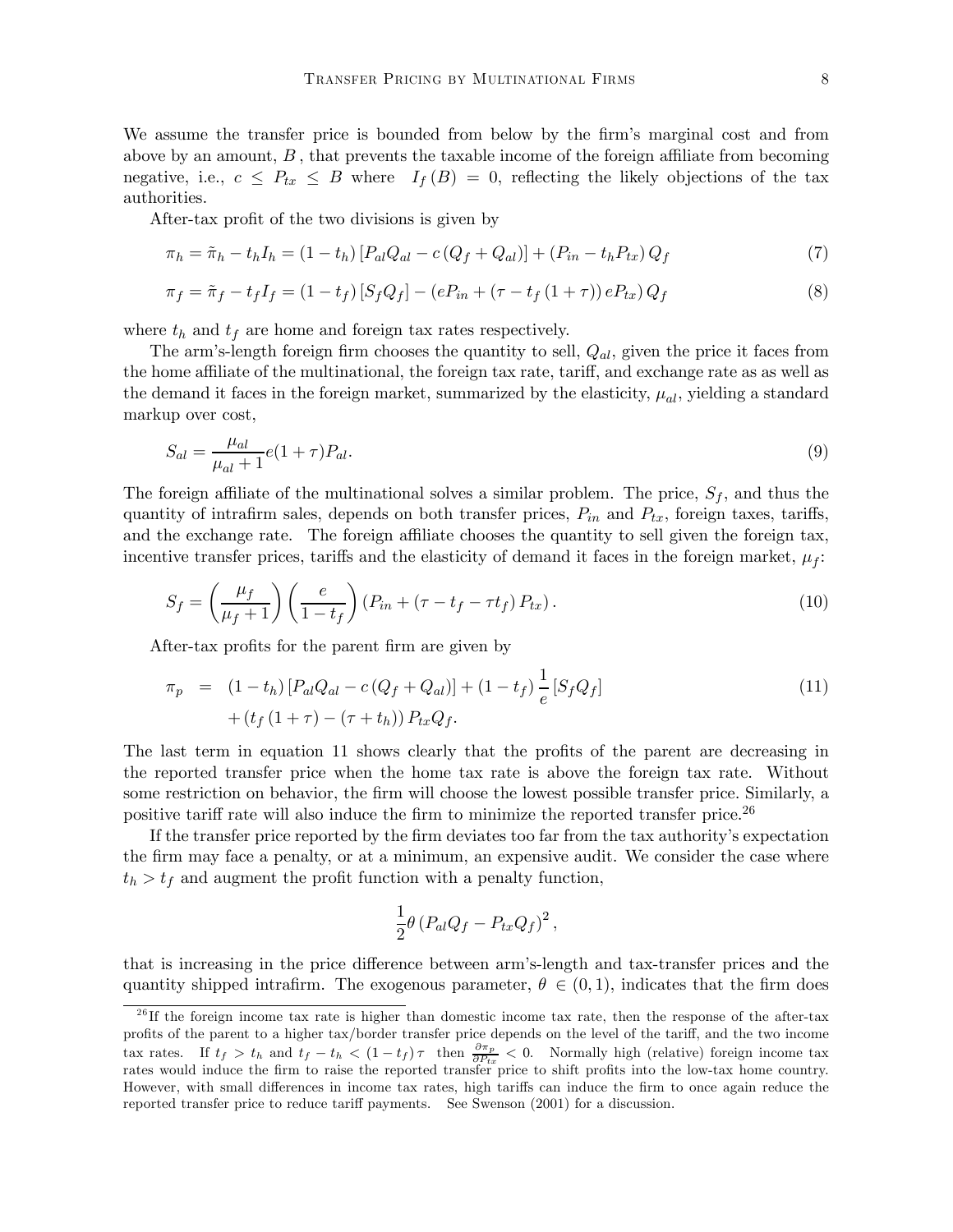not expect to repay the entire difference in the revenue streams. This penalty function captures the idea that the domestic tax authority focuses on the foregone tax revenue from intrafirm sales.27

After-tax profits for the parent firm are now given by

$$
\pi_p = (1 - t_h) [P_{al}Q_{al} - c(Q_f + Q_{al})] + (1 - t_f) \frac{1}{e} [S_f Q_f]
$$
  
+ 
$$
(t_f (1 + \tau) - (\tau + t_h)) P_{tx} Q_f - \frac{1}{2} \theta (P_{al} Q_f - P_{tx} Q_f)^2.
$$
 (12)

The firm chooses  $(P_{al}, P_{in}, P_{tx})$  yielding first-order conditions:

$$
P_{al} : P_{al} - \frac{\mu_{al}}{(\mu_{al} + 1)}c - \frac{\theta (P_{al} - P_{tx}) Q_f^2 P_{al}}{(1 - t_h)(\mu_{al} + 1)Q_{al}} = 0
$$
\n(13)

$$
P_{in} : P_{in} - c(1 - t_h) - t_h P_{tx} - \theta Q_f (P_{al} - P_{tx})^2 = 0
$$
\n(14)

$$
P_{tx} \quad : \quad \frac{\partial Q_f}{\partial P_{tx}} [P_{in} - (1 - t_h) c - t_h P_{tx} - \theta Q_f (P_{al} - P_{tx})^2] \\
\quad + [t_f (1 + \tau) - \tau - t_h] Q_f + \theta (P_{al} - P_{tx}) Q = 0
$$
\n
$$
(15)
$$

From the first-order conditions, we obtain three equilibrium relationships. First, from equation 13, we generate the standard markup price for arm's-length sales augmented by the effect of the penalty function,

$$
P_{al} = \frac{\mu_{al}}{(\mu_{al} + 1)} c + \frac{\theta (P_{al} - P_{tx}) Q_f^2 P_{al}}{(1 - t_h) (\mu_{al} + 1) Q_{al}}.
$$
\n(16)

The simple set-up for the arm's-length price is an important component of the framework as it explicitly introduces the market power of the firm in the pricing decision. Greater market power increases the price to the arm's-length customer.

Second, from equation 14, we see that the incentive transfer price consists of a weighted average of the marginal cost of production and the tax transfer price as well as a term from the penalty function,

$$
P_{in} = (1 - t_h)c + t_h P_{tx} - \theta Q_f (P_{al} - P_{tx})^2.
$$
\n(17)

Finally, from equations 15 and 14, we obtain the following relationship between taxes, tariffs, and the transfer price reported to the tax authorities:

$$
(P_{al} - P_{tx})\,\theta Q_f = t_h - t_f + \tau\,(1 - t_f). \tag{18}
$$

The left hand side of equation 18 gives the marginal cost to the firm of deviating from the arm's-length price while the right hand side represents the marginal benefit of deviating. In equilibrium, the firm sets the transfer price reported to the tax and customs authorities to equalize the costs and benefits. The tax transfer price,  $P_{tx}$ , equals the arm's-length price,  $P_{al}$ , only when the tariff-adjusted difference in tax rates is zero. When  $t_h > t_f + \tau (1 - t_f)$ , e.g. whenever the home tax rate is above the foreign rate or whenever tariffs are sufficiently large, the firm will choose to report a transfer price below the arm's-length price. Decreases in the foreign tax rate increase the price difference as do increases in the tariff. The larger the quantity

 $^{27}$  Alternatively, the penalty function could be modeled as the outcome of strategic choices by both the firm and the tax authority. See Graetz et al. 1986 and De Waegenaere et al. 2005.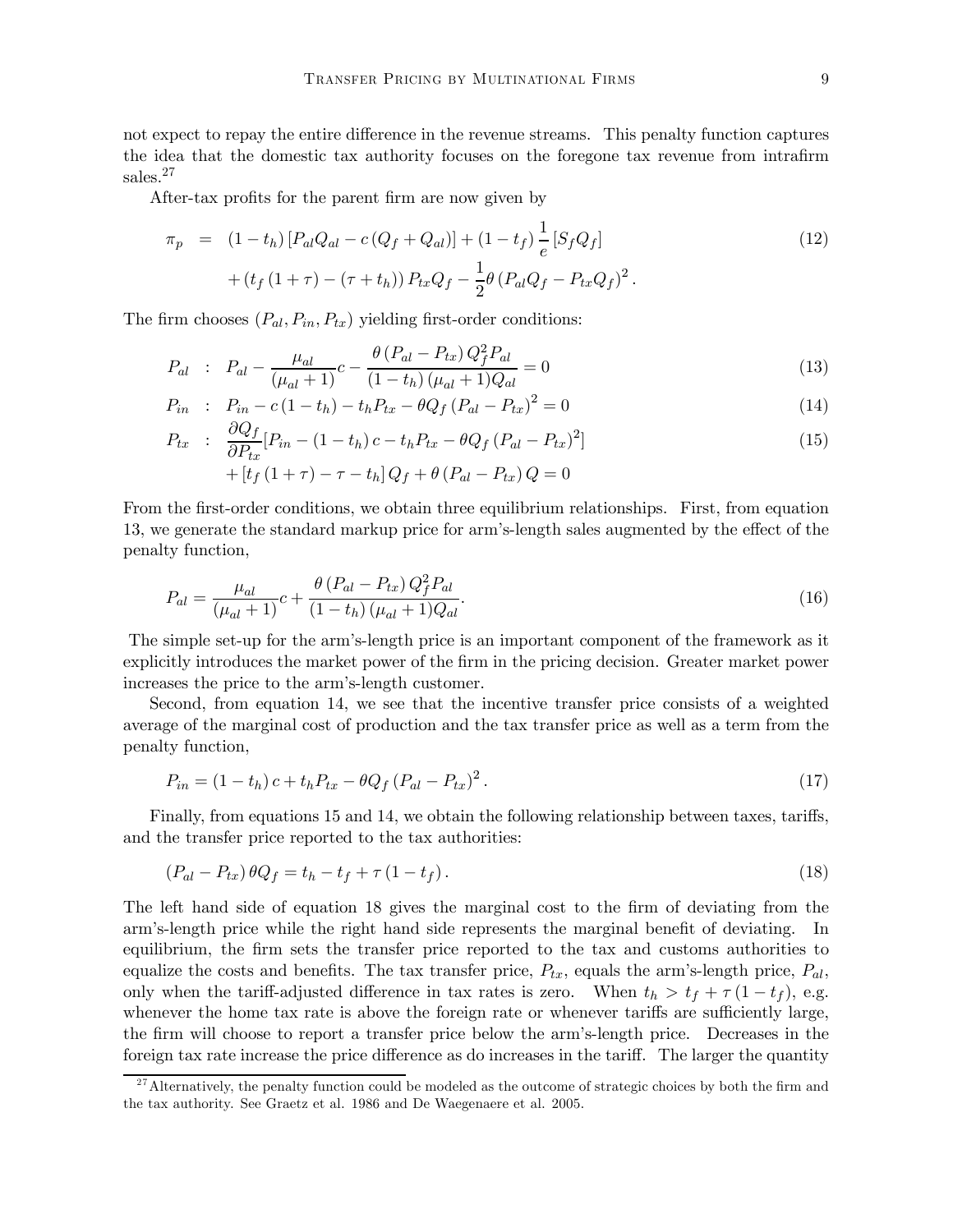shipped to the foreign affiliate the greater the cost to the firm resulting in a smaller equilibrium price difference.

In spite of the relative simplicity of the framework it does not yield closed-form solutions for either linear or constant-elasticity of substitution demand. As a result, we solve the model numerically.<sup>28</sup> Figure 3 displays the relationship between the price wedge and underlying parameters assuming linear demand. In the Figure, the price wedge is defined as the log difference between the arm's-length and related-party prices, e.g.,  $ln(P_{al})-ln(P_{tx})$ . Appendix A describes the parameterization of the model.

As indicated in the first two panels, the price wedge is decreasing in the foreign tax rate and increasing in the foreign tariff. The final panel reveals a positive relationship between the price wedge and movements in the foreign exchange rate. While the multinational reduces all three of its prices as the exchange rate increases, the transfer price falls faster than the arm'slength price. The difference between the arm's-length price and the incentive price narrows dramatically as the exchange rate rises.

We use the framework developed in this section as a guide for empirical analysis. As in the existing theoretical and empirical literature, tax and tariff differences across countries provide an incentive for firms to vary their transfer prices as well as their arm's-length prices and induce a wedge between arm's-length and intrafirm prices even for the same product destined for the same country.

We note that this model does not include other relevant aspects of the pricing decision. For example any relationship-specific components of the arm's-length transaction have been assumed away. Firms that repeatedly deal with the same customers, for example, may offer price discounts. Also, firms may have to offer explicit or implicit guarantees for products sold at arm's length which would tend raise the arm's-length price above the intrafirm price. Similarly, intrafirm sales may act like implicit long-term contracts and thus lower the price relative to arm's-length sales. More generally, unmeasured aspects of the transaction will tend to push the arm's-length price away from the related-party price.

#### 4. Data Description

At the heart of our empirical analysis is the Linked/Longitudinal Firm Trade Transaction Database (LFTTD) which links individual trade transactions to firms in the United States.<sup>29</sup> This dataset has two components. The first, foreign trade data assembled by the U.S. Census Bureau and the U.S. Customs Bureau, captures all U.S. international trade transactions between 1993 and 2000 inclusive. For each flow of goods across a U.S. border, this dataset records the product classification, the value and quantity shipped, the date of the shipment, the destination (or source) country, the transport mode, and whether the transaction takes place at "arm's length" or between "related parties".<sup>30</sup> "Related-party", or intrafirm, trade refers to shipments between U.S. companies and their foreign subsidiaries as well as trade between U.S. subsidiaries of foreign companies and their affiliates abroad. For export transactions, firms are "related" if either party owns, directly or indirectly, 10 percent or more of the other party (see Section  $30.7(v)$  of the Foreign Trade Statistics Regulations). This definition of related party corresponds

<sup>&</sup>lt;sup>28</sup>Numerical solutions are obtained via Mathematica. The code for obtaining solutions is available from the authors upon request.

<sup>&</sup>lt;sup>29</sup> See Bernard et al. (2005) for a description of the LFTTD and its construction.

 $30$  See Appendix A for a discussion and an example of the Shipper's Export Declaration which form the basis for the export data in the LFTTD.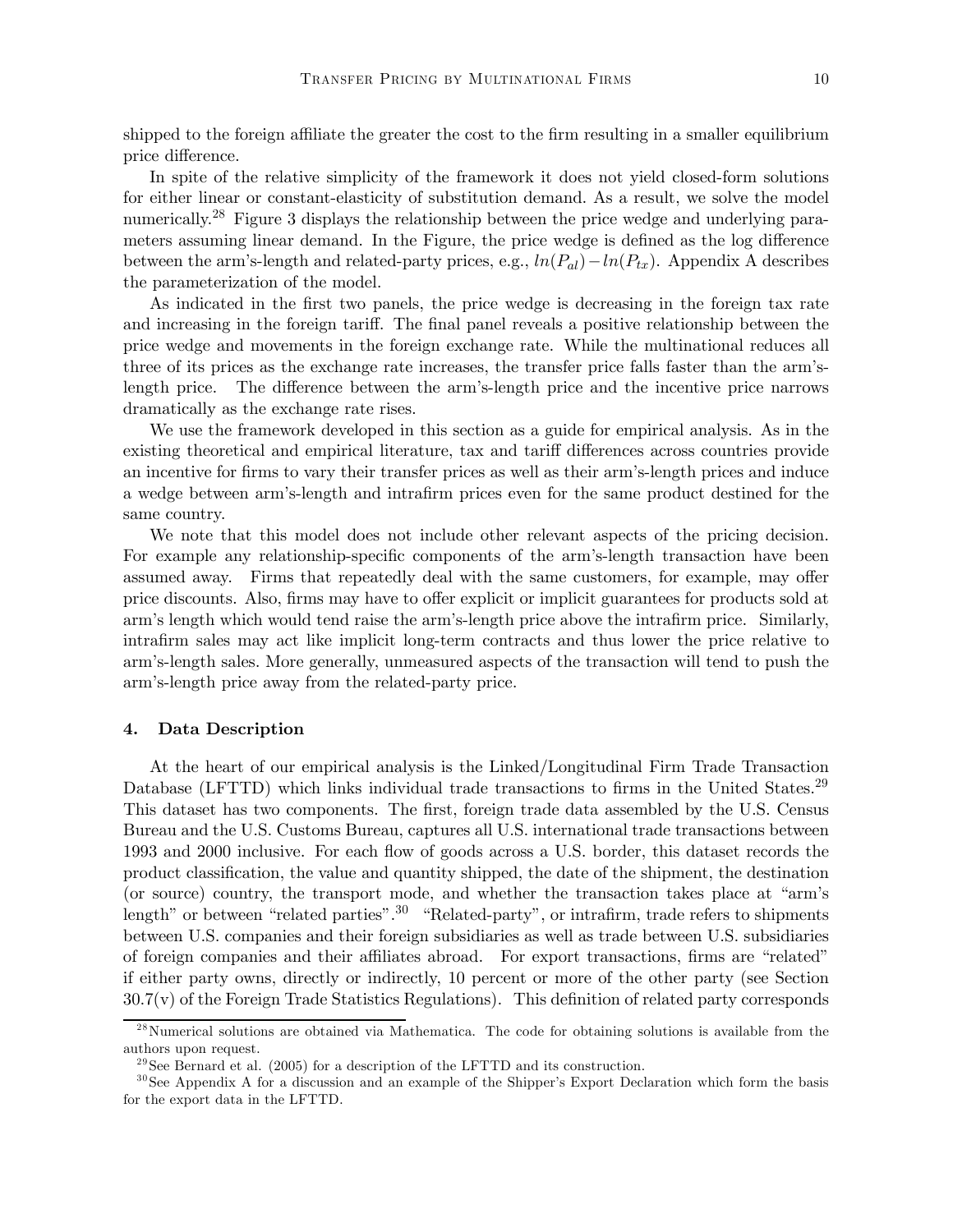exactly to that used by the Bureau of Economic Analysis in their annual surveys of multinational activity.

The second component of the LFTTD is the Longitudinal Business Database (LBD) of the U.S. Census Bureau, which records annual employment and survival information for most U.S. establishments.<sup>31</sup> Employment information for each establishment is collected in March of every year and we aggregate the establishment data up to the level of the firm. Matching the annual information in the LBD to the transaction-level trade data yields the LFTTD. Products in the LFTTD are tracked according to ten-digit Harmonized System (HS) categories, which break exported goods into 8572 products. These products are distributed across two-digit HS "industries" as noted in Table 1. Table 1 also records the share of exports in the industry that are intrafirm and the share of total U.S. exports accounted by the sector.

### 4.1. Exports Across Firms

The comprehensive nature of the trade transaction data allows us to develop an intimate picture of the firms that export from the United States. Figure 1 shows the distribution of total U.S. exports across exporting firms where the firms have been sorted by the value of their exports. Exports come from a remarkably small number of firms. Fewer than 4 percent of all U.S. firms export any amount at all. Among this select group of firms, the top one percent of U.S. exporters (1673 firms in 2000) control over 80 percent of total exports. The top ten percent of exporters are responsible for more than 95 percent of exports.

Our focus is on the behavior of multinational firms. Figure 2 shows that the concentration of U.S. exports is heavily influenced by the presence of multinational firms. In 2000, multinational firms account for more than 93 percent of all U.S. exports. The figure also allows us to see the relative importance of intrafirm versus arm's-length activity in multinational firms. Relatedparty exports make up slightly more than one third of all multinational export shipments.

These three facts, the concentration of U.S. exports among a small number of firms, the dominant role of multinationals in that select group, and the large role of intrafirm trade in multinational shipments, combine to emphasize the importance of understanding the crossborder pricing behavior of multinational firms.

### 4.2. The Transfer Pricing Dataset

In this paper we use the LFTTD to focus on the export transactions of U.S.-based firms (as distinct from firms with U.S. nationality).<sup>32</sup> From the raw LFTTD we make two adjustments to create our estimation sample. First we eliminate firms with fewer than 10 transactions during 1993 to 2000 inclusive. Second we eliminate all transactions with missing, imputed or "converted" quantities to ensure that all the observations for a particular product are measured in comparable units and are actually recorded by the transacting firm. Depending on the year, these screens reduce the number of transactions in our sample by 12 to 20 percent relative to the raw data. For the remaining observations, we compute the export price as the unit value of the transaction, i.e., total value per unit quantity.33

<sup>&</sup>lt;sup>31</sup>This dataset excludes the U.S. Postal Service and firms in agriculture, forestry and fishing, railroads, education, public administration and several smaller sectors. See Jarmin and Miranda (2002) for an extensive discussion of the LBD and its construction.

 $3<sup>32</sup>$ As discussed further below, the export data allow us to control for the identity of the exporting firm.

 $33$ Units vary by HS product, e.g. dozens of shirts or pairs of shoes.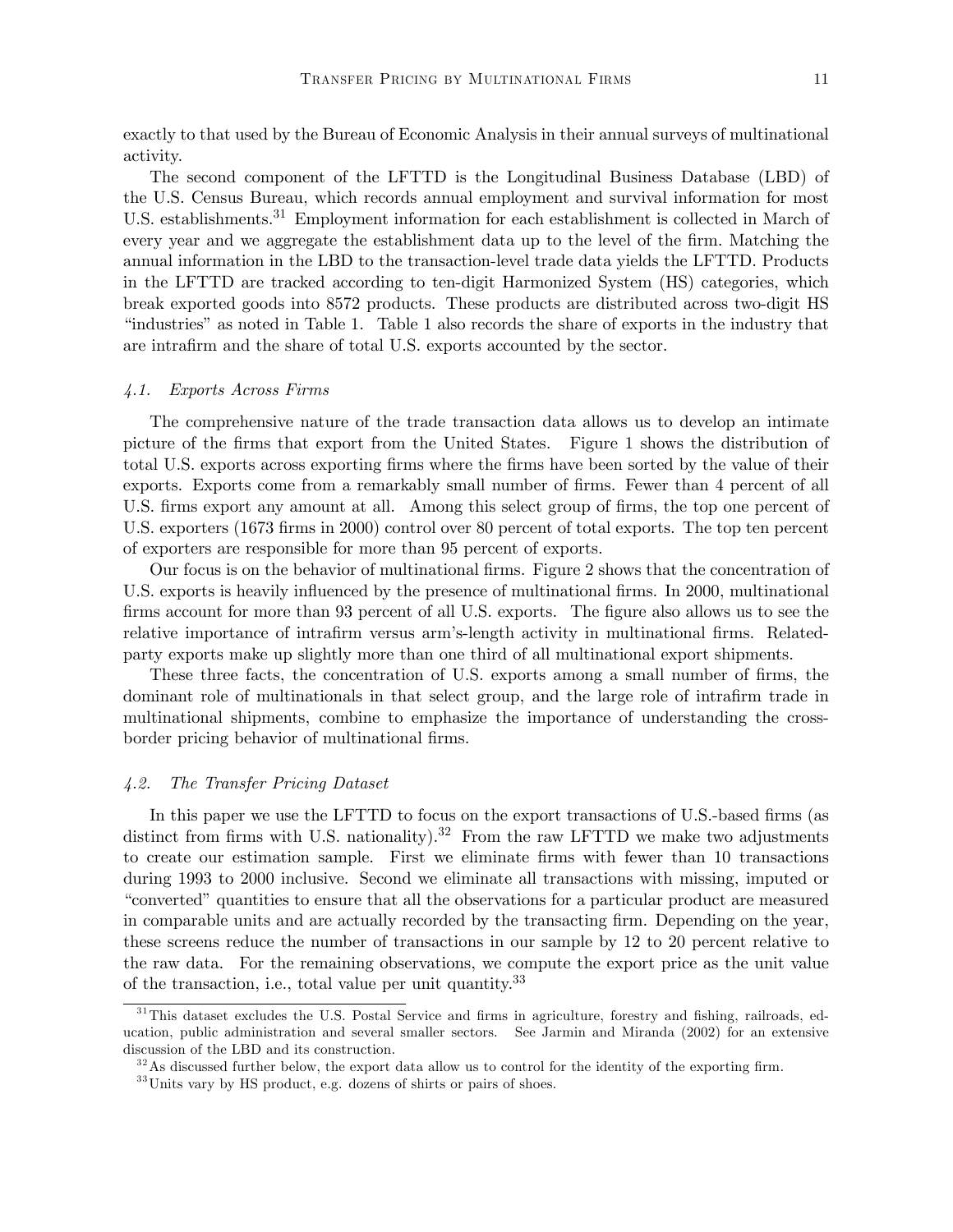In order to understand the role of product and country characteristics in shaping relatedparty prices we link several additional datasets to the LFTTD. Two datasets record time-series variation in international corporate tax rates. The first is the World Tax Database (WTD) compiled by the Office of Tax Policy Research at the University of Michigan. $34$  From the WTD, we use the maximum statutory corporate tax rate. Table 2 reports the maximum corporate tax rate for countries in the database for 2000. Across the 140 countries, the mean (median) tax rate is 30.8 (32) and the rates range from zero in the tax havens of Bermuda and the Bahamas to 54 percent in Iran. One-hundred-twelve countries (80 percent) have tax rates at or below that of the United States. Table 2 also reports estimates of countries effective tax rates estimated from Bureau of Economic Analysis (BEA) data, which record foreign revenues as well as the foreign taxes paid by foreign affiliates of U.S. firms.<sup>35</sup> Following the literature, we estimate an effective corporate tax rate for country  $c$  in year  $t$  by dividing the foreign income taxes paid by total foreign revenue less cost of goods sold and selling and administrative costs.

The ideal rate as suggested by the model is a firm-specific marginal tax rate and, as such, neither measure of country tax rates is entirely satisfactory. Firms, especially multinationals, may receive a variety of tax holidays or exemptions that reduce their own marginal tax rate relative to the published statutory maximum. The calculated effective rate represents an average, rather than a marginal, rate across firms in a destination country.

Two datasets provide product information: the first is from Rauch (1999) and is used to group products into differentiated and non-differentiated categories. The second is from the UNCTAD TRAINS database and provides tariff rates for six-digit HS (HS6) categories by country for 1993 to 1998.<sup>36</sup> Table 1 reports the average differences in maximum and minimum tariff rates across products within two digit industries. The range of tariffs (highest minus lowest) across countries for the typical product is 64 percent. For example, the tariff rate on handheld computers (HS 847130) ranges from 0 (Canada and others) to 22 percent (Brazil), with a mean and median of 4 percent while the tariff rate on men's dress shirts (HS 480990) ranges from 0 (Norway) to 80 percent (Mauritius).

Real exchange rates are constructed using monthly data on the end of period (line ae) nominal exchange rate and CPI (line 64) from the IMF International Financial Statistics. Exchange rates are given in log units of foreign currency per U.S. dollar.

#### 5. The "Arm's Length Standard" and "Comparable Uncontrolled Prices"

In order to examine the transfer pricing behavior of multinational firms, we want to compare the price associated with each of a firm's related-party (i.e., "controlled") transactions to some reference, or benchmark, price. As indicated in both the U.S. Treasury regulations and OECD tax guidelines, the preferred benchmark for determining the appropriate transfer price is the "carm's-length standard".<sup>37</sup> The reported transfer price must be "consistent with the results The reported transfer price must be "consistent with the results

 $34$ See http://www.bus.umich.edu/OTPR/otpr/introduction.htm to view the dataset or a more detailed description of it.

<sup>&</sup>lt;sup>35</sup>See http://www.bea.doc.gov/bea/uguide.htm#  $1$  24 to view the dataset or a more detailed description of

it.<br><sup>36</sup>These data are available and described in greater detail on the web at http://r0.unctad.org/trains/

<sup>&</sup>lt;sup>37</sup>As stated in OECD (1995), "[When] conditions are made or imposed between ... two [associated] enterprises in their commercial or financial relations which differ from those which would be made between independent enterprises, then any profits which would, but for those conditions, have accrued to one of the enterprises, but, by reason of those conditions, have not so accrued, may be included in the profits of that enterprise and taxed accordingly."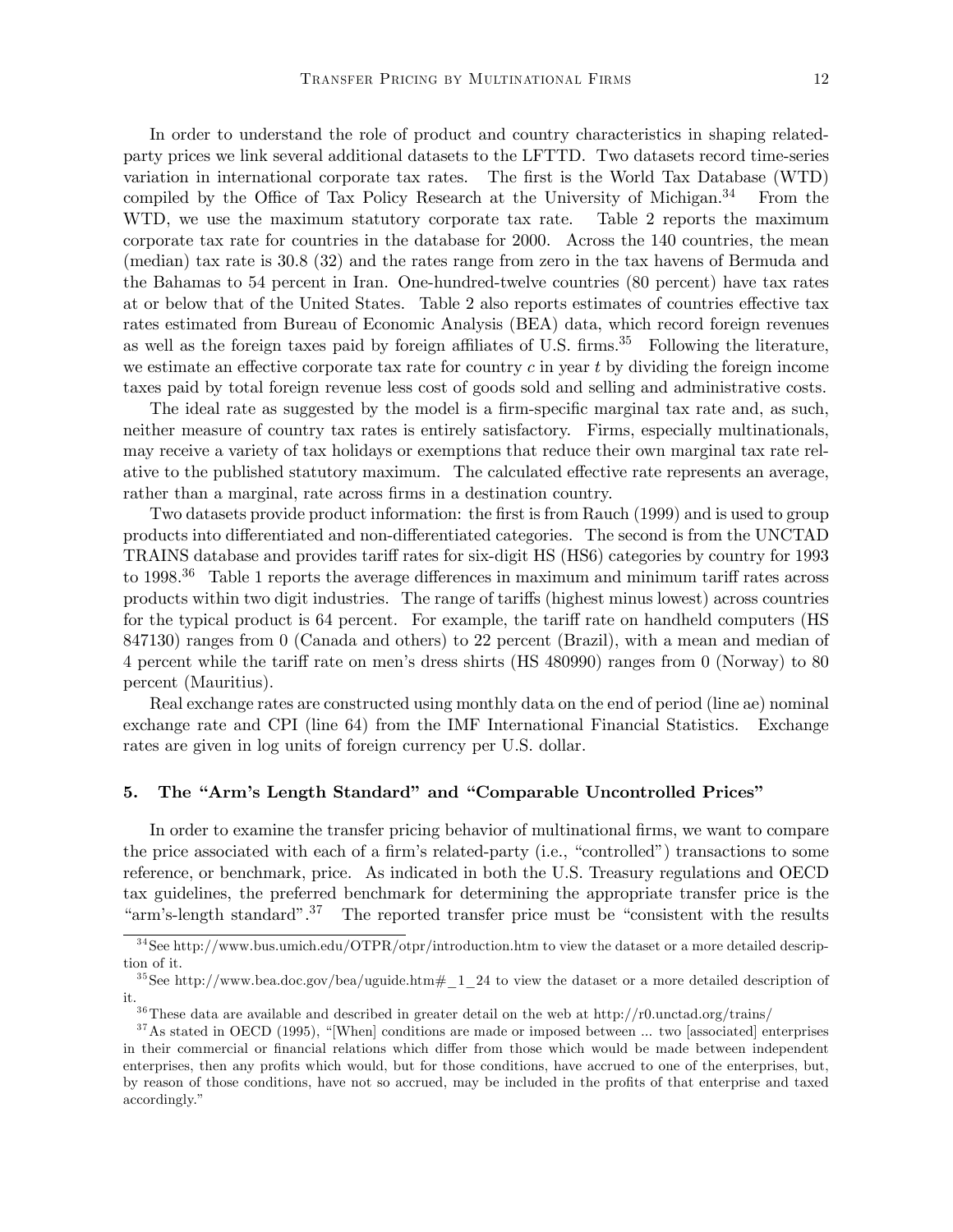that would have been realized if uncontrolled taxpayers had engaged in the same transaction under the same circumstances" (Treasury Regulations  $\S1.482-1(b)(1)$ ).

While there are several approved methods for satisfying the arm's-length standard, the most commonly used is the price associated with corresponding arm's-length (i.e., "uncontrolled") transactions, the so-called "comparable uncontrolled price" (CUP).<sup>38</sup> The U.S. tax code and OECD tax guidelines indicate the desirability of a tight match between the characteristics of the related-party and CUP transactions. Here, we make full use of the unique level of detail available in the LFTTD dataset to define the CUPs used in our analysis very narrowly, i.e., to match the characteristics of the transactions as closely as possible.

Denote the related-party price of product  $i$  from firm  $f$  to country  $c$  in month  $t$  by transport mode m as  $rp_{ficmt}.^{39}$  We define the comparable uncontrolled price associated with this relatedparty price to be the average of the firm's N comparable arm's-length prices made in the same month,

$$
cup_{ficmt} = \frac{1}{N} \sum_{n} al_{ficmt}^n,\tag{19}
$$

where  $al_{ficmt}^n$  is one of the firm's N arm's-length export prices of product i to country c in month t by transport mode m. Note that if  $N = 0$ , i.e., if the firm does not export to an arm's-length party within the product-country-mode-month bin, the CUP for a related-party transaction does not exist. Of the more than 15 million related-party export transactions in the LFTTD, roughly 4 million can be associated with our definition of a CUP. These matched transactions account for roughly one third of the total value of related-party exports in 2000.

For each related-party export transaction that can be matched to a comparable uncontrolled price, we define the arm's-length-related-party (ALRP) price wedge to be the difference between the log CUP and the log related-party price,

$$
wedge_{ficmt} = \ln cup_{ficmt} - \ln rp_{ficmt}.\tag{20}
$$

As noted in the theoretical discussion in Section 3,  $wedge_{ficmt}$  is expected to be greater than zero. The wedge will be positive when the arm's-length price is marked up over marginal cost and when the U.S. tax rate is greater than the tariff-adjusted foreign tax rate.

In addition to adhering to U.S. and OECD guidelines, the narrowness of the CUPs we define afford several advantages vis-a-vis the data used in previous examinations of multinational transfer pricing behavior. In particular, within-firm comparisons of export prices to both arm's-length and related parties allows us to control for time-varying firm-specific marginal costs. Unlike previous empirical studies, we are able to both more closely match the theory and the definitions of arm's-length prices preferred by most national tax authorities. In addition, our comparison of prices within firms, months, products, destination countries and modes of transport minimizes the likelihood that the ALRP price wedge captures price variation due to product heterogeneity or varying market conditions. Firms' chosen mode of transport, for example, has been associated with variation in product quality, time sensitivity and other factors that might affect price (Harrigan 2005; Hummels and Skiba  $2004$ ).<sup>40</sup>

<sup>&</sup>lt;sup>38</sup>Ernst and Young (2003) report that CUP was the most common method used to create transfer prices for their tangible goods, used by 35 percent of surveyed multinationals.

 $39$ Transport mode refers to whether the product is sent by air, ship or some other method.

 $^{40}$  We caution that even within a relatively narrow product category, it is possible that a firm may be shipping products with very different attributes.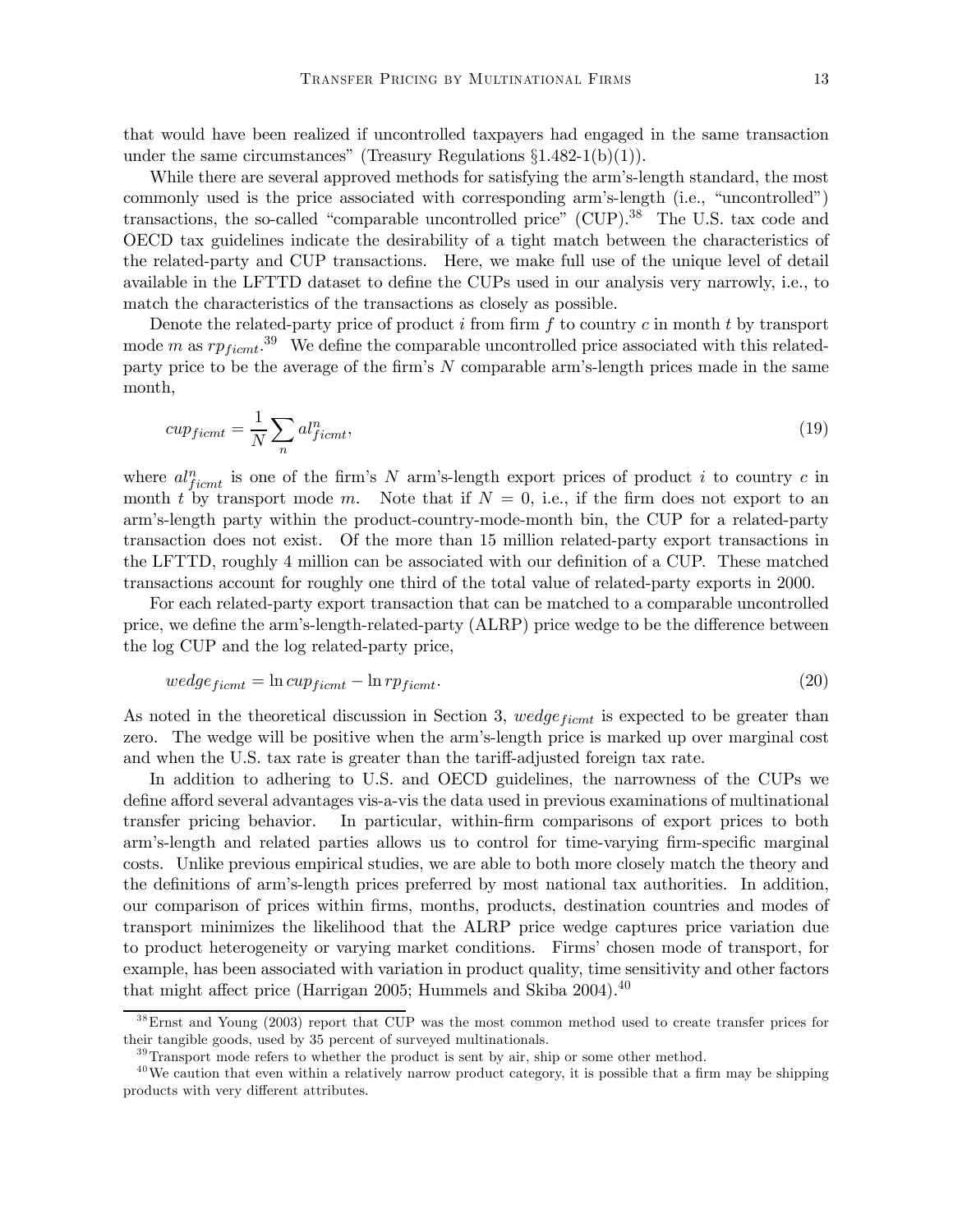Even though we are able to difference out product, time, country, mode-of-transport and firm effects, there remain unobservable attributes of the transactions that may vary across arm'slength and related-party customers. While the HS classification is highly disaggregate, we do not have information on very detailed product characteristics or ancillary services (packaging, marketing, etc.) embedded in products or provided by exporters that might explain the price differential between related-party and arm's-length prices. In addition, transactions inside the firm may act like implicit long-term contracts and as a result be priced below similar arm'slength trades. We caution that the levels of the price wedge must be interpreted in light of these unobservables, i.e., the mere existence of a positive price wedge does not imply inappropriate behavior by the firm.

### 5.1. The ALRP Wedge

We report the price wedge for successively stringent dimensions of the data in Table 3. In each case, we find that U.S.-based exporters charge arm's-length customers higher prices for their products than related-party customers.

As indicated in the final row of the table, the mean ALRP wedge for CUPs within products, months, countries, modes of transport and firm as defined in equation 20, is 0.43 log points. The mean wedge in the penultimate row of the table, which pools across firms within products, months, countries and modes of transport to define the CUP, is nearly three times larger, at 1.13 log points. For CUPs defined "just" within products, months and countries, the mean wedge is 1.92 log points, or almost five times larger.

Our theoretical framework includes an important role for product characteristics in determining the wedge between arm's-length and related-party prices. If the exporting firm has no market power in the product then in the absence of tax or tariff incentives the arm's-length and related-party prices should coincide. Even with differences in taxes and tariffs across countries, if the product in question is an undifferentiated commodity the exporting firm may have little opportunity to shift profits between affiliates without risking offending one of the relevant tax authorities.<sup>41</sup> As a result we expect that there will be substantial differences in the price wedge for differentiated and commodity products.

Table 4 documents that the price wedge is substantially larger for differentiated products than for commodities. We make this comparison using three different classifications of product differentiation. The first classification is based upon a "naive" inspection of the HS industry identifiers reported in Table 4: products in two-digit HS industries 01 to 21 and 25 to 29 are designated "commodities", products in industries 84 to 97 are denominated "differentiated". The second and third classifications are due to Rauch (1999), who provides conservative and liberal identifications of commodities according to whether goods are quoted on an organized exchange.<sup>42</sup> The Rauch classification separates products into three categories: "commodities", which are traded on an exchange, "reference-priced", which are not traded on an exchange but whose prices can be found in catalogs, and "differentiated", whose prices cannot be looked up. We combine the commodity and reference-priced categories into a single group.

All three classification schemes offer similar results. Wedges are positive for both commodities and differentiated goods, but they are substantially larger for differentiated goods. The average

 $^{41}$ Similarly, it is plausible that firms find it easier to justify differences between arm's-length and related-party prices for custom-tailored, i.e., differentiated, goods than commodities.

 $42$ The Rauch (1999) classifications are for four-digit SITC industries. To make use of it here, we concord ten-digit HS products to these industries using the concordances available in Feenstra et al. (2002).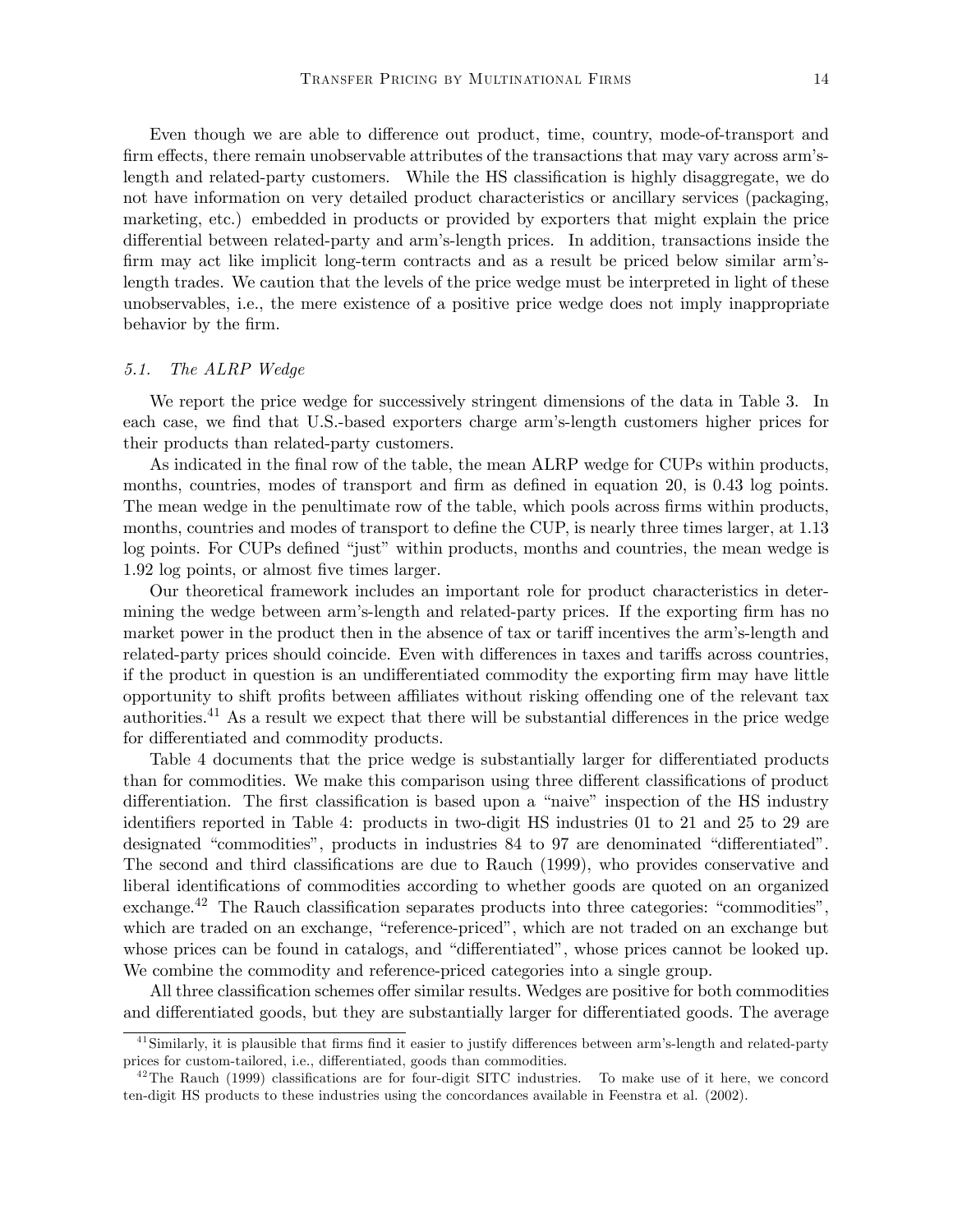price wedge for commodity products ranges from 8.8 log points using the HS-based classification to 17.6 log points using the conservative Rauch system. The price wedge for differentiated goods, by contrast, is 66.7 log points according to the HS-based system and 52.8 log points according to the Rauch definition. In line with the model introduced above, the gap between commodity and differentiated-good wedges indicates that commodity product markets are less likely to show evidence of differential pricing behavior. For the remainder of the paper, we focus on differentiated goods by dropping all transactions designated as 'commodity' in the HS-based classification system.

Though the evidence presented in this section demonstrates that ALRP wedges are sizeable, it does not pin down the source of the price differences. If we make the strong assumption that firms' related-party prices are an accurate estimate of their marginal costs, and ignore all other potential sources of price variation, it implies an average markup in the sample of 43 percent. However, we suspect that omitted characteristics of the transaction are responsible for a substantial amount of the ALRP price wedge. In the next section we examine the relationship between the price wedge and product, firm and country attributes.

#### 6. Main Results

The theoretical model in the Section 3 shows that the difference between arm's-length and related-party prices depends on firm, product and country characteristics. In this section we examine the variation in arm's-length and related-party prices by U.S. exporters from 1993 to 2000. The basic empirical specification regresses firms' ALRP price wedges on destinationcountry tax rates and destination-country product-level import tariff rates as well as proxies of product differentiation and firm market power.

#### 6.1. Taxes, Tariffs and the Price Wedge

The role of taxes on transfer pricing has dominated the existing theoretical and empirical literature. In this section we investigate the relationship between countries' corporate tax rates and their product-level import tariffs on transfer pricing. As discussed in Sections 2 and 3, the expected relationship between the foreign tax rate and the ALRP price wedge is negative. Low (high) destination-country tax rates provide firms with an incentive to report relatively low (high) related-party prices. Firms are also expected to change their related-party prices in response to tariffs. As noted in the theoretical framework, firms have an incentive to lower their related-party prices when exporting to countries with high import tariffs.

The ideal dataset for examining the influence of tax rates on multinational firms' pricing behavior would track the nationality of ownership of each firm, the relevant (preferably firmspecific) corporate tax rates in the countries to which they export, and, for U.S. firms, their worldwide tax exposure. While we have substantial detail on individual transactions, we do not have any detail on either firms' corporate structure or their foreign earnings. As a result we estimate a simple regression of the ALRP price wedge on the destination country tax rate.

The first and second columns of Table 5 report the results using statutory maximum tax rates from the Michigan World Tax Database. Column one reports results with no fixed effects while column two includes products fixed effects. In both cases, as predicted by the model, we find large, statistically significant and negative coefficients for both specifications. Across the two specifications, a decrease of one percentage point in the tax rate is associated with an increase of the price wedge of 1.6 to 4.2 percent.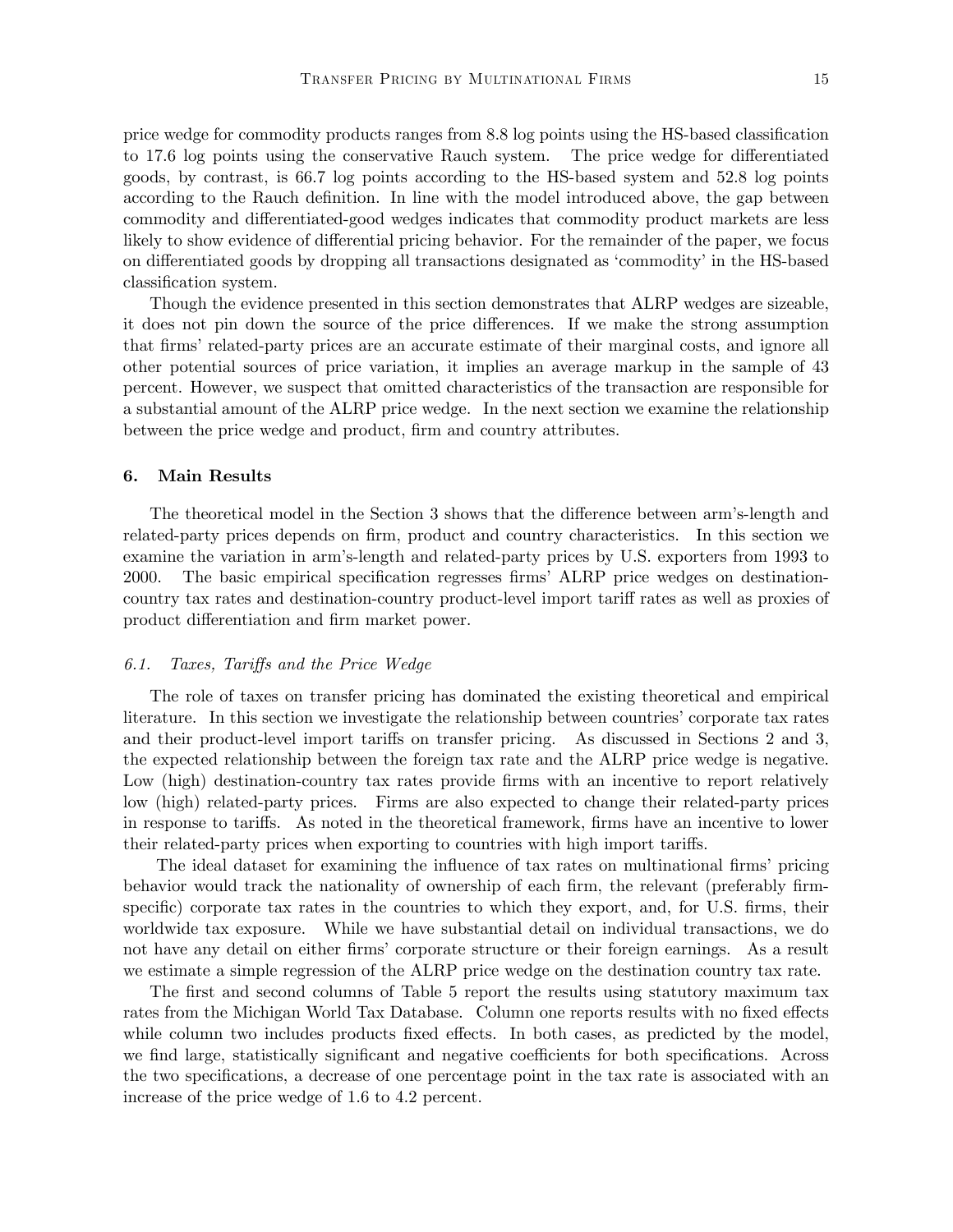Using effective tax rates calculated from BEA data in columns three and four, we again find the expected negative relationship. The point estimates are smaller, 0.5 to 1.7, and are significant at the 1 and 5 percent levels, respectively.

The final two columns of Table 5 examine the role of tariffs on price differentials. In the model, high tariffs work like low corporate income taxes as they give firms the incentive to lower related-party prices. The availability of the tariff data is more limited, cutting the sample size substantially. Pooling all products and countries in an OLS specification, we find a negative relationship between tariffs and the ALRP price wedge. However, once we look within a product, or within a firm-product pair, we find the expected positive relationship.<sup>43</sup> A one percentage point increase in the tariff increases the price wedge by 0.60 to 0.63 percentage points.

The results presented in this section provide evidence that taxes and tariffs matter for transfer pricing by multinationals. Even for products with transactions matched very narrowly to a CUP, we find that lower taxes and higher tariffs increase the gap between arm's-length and related-party prices.

## 6.2. Market Structure, Taxes and Tariffs

In this section we examine the association between the ALRP wedge and market structure controlling for cross-country differences in corporate tax and tariff rates.

Firms with greater market power and those selling to less competitive product markets are expected to have larger price wedges. Lacking direct measures of market power or productmarket competitiveness, we use three proxies: firm size as measured by log total employment; firm's share of U.S. exports in the product across all countries; and the number of U.S.-based firms exporting the product to a particular destination country during each calendar year. If the price wedge is increasing in the market power of the firm, and if our measures capture aspects of firm pricing power and market structure, then we would expect to see a positive correlation between firm size and the wedge. Similarly, the wedge would be increasing in the export share of the firm and decreasing in the number of exporters in the product-destination country.

Results are reported in Table 6. Columns one to three present OLS regressions including our proxies for market structure along with Michigan WTD tax rates and product fixed effects.44 In each case the measure of market structure has the expected sign and is statistically significant at the 1 percent level. Firm size and firm export share are positively correlated with the price wedge while the count of firms per product-destination country is negative. In every specification, destination-country tax rates are negatively associated with the arms' length price wedge; coefficients are large in magnitude and are statistically significant at the 1 percent level. Tariffs enter with the expected positive sign. The coefficients on tax rates and tariffs are of a comparable order of magnitude as predicted by the theoretical framework; a decrease in the corporate tax rate or an increase in the tariff rate of one percentage point increases the gap between arm's-length and related-party prices by 0.56 to 0.66 percent.

The coefficients reported here correspond to substantial price differences across firms and countries. Using the estimated coefficients, we find that a one standard deviation increase in log employment or firm export share corresponds to an increase of the price wedge by 2 percent, while increasing the number of firms exporting in a product to a country by a standard deviation decreases the price wedge by 0.1 percent. The difference in maximum corporate

 $^{43}$  These results suggest that, within a country, high-tariff products are those with low wedges – possibly because of low market power.

<sup>&</sup>lt;sup>44</sup> Results using the BEA effective tax rate are analogous and available from the authors upon request.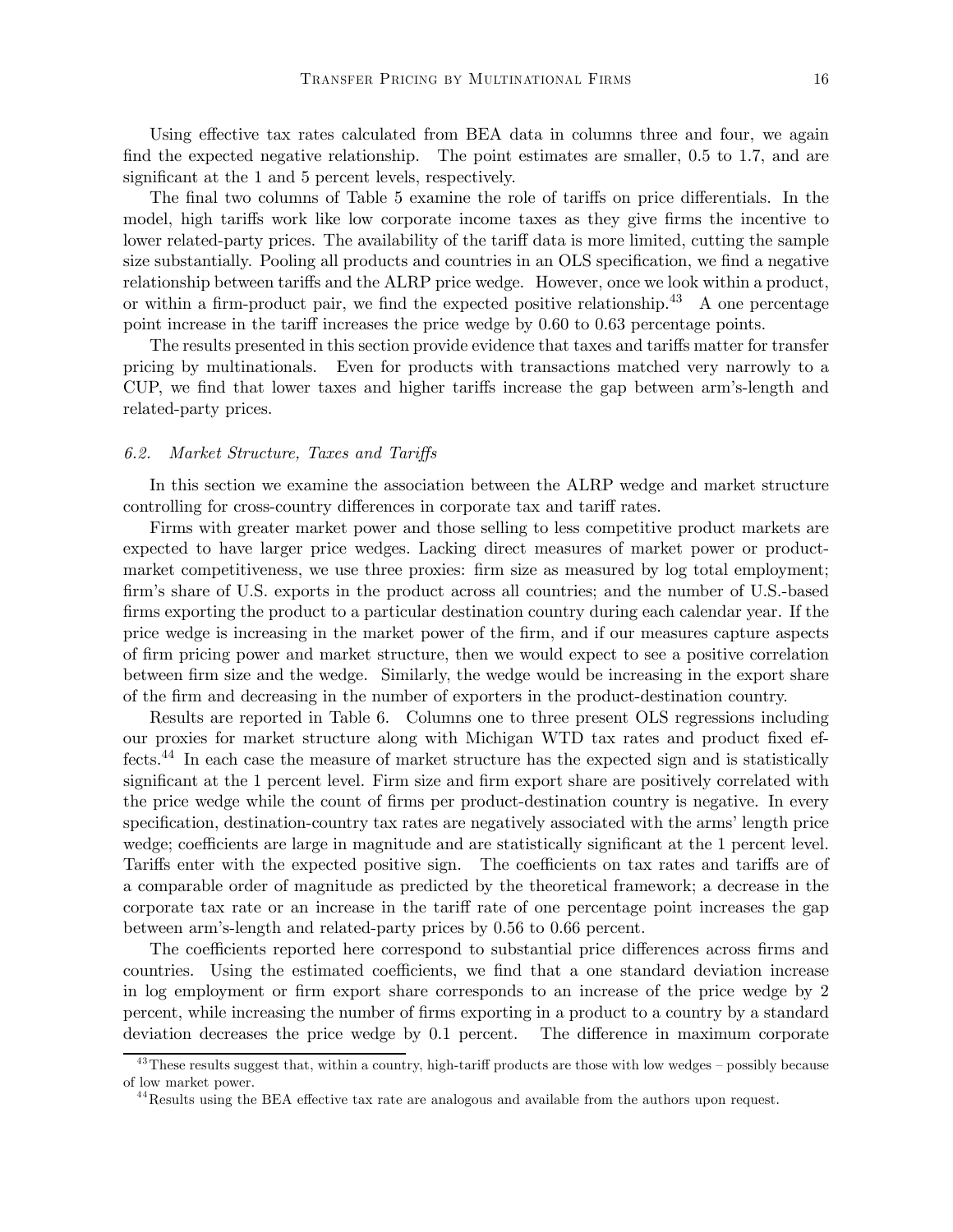tax rates between Mexico (35%) and Chile (15%) corresponds to a 11.2 percent increase in the price wedge (column 1). For handheld computers (HS 847130), the difference in import tariffs between Canada (no tariff) and Brazil (22 percent) corresponds to a 12.2 percent increase in the price wedge (column 1).

To our knowledge, the results in Table 6 provide the first evidence that firm characteristics and market structure influence transfer pricing by multinationals. Greater market power is associated with larger wedges between arm's-length and intrafirm prices.

#### 6.3. Exchange Rates and the Price Wedge

This section examines how exchange rates affect prices set by multinational firms to their arm's-length and related-party customers. There is a large body of research on pricing-tomarket by exporters, see Knetter (1989, 1993) and the survey in Goldberg and Knetter (1997). This literature has focused on the interaction of firm pricing (market) power and changes in the real exchange and generally concludes that firms "price-to-market", i.e., their prices partially offset exchange rate movements.<sup>45</sup> For the most part the pricing-to-market literature has been silent on whether the international structure of the firm shapes price responses to exchange rates. An exception is Rangan and Lawrence (1993) who argue that the presence of intrafirm exports by U.S. multinationals and their low price responsiveness explains low U.S. aggregate export price responsiveness during the dollar decline in the late  $1980s<sup>46</sup>$  We use the matched transactions and the ALRP price wedge to test whether U.S.-based multinationals change their prices differently for arm's-length and related-party customers.

The basic framework in the pricing-to-market literature can be directly applied to the effect of exchange rates on arm's-length prices in our theoretical framework. In response to a dollar (home currency) appreciation, the home affiliate lowers dollar-based prices to the arm's-length customer. The degree of the price reduction depends on the demand elasticity in the foreign market. In contrast, the internal transfer price set by the firm is much less sensitive to the appreciation, as is seen in Figure 3; the foreign affiliate sees an increase in its marginal cost (the foreign currency price of the intermediate rises) and responds by raising its final good price thus lowering quantity demanded. In the absence of tax differences or tariffs, the ALRP wedge falls by the amount of the change in the arm's-length price. If there are tax differences between the countries or in the presence of a tariff, the firm has an incentive to adjust its tax transfer price. In the case of linear final good demand, the adjustment of the tax transfer price is greater than the arm's-length price leading to a positive expected sign of the relationship between the exchange rate and the price wedge.

Table 7 adds the log of real exchange rate to the specification with tax, tariff, and number of exporters in column four of Table 6. The real exchange rate is defined in units of foreign currency per US dollar and the value for month  $m$ ,  $\ln RER_m$ , is the rate on the last day of the month before the trade transaction. Column two uses the WTD marginal rate as the tax variable while column three uses the BEA average tax rate.

<sup>&</sup>lt;sup>45</sup>Goldberg and Knetter (1997) find that the typical response is on the order of 50 percent, i.e. half of the exchange rate change shows up in the destination market price.

 $^{46}$ Clausing (2003) reports the opposite result, i.e., that prices for intrafirm exports respond much more strongly to an exchange rate change (no pass-through of the exchange rate change to the price in the foreign currency) than do prices of arm's-length transactions (65 percent pass-through). Adding controls for GDP and GDP per capita, Clausing (2003) finds an unexpected significantly positive response of arm's-length export prices to a dollar appreciation.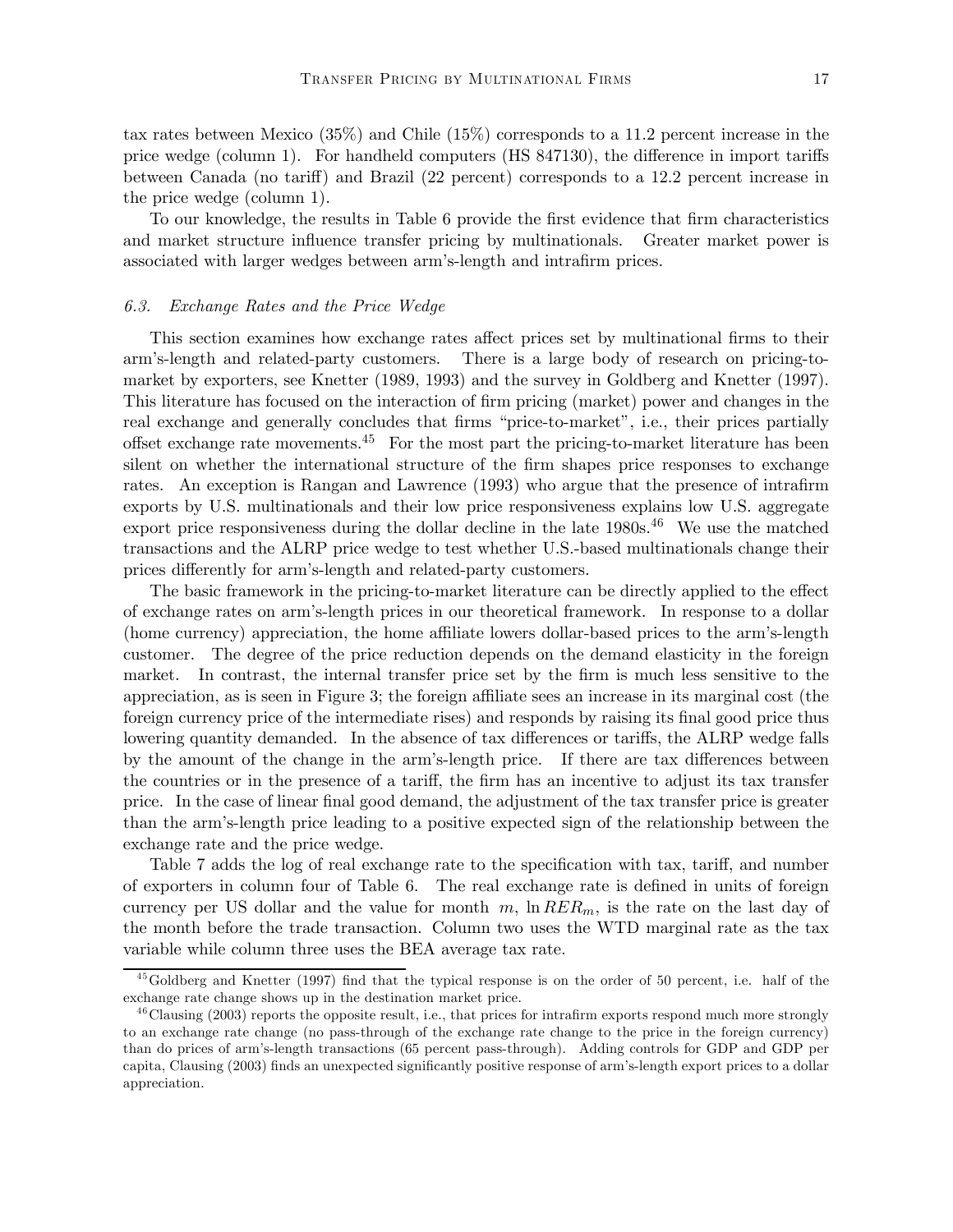In both cases we see a significant response of the price wedge to the real exchange rate. A one percent appreciation of the dollar results in a 0.19 percent reduction in the price wedge, in contrast to the theoretical prediction of the model. The narrowing of the price wedge in response to a home currency appreciation suggests that incentive prices may be playing a stronger role than suggested in the theoretical framework.

These results provide the first evidence that multinationals differentially adjust their prices inside and outside the firm in response to exchange rate movements. Changes in the exchange rate result in relatively larger movements of arm's-length prices than of intrafirm prices suggesting that intrafirm trade may provide multinationals with a means to insulate themselves from exchange rate shocks.

### 6.4. Robustness

In this section we analyze the robustness of our results by allowing for two alternative formulations of the ALRP price wedge and including an additional country characteristic, per capita GDP. Results are reported in Table 8.

The first four columns of Table 8 examine the robustness of our results to two alternate definitions of comparable uncontrolled prices. As noted above, tax guidelines do not specify exactly how an arm's-length based CUP is to be computed. Here, we consider price wedges relying upon a value weighted average of arm's-length prices (columns one and two) and the median arm's-length price (columns three and four), in both cases computing these CUPs within firms, products, countries, modes of transport and month. As noted in the table, the qualitative implications of our baseline results are supported. Both the weighted average price wedge and the median price wedge increase with our proxy for firms' market power, and both are greater for goods sent to countries with lower corporate tax rates and higher tariffs.

Both tax rates and tariffs may be correlated with other country characteristics, in particular GDP per capita. The final two columns of Table 8 reveal that using our preferred measure of the ALRP price wedge, controlling for per capita GDP does not alter coefficient estimates on our variables of interest in any substantial way. The coefficient on per capita GDP itself varies from positive and statistically insignificant in the first column to negative and statistically significant in the second column.

### 7. Implications

The previous section documents substantial pricing responses by U.S.-based multinationals to both tax and tariff differences across countries. Here we calculate "back-of-the-envelope" estimates of the lost tax revenue for the U.S. Treasury and compute "transfer-price" adjustments to the reported value of U.S. merchandise exports and imports.

To estimate the magnitudes of these aggregate effects we ask how much larger U.S. exports would be and how much smaller U.S. imports would be if every trading partner had the same top marginal tax rate as the United States. We note that analysis requires a number of strong assumptions, in particular that firms would not adjust either destinations or quantities if countries altered their tax rates, and that import and export prices would respond symmetrically to these changes. We caution that our estimates are crude and should be taken as suggestive rather than definitive.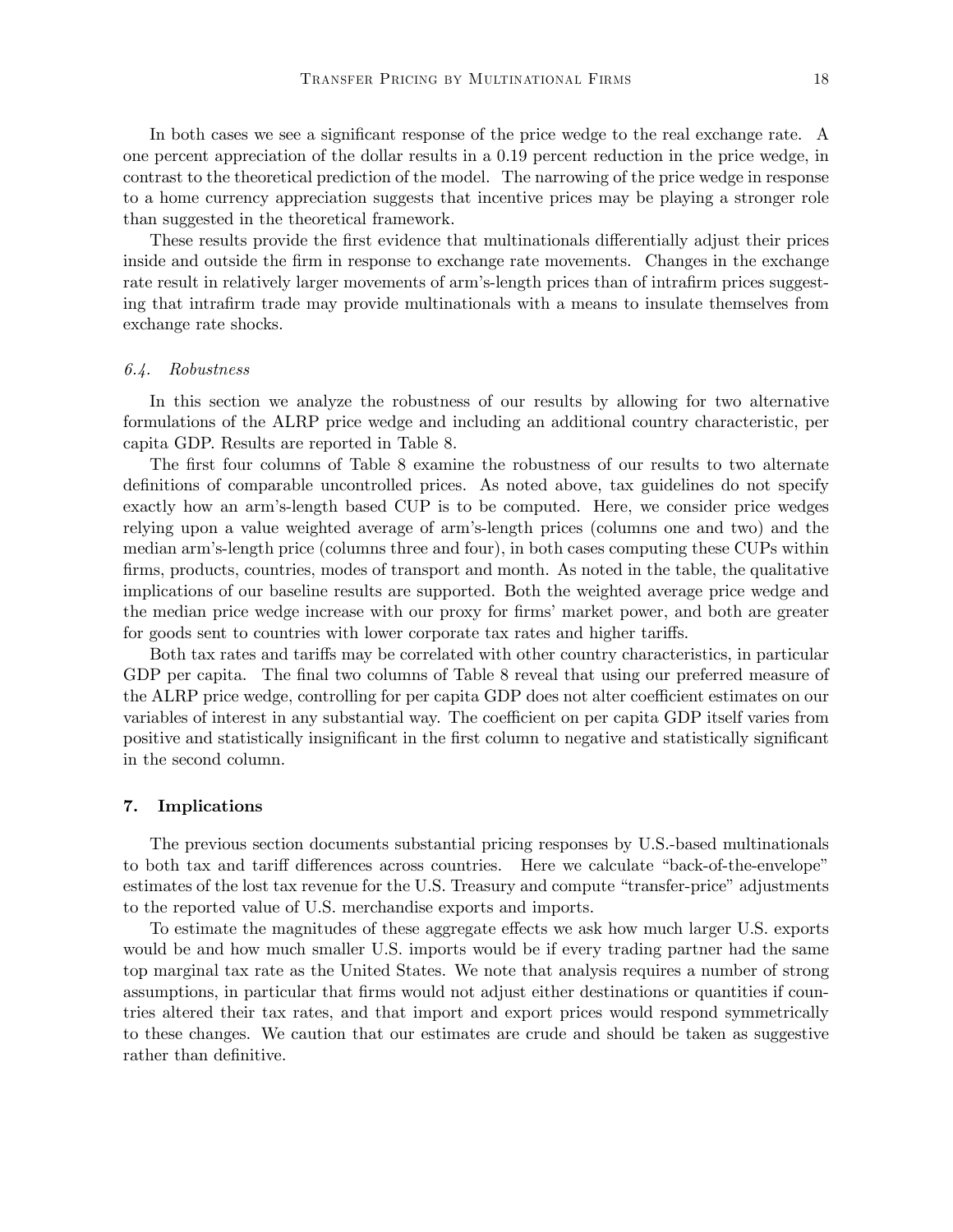We estimate the magnitude of trade-flow adjustments to be

Underreported export value<sub>c</sub> = 
$$
RPEX_c \cdot \hat{\beta}
$$
 ( $UStax - tax_c$ )  
Overreported import value<sub>c</sub> =  $RPIM_c \cdot \hat{\beta}$  ( $UStax - tax_c$ )

where  $RPEX_c$  and  $RPIM_c$  are total reported values of related-party exports to and imports from country c, respectively,  $UStax_c$  and  $tax_c$  are the top marginal tax rates for the United States and country c, respectively, and  $\hat{\beta}$  is an estimated tax elasticity from the previous section. Our preferred estimate comes from Table 7, column 1. We compute the foregone tax revenue to the U.S. Treasury by assuming that all under- or over-reported trade would be subject to the top marginal U.S. corporate tax rate.

Our 2004 estimates of under-reported exports and over-reported imports for sixteen trading partners, accounting for three quarters of U.S. trade, are reported in the top and bottom panels of Table 9, respectively. Somewhat surprisingly, the magnitude of adjustment to exports, and the resulting tax loss, are relatively modest. Exports are estimated to be underreported by \$1.9 billion in 2004 with a corresponding tax loss of \$666 million. This small size of the tax loss is driven by the fact that the U.S. exports primarily to developed economies that have similar, or even higher corporate tax rates. Without the large value of related-party exports to Canada, the lost tax revenue rises to  $$1.2$  billion.<sup>47</sup>

The import numbers, shown in the bottom panel, are substantially larger. Related party imports are estimated to be inflated by over \$13 billion with a corresponding loss to the U.S. Treasury of \$4.8 billion. The disparity between the export numbers and the import numbers is driven by the differences in sources and destinations. Imports are more likely to come from countries with relatively low corporate tax rates.

### 8. Conclusions

Multinational firms based in the U.S. report large differences in prices for arm's-length and related-party exports. These differences exist even for the same product produced by the same firm shipped to the same country in the same month by the same mode of transport. Following the development of a simple theoretical framework we find that the price wedge between arm'slength and intrafirm prices responds to differences in market structure, taxes, and tariffs.

Commodity products show much smaller price wedges while those for differentiated products are large, averaging over 67 percent. Similarly, firms with characteristics indicating greater market power, i.e., larger firms and firms with bigger export shares, have larger price differences. Looking across countries, we find the price wedge is larger when the number of exporting firms is smaller.

Much of the interest in transfer pricing centers on the behavior of firms in response to taxes and tariffs. We find significant differences in price wedges for the same product in countries with different tax and tariff rates. Lower corporate taxes and higher tariffs are associated with larger gaps between the arm's-length and related-party prices.

Our results suggest that transfer pricing may be playing an important role in aggregate national accounting, potentially reducing the reported value of exports and the current account (and thus GDP). The response of the price wedge to tax rates indicates that tax minimiza-

 $47$ The estimated tax losses are substantially larger if we use the point estimates from the median wedge regression in Table 8, column 5; \$4 billion for exports and \$29 billion for imports.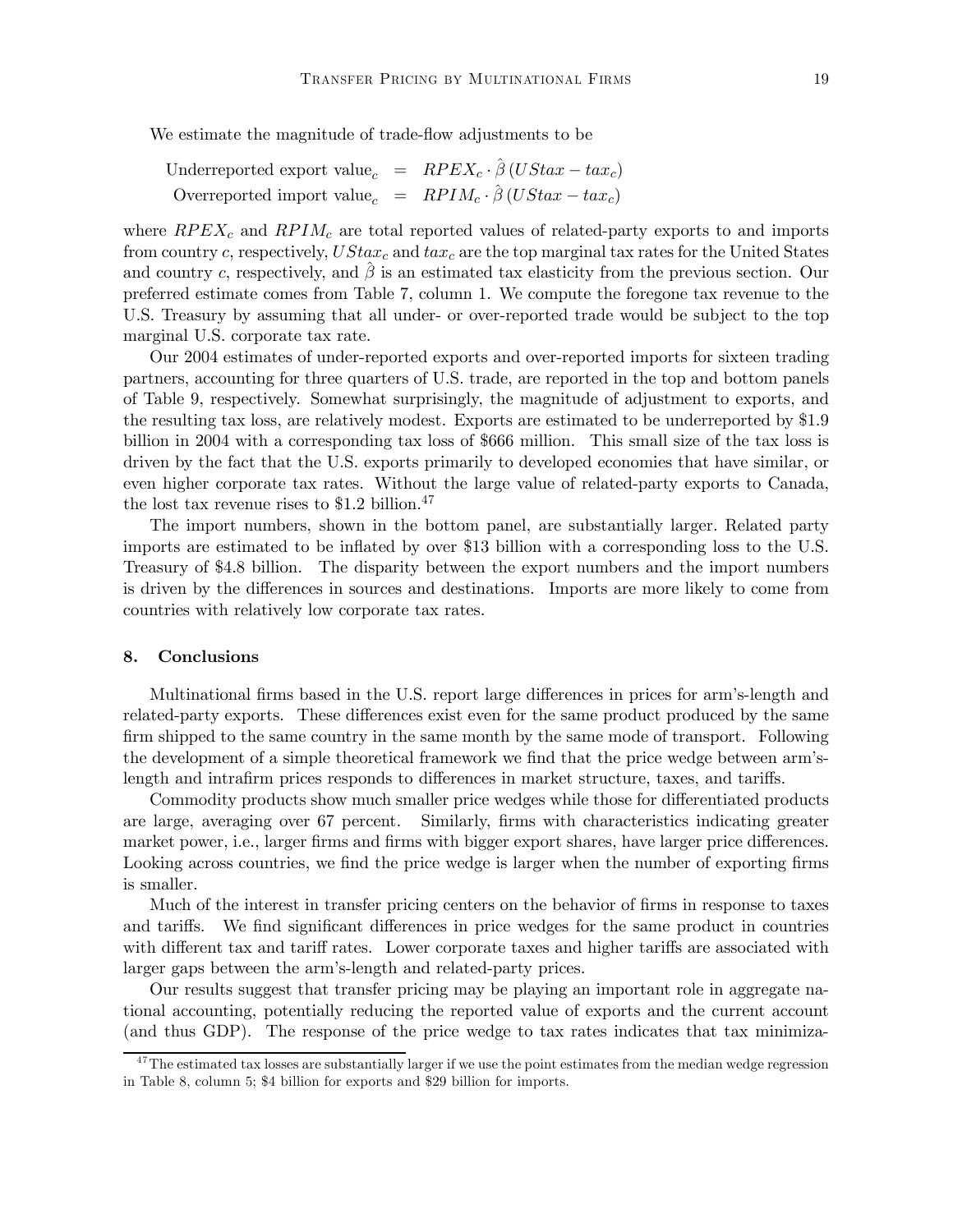tion may be an important part of transfer pricing decisions with consequences for the level of corporate tax revenue and strategic responses to changes in the tax code.

This paper also provides some of the first evidence on the effect of exchange rates on pricing decisions inside and outside the firm. The price wedge responds to movements in the real exchange rate: an appreciation of the dollar is associated with a substantial narrowing of the wedge. This result supports the hypothesis that intrafirm trade plays a role in the determination of aggregate export price indices. More importantly, this suggests that intrafirm trade may play a role in insulating multinationals from exchange rate movements.

Our findings also are important for future research on the role of the multinational corporation in both advanced and developing economies. The sizable gap in prices may be playing an unobserved role in the perceived performance advantage of multinational firms both at home and abroad.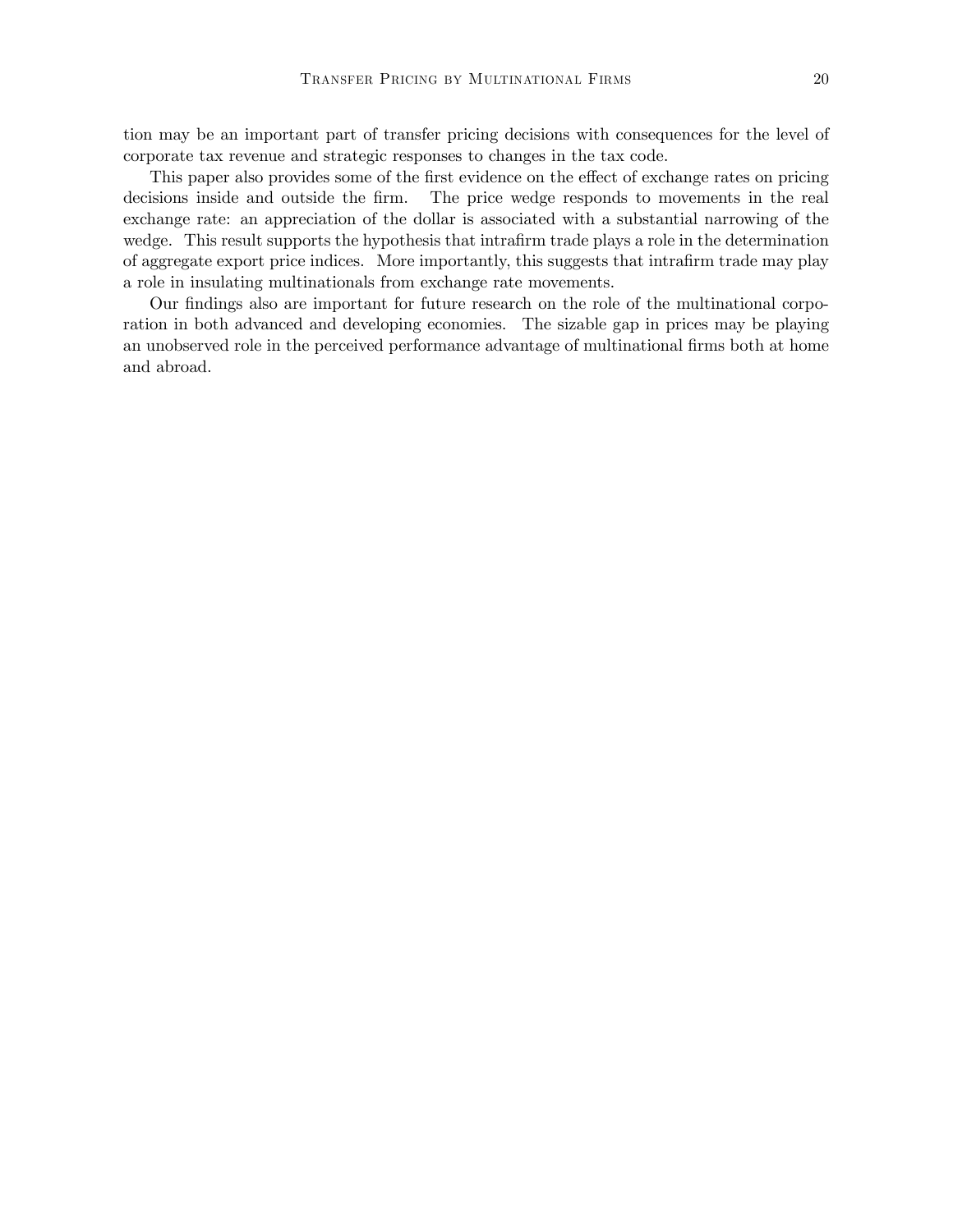### References

- Aitken, Brian, Harrison, Ann, Lipsey, Robert E., 1996. Wages and foreign ownership: a comparative study of Mexico, Venezuela, and the United States. Journal of International Economics 40, 345— 371.
- Baldenius, Tim, Nahum D. Melumad, and Stefan Reichelstein. 2004 Intergating Managerial and Tax Objectives in Transfer Pricing. The Accounting Review Vol. 79, No. 3, 591-615.
- Bartelsman, Eric, J, and Roel M.W.J. Beetsma. 2003. Why pay more? Corporate tax avoidance through transfer pricing in OECD countries. Journal of Public Economics. 87, 2225-2252.
- Bernard, Andrew B., J. Bradford Jensen and Peter K. Schott. 2005. Importers, Exporters and Multinationals: A Portrait of Firms in the U.S. that Trade Goods. NBER Working Paper 11404.
- Bernard, Jean-Thomas and Robert J. Weiner. 1990, Multinational corporations, transfer prices, and taxes: Evidence from the U.S. petroleum industry. in Assaf Razin and Joel Slemrod eds. Taxation in the global economy (Chicago: University of Chicago Press).
- Business Week. 2005. Profits Head Homeward, But where are the Jobs?. Michael Arndt, August 1, p.34.
- Capithorne, L.W. 1971. International corporate transfer prices and government policy. Canadian Journal of Economics. 4 (August): 324-341.
- Clausing, Kimberly A. 2003. Tax-motivated Transfer Pricing and US Intrafirm Trade Prices. Journal of Public Economics, 87, pp. 2207-2223
- Collins, Julie H., Deen Kemsley, and Mark Lang. 1998. Cross-jurisdictional income shifting and earnings valuation. Journal of Accounting Research.
- Criscuolo, Chiara, Jonathan E. Haskel and Matthew J. Slaughter, 2005. Global Engagement and the Innovation Activities of Firms. NBER Working Paper No. 11479 July.
- De Waegenaere, A., J. Wielhouwer, and R. Sansing. 2005. Who benefits from ambiguous multinational tax transfer pricing rules?. Contemporary Accounting Research, forthcoming.
- Diewert, W. Edwin, William F. Alterman, and Lorraine Eden. 2005. Transfer Prices and Import and Export Price Indices: Theory and Practice. Forthcoming in Price and Productivity Measurement, Volumes 1 and 2, ed.s W. Erwin Diewert, Bert M. Balk, Dennis Fixler, Kevin J. Fox, and Alice O. Nakamura, Trafford Press.
- Doms, Mark E. , and J. Bradford Jensen. 1998. Comparing wages, skills and productivity between domestically and foreign-owned manufacturing establishments in the United States. in R.E. Lipsey R.E. Baldwin and J.D. Richardson, ed.s. Geography and Ownership as bases for economic accounting. University of Chicago Press, 235-258.
- Economist, 2005. Taxing Times. April 8, 2005, The Economist Global Agenda.
- Eden, Lorraine. 1998. Taxing Multinationals: Transfer Pricing and Corporate Income Taxation in North America. University of Toronto Press, Toronto.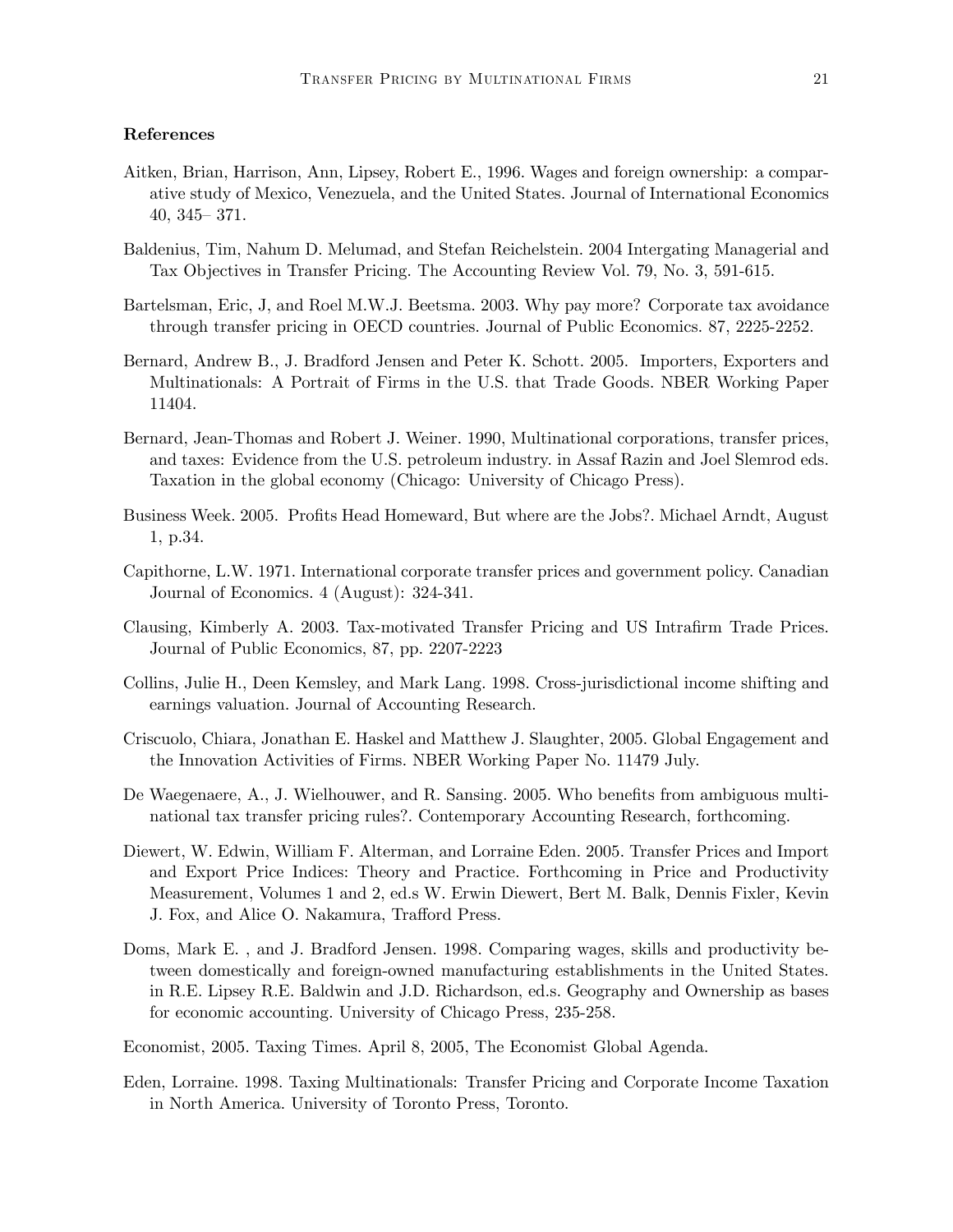- Ernst and Young. 2003. Transfer Pricing 2003 Global Survey. available at http://www.ey.com/global/content.nsf/UK/IT\_-\_Library
- Feenstra, Robert C., John Romalis and Peter K. Schott. 2002. U.S. Imports, Exports and Tariff Data, 1989 to 2001. NBER Working Paper 9387.
- Goldberg, Pinelopi K. and Michael M. Knetter. 1997. Goods Prices and Exchange Rates: What Have We Learned? Journal of Economic Literature. Vol. XXXV (September), 1243-1272.
- Graetz, M., J. Reinganum, and L. Wilde. 1986. The tax compliance game: Toward an interactive theory of law enforcement. Journal of Law, Economics, and Organization 2 (Spring): 1-32.
- Halperin, Robert M., and Bin Srinidhi. 1987. The effects of U.S. income tax regulations' transfer pricing rules on allocative efficiency. The Accounting Review. 62 (October): 686-706
- Halperin, Robert M., and Bin Srinidhi. 1991. U.S. income tax transfer-pricing rules and resource allocation: The case of decentralized multinational firms. The Accounting Review. 66 (January):141-157.
- Harrigan, James. 2005. Airplanes and Comparative Advantage. NBER Working Paper No. 11688.
- Harris, David G., Randall Morck, Joel Slemrod, and Bernard Yeung. 1993. Income Shifting in U.S. Multinational Corporations. in Giovannini, Alberto; Hubbard, R. Glenn; Slemrod, Joel, eds, Studies in International Taxation. National Bureau of Economic Research Project Report. Chicago: University of Chicago Press, 277-302.
- Harris, David G. and Richard C. Sansing. 1998. Distortions caused by the use of arm's-length transfer prices. The Journal of the American Taxation Association (Spring):40-50.
- Helpman, Elhanan, Marc J. Melitz, and Stephen R. Yeaple. 2004. Export Versus FDI with Heterogeneous Firms. American Economic Review. 94(1), 300-316.
- Hines, James, R. 1997. Tax Policy and the Activities of Multinational Corporations. In Auerbach, A.J. (Ed.), Fiscal Policy: Lessons from Economic Research. MIT Press, Cambridge, pp. 401- 445.
- Horst Thomas. 1971. The theory of the multinational firm: Optimal behavior under different tariff and tax rates. Journal of Political Economy. 79 (September/October): 1059-1072.
- Hummels, David L. and Alexander Skiba. 2004. Shipping the Good Apples Out: An Empirical Confirmation of the Alchian-Allen Conjecture. Journal of Political Economy. 112: 1384-1402.
- Hyde, Charles E. and Chongwoo Choe. 2005. Keeping Two Sets of Books: The Relationship Between Tax and Incentive Transfer Prices. Journal of Economics, Management and Strategy, March Vol.  $14(1)$ , pp.
- Jarmin, Ron S and Javier Miranda. 2002. The Longitudinal Business Database. Economic Studies 02-17, US Census.
- Jenkins, Glenn P., Jr. and Brian D. Wright. 1975. Taxation of income of multinational corporations: The case of the United States petroleum industry. Review of Economics and Statistics. 57, 1-11.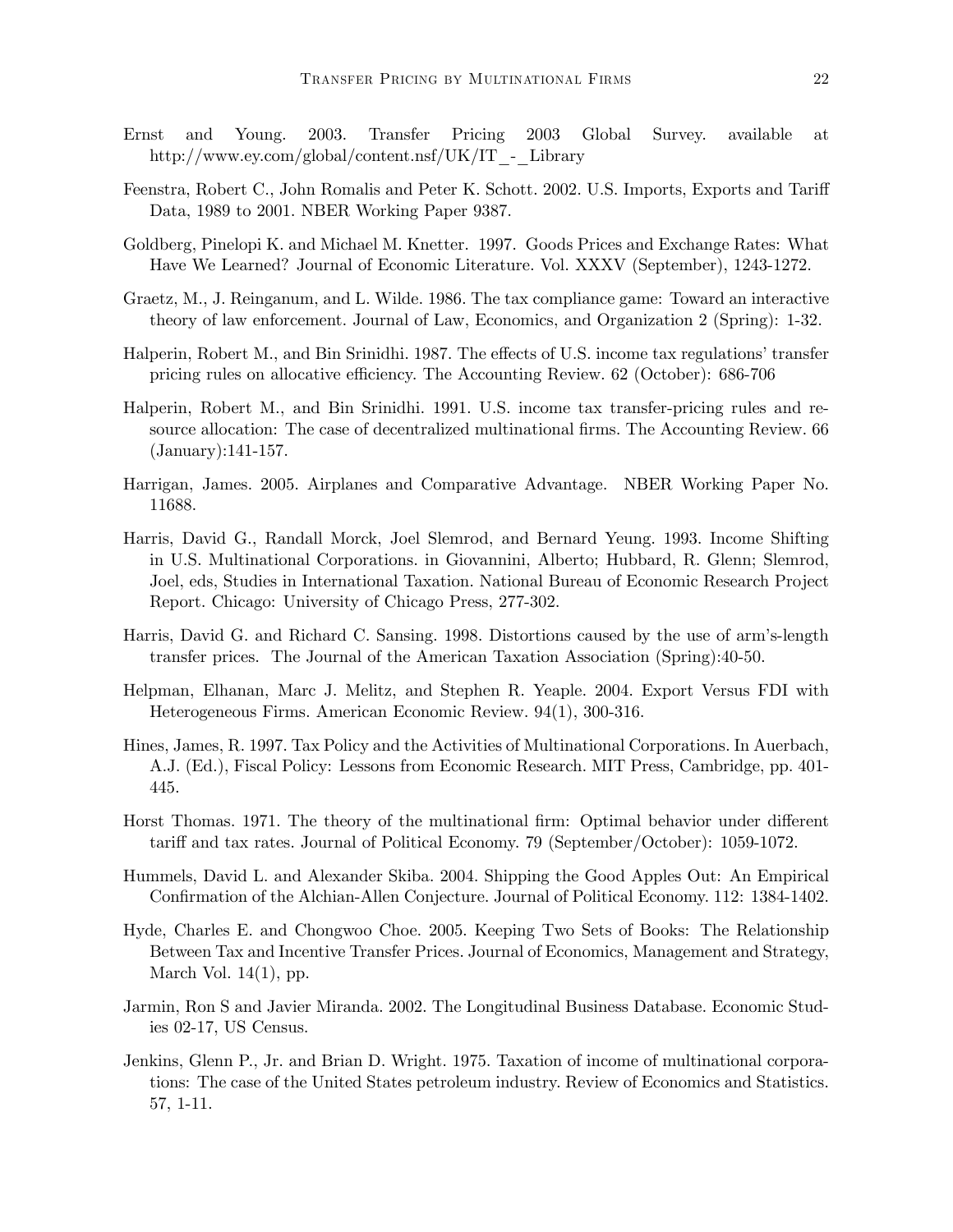- Kaufman, D., A Kraay, and P Zoido-Lobaton. 2004. Governance Matters. World Bank, Washington, DC.
- Kemsley, Deen, 1995, The effect of taxes on the choice between exports and foreign production. Working Paper, Columbia University Business School.
- Klassen, Kenneth, Mark Lang, and Mark Wolfson, 1993, Geographic incoming shifting by multinational corporations in response to tax rate changes. Journal of Accounting Research Supplement, 31, 141-173.
- Knetter, Michael. 1989. Price Discrimination by U.S. and German Exporters. American Economic Review. March 79(1), 198-210.
- Knetter, Michael. 1993. International Comparisons of Pricing-to-Market Behavior. American Economic Review. June 83(3), 473—486.
- Lall, Sanjaya, 1973. Transfer-pricing by multinational manufacturing firms. Oxford Bulletin of Economics and Statistics, 35(3):173-195.
- Lipsey, Robert E., and Fredrik Sjöholm, 2004. Foreign direct investment, education and wages in Indonesian manufacturing. Journal of Development Economics 73 415— 422.
- Narayanan, V.G. and Michael Smith. 2000. Impact of Competition and Taxes on Responsibility Center Organization and Transfer Prices. Contemporary Accounting Research, Vol. 17(3), Fall, 497 - 529.
- OECD. 1995. Transfer Pricing Guidelines for Multinational Enterprises and Tax Administrations. OECD, Paris.
- Rangan, Subramanian and Robert Z. Lawrence. 1993. The Responses of U.S. Firms to Exchange Rate Fluctuations: Peircing the Corporate Veil. Brookings Papers on Economic Activity, 2. 341-379.
- Rauch, James E. 1999. Networks Versus Markets in International Trade. Journal of International Economics 48:7-35.
- Samuelson, Larry. 1982. The multinational firm with arm's length transfer pricing limits. Journal of International Economics. 13:365-374.
- Swenson, Deborah L. 2001. Tax Reforms and Evidence of Transfer Pricing. National Tax Journal, Vol. LIV, No. 1, 7-25.
- Tirole, Jean. 1988. The Theory of Industrial Organization. The MIT Press, Cambridge, Massachusetts.
- Wall Street Journal. 2005. Rising Stock Buybacks Align With Repatriated Profits. Timothy Aeppel. October 24.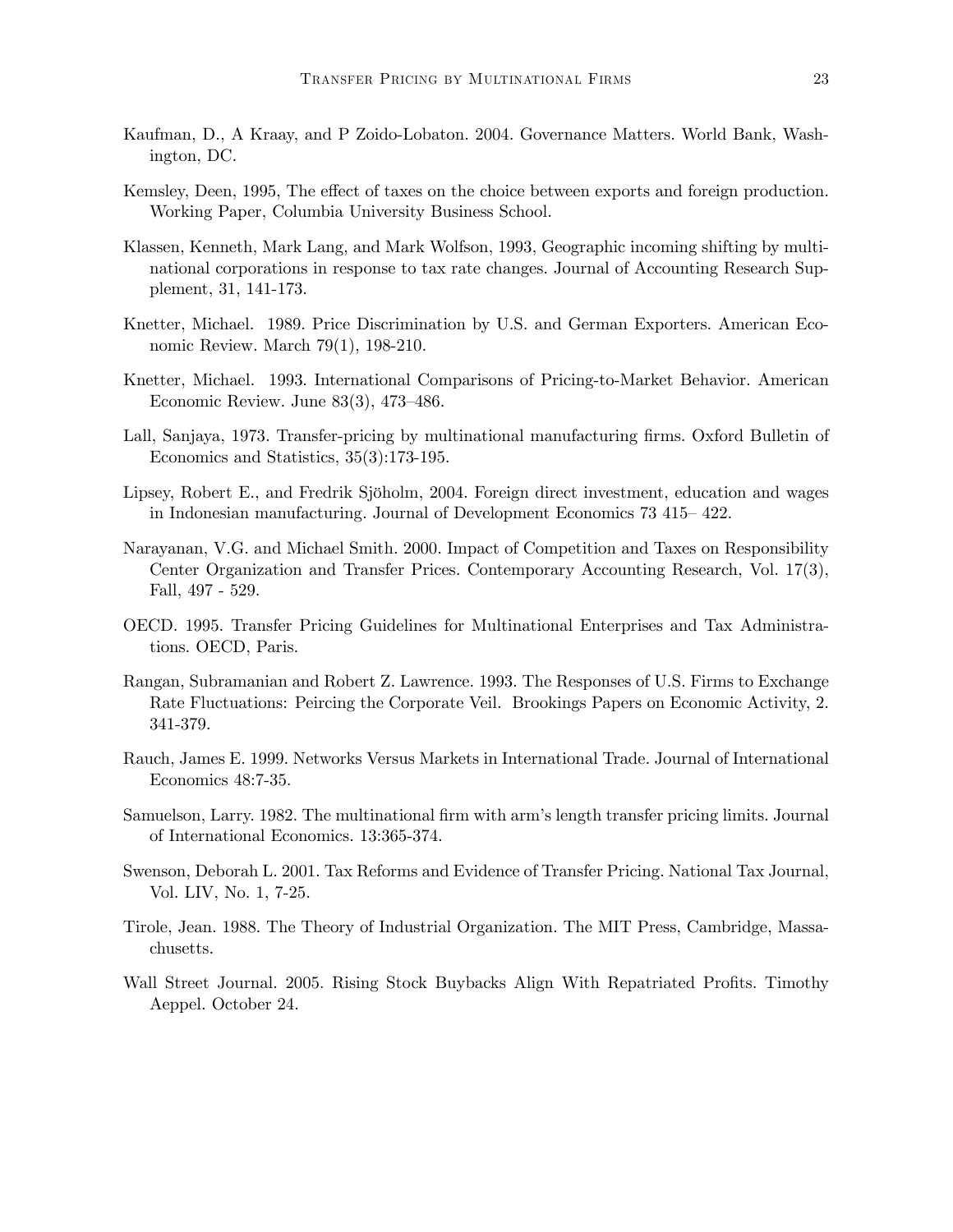### A Appendix - Parameters for the Numerical Model

Parameters for the baseline model are:

- $Q_{al} = 1000 5S_{al}$ 
	- $Q_f = 1000 5S_f$
	- $\tau = 0.05$
	- $t_h = 0.35$
	- $t_f = 0.20$
	- $\bullet \, c = 50$
	- $\bullet$   $e = 1$
	- $\theta = 0.0005$

### B Appendix - The Export Customs Form

Figure 4 displays the Shipper's Export Declaration (SED) form that accompanies each export transaction in the United States. As noted in the guidelines for filling out this form posted on the web<sup>48</sup>:

- A separate SED is required for each shipment per U.S. Principal Party of Interest (USPPI), including each rail car, truck, ocean vessel, airplane, or other vehicle.
- A shipment is defined as all merchandise sent from one USPPI to one foreign consignee, to a single foreign country of ultimate destination, on a single carrier, on the same day.
- Where two or more items are classified under the same Harmonized System product code, the product code appears only once on the SED with a single quantity, shipping weight, and value, unless a validated license requires otherwise or the shipment consists of a combination of foreign and domestic merchandise classified under the same product code.
- Shipments involving multiple invoices or packages must be reported on the same SED.

<sup>4 8</sup>See http://www.census.gov/foreign-trade/regulations/forms/correct-way-to-complete-the-sed.pdf.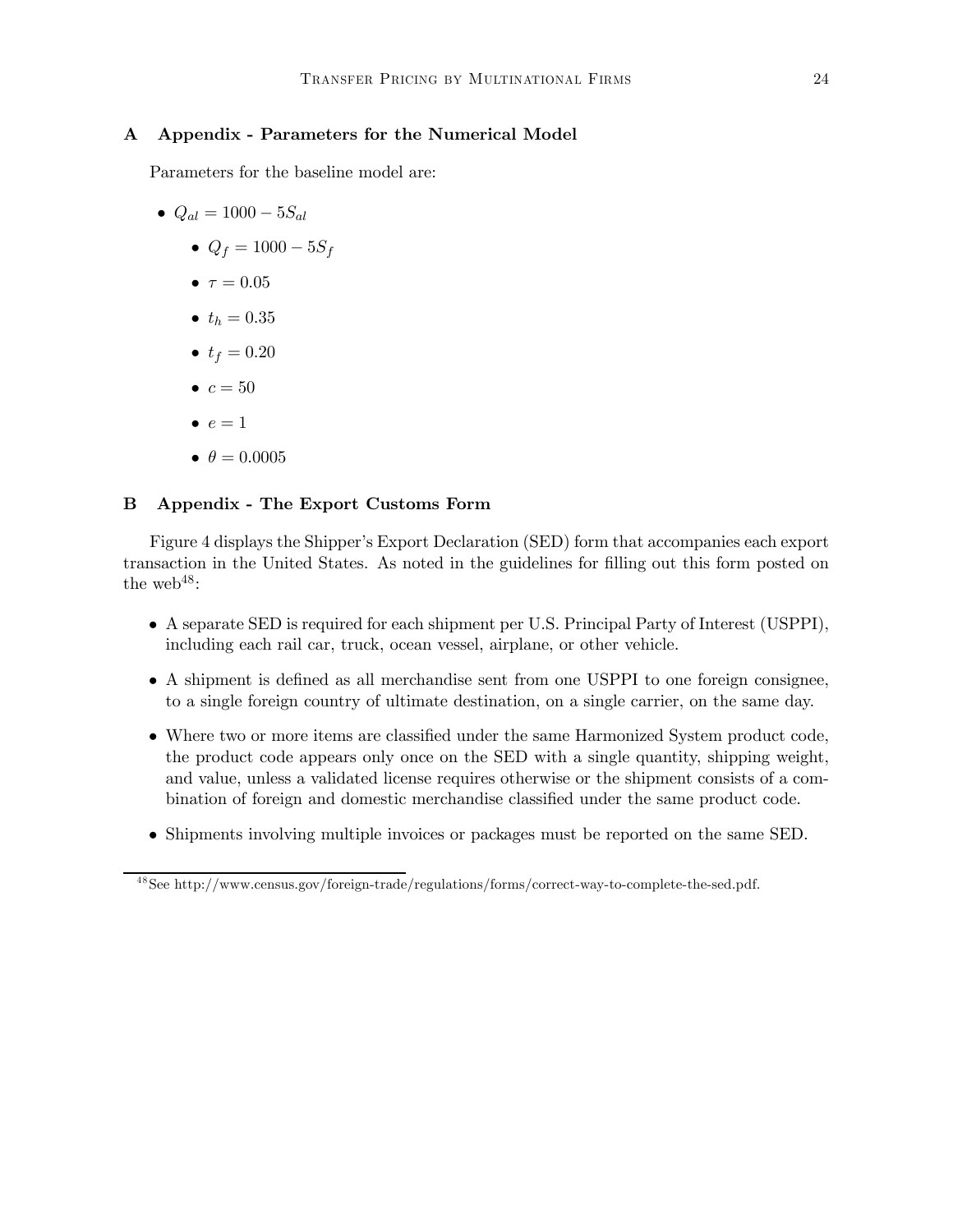|           |                                   |                 |       |                            |       |                       | Mean High- |
|-----------|-----------------------------------|-----------------|-------|----------------------------|-------|-----------------------|------------|
|           |                                   | Number of       |       | <b>Related-Party Share</b> |       | Share of U.S. Exports | Low Tariff |
|           | <b>Two-Digit HS Category</b>      | <b>Products</b> | 1993  | 2000                       | 1993  | 2000                  | Rate       |
| $01 - 05$ | Animal & Animal Products          | 340             | 0.121 | 0.087                      | 0.017 | 0.013                 | 87         |
| 06-15     | Vegetable Products                | 495             | 0.152 | 0.167                      | 0.055 | 0.032                 | 56         |
| 16-24     | Foodstuffs                        | 402             | 0.312 | 0.226                      | 0.038 | 0.030                 | 134        |
| 25-27     | <b>Mineral Products</b>           | 211             | 0.140 | 0.157                      | 0.028 | 0.016                 | 51         |
| 28-38     | Chemicals & Allied Industries     | 1.079           | 0.427 | 0.444                      | 0.090 | 0.110                 | 45         |
| 39-40     | Plastics / Rubbers                | 281             | 0.461 | 0.385                      | 0.038 | 0.044                 | 61         |
| 41-43     | Raw Hides, Skins, Leather, & Furs | 107             | 0.106 | 0.152                      | 0.005 | 0.040                 | 53         |
| 44-49     | Wood & Wood Products              | 447             | 0.228 | 0.200                      | 0.042 | 0.030                 | 58         |
| 50-63     | Textiles                          | 1,168           | 0.251 | 0.252                      | 0.027 | 0.025                 | 66         |
| 64-67     | Footwear / Headgear               | 91              | 0.247 | 0.249                      | 0.002 | 0.001                 | 60         |
| 68-71     | Stone / Glass                     | 261             | 0.317 | 0.161                      | 0.039 | 0.021                 | 56         |
| 72-83     | Metals                            | 804             | 0.284 | 0.265                      | 0.034 | 0.035                 | 54         |
| 84-85     | Machinery / Electrical            | 1,983           | 0.465 | 0.336                      | 0.346 | 0.409                 | 49         |
| 86-89     | Transportation                    | 283             | 0.271 | 0.391                      | 0.156 | 0.140                 | 64         |
| 90-97     | <b>Miscellaneous</b>              | 607             | 0.386 | 0.297                      | 0.074 | 0.081                 | 59         |
| 98-99     | Services                          | 13              | 0.345 | 0.273                      | 0.009 | 0.008                 |            |

Notes: First column reports the number of ten-digit Harmonized System (HS) exports products in 2000 by two-digit prefixes; they total to 8,572. Second and third columns report the share of related-party activity by two-digit categories and the the share of that product category in total U.S. exports.exports, by year. Fourth column reports the mean high minus low tariff rate in percentage points across products in the noted two-digit HS categories.

| Table 1: Exports and Related-Party Exports by Two-Digit HS Categoryr |  |  |
|----------------------------------------------------------------------|--|--|
|                                                                      |  |  |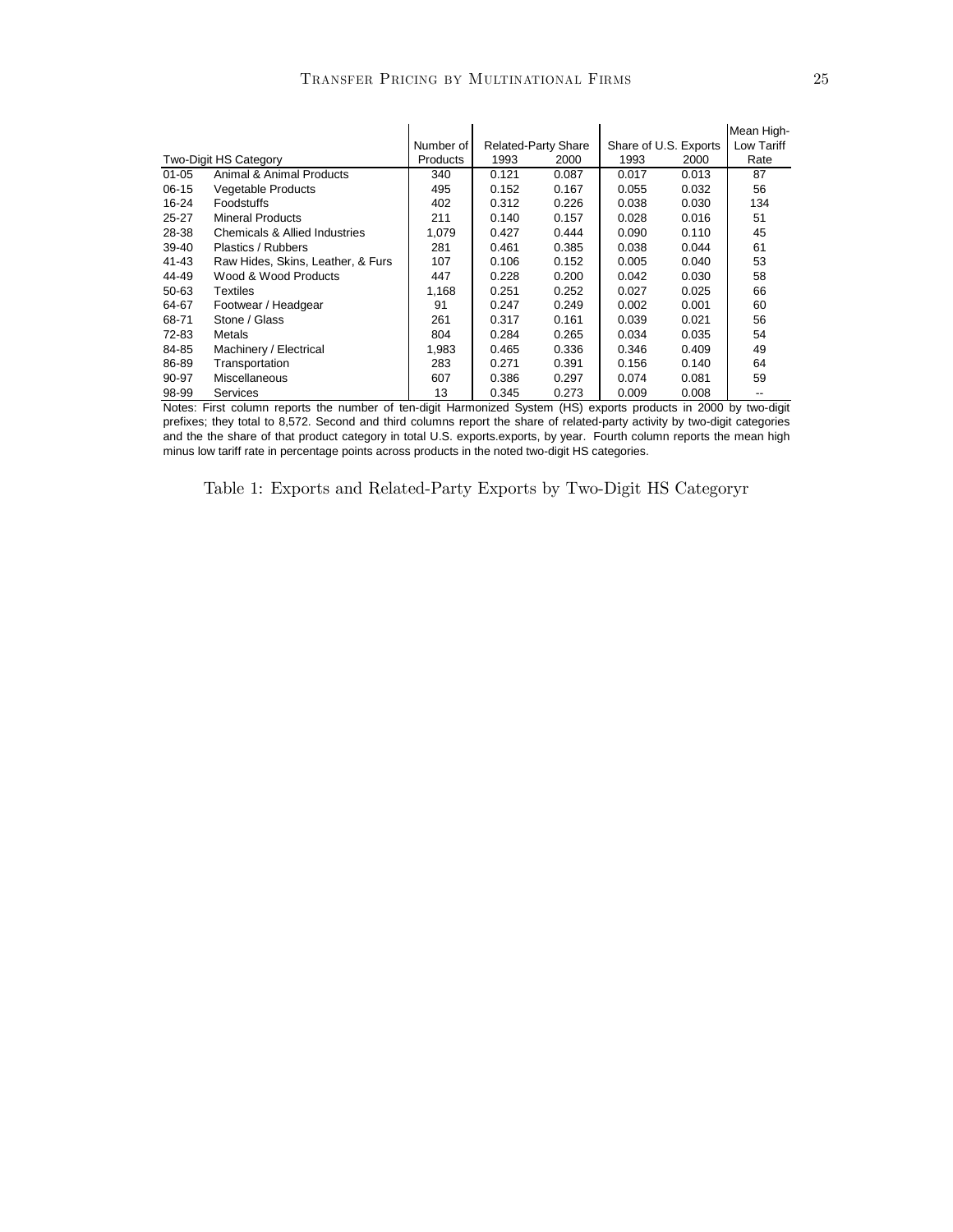| Country                |          |                                | WTD BEA Country    | WTD      |                      | <b>BEA</b> Country         | WTD BEA  |                      |
|------------------------|----------|--------------------------------|--------------------|----------|----------------------|----------------------------|----------|----------------------|
| Albania                | 30       |                                | Germany            | 45       | 16                   | Pakistan                   | 45       |                      |
| Angola                 | 40       | ï                              | Ghana              | 35       | ä.                   | Panama                     | 30       | 15                   |
| Antigua                | 40       | l,                             | Greece             | 40       | 27                   | Papua New Guinea           | 25       | i.                   |
| Argentina              | 35       | 30                             | Guatemala          | 30       | i.                   | Paraguay                   | 30       | ÷.                   |
| Armenia                | 25       | ï                              | Guinea             | 35       | i.                   | Peru                       | 30       | 21                   |
| Australia              | 34       | 17                             | Guyana             | 45       | $\ddot{\phantom{0}}$ | Philippines                | 32       | 13                   |
| Austria                | 34       | 17                             | Haiti              | 35       |                      | Poland                     | 28       | 29                   |
| Azerbaijan             | 32       |                                | Honduras           | 25       | 22                   | Portugal                   | 32       | 19                   |
| Bahamas                | 0        | ä,                             | Hong Kong          | 16       | 8                    | Qatar                      | 35       | $\ddot{\phantom{0}}$ |
| Bahrain                | 0        | ï                              | Hungary            | 18       | 10                   | Romania                    | 38       | i.                   |
| Bangladesh             | 40       |                                | Iceland            | 30       | ÷.                   | Russia                     | 35       |                      |
| Barbados               | 40       | 10                             | India              | 35       | 24                   | Saudi Arabia               | 45       | 13                   |
| Belarus                | 30       | $\cdot$                        | Indonesia          | 30       | 37                   | Senegal                    | 35       |                      |
| Belgium                | 39       | 12                             | Iran               | 54       | i.                   | Sierra Leone               | 45       |                      |
| Belize                 | 35       | $\ddot{\phantom{a}}$           | Ireland            | 24       | $\overline{7}$       | Singapore                  | 26       | 6                    |
| Bermuda                | 0        | 3                              | Israel             | 36       | 10                   | Slovakia                   | 40       | l.                   |
| Bolivia                | 25       |                                | Israel             | 36       | 10                   | Slovenia                   | 25       | ÷.                   |
| Botswana               | 25       | ä,                             | Italy              | 37       | 24                   | South Africa               | 30       | 14                   |
| Brazil                 | 15       | 9                              | <b>Ivory Coast</b> | 35       |                      | South Korea                | 28       | 18                   |
| British Virgin Islands | 15       |                                | Jamaica            | 33       | i.                   | Spain                      | 35       | 14                   |
| Bulgaria               | 30       | ï                              | Japan              | 30       | i.<br>32             | Sri Lanka                  | 35       |                      |
| Burma                  | 30       | ł.                             | Jordan             | 35       |                      | Sudan                      | 40       | ä.                   |
| Cambodia               | 20       | ï                              | Kazakhstan         | 30       | i.                   | Suriname                   | 38       |                      |
|                        |          | ï                              |                    |          |                      |                            |          |                      |
| Cameroon               | 39<br>38 | $\overline{\phantom{a}}$<br>24 | Kenya              | 30<br>30 | Ĭ.                   | Swaziland<br>Sweden        | 38<br>28 | 10                   |
| Canada                 |          |                                | Kyrgyzstan         |          | ï                    |                            |          |                      |
| Cayman Islands         | 0        | $\ddot{\phantom{a}}$           | Latvia             | 25       |                      | Switzerland                | 32       | 5                    |
| Chile                  | 15       | 10                             | Lebanon            | 10       | l.                   | Tanzania                   | 30       | ÷                    |
| China (Mainland)       | 30       | 14                             | Lesotho            | 35       |                      | Thailand                   | 30       | 21                   |
| China (Taiwan)         | 25       | 19                             | Libya              | 35       |                      | The Gambia                 | 35       | i.                   |
| Colombia               | 35       | 25                             | Liechtenstein      | 15       | ä.                   | <b>Trinidad And Tobago</b> | 35       | ä.                   |
| Costa Rica             | 30       | 16                             | Lithuania          | 29       | i.                   | Tunisia                    | 35       |                      |
| Croatia                | 35       | $\ddot{\phantom{0}}$           | Luxembourg         | 30       | $\overline{2}$       | Turkey                     | 30       | 24                   |
| Cyprus                 | 25       |                                | Macao              | 15       | i.                   | Uganda                     | 30       | ä,                   |
| Czech Republic         | 35       | 19                             | Malawi             | 38       |                      | Ukraine                    | 30       |                      |
| Denmark                | 32       | 5                              | Malaysia           | 28       | 19                   | United Kingdom             | 30       | 17                   |
| Dominican Republic     | 25       | $\overline{7}$                 | Malta And Gozo     | 35       | $\ddot{\phantom{a}}$ | Uruguay                    | 30       | l.                   |
| Ecuador                | 25       | 31                             | Mauritius          | 35       | $\ddot{\phantom{0}}$ | Uzbekistan                 | 33       | i.                   |
| Egypt                  | 40       | 14                             | Mexico             | 35       | 19                   | Vanuatu                    | 0        |                      |
| El Salvador            | 25       | ł.                             | Monaco             | 33       | ä.                   | Venezuela                  | 34       | 16                   |
| Estonia                | 26       | ï                              | Morocco            | 35       | i.                   | Vietnam                    | 32       |                      |
| Ethiopia               | 40       | ï                              | Mozambique         | 35       | i.                   | Virgin Islands             | 39       |                      |
| Ethiopia               | 40       | ï                              | Namibia            | 35       | i.                   | Western Samoa              | 39       |                      |
| Fiji                   | 35       |                                | Netherlands        | 35       | $\overline{7}$       | Yemen Arab Republic        | 35       |                      |
| Finland                | 29       | 19                             | New Zealand        | 33       | 13                   | Zambia                     | 35       |                      |
| France                 | 33       | 19                             | Nigeria            | 30       | 58                   | Zimbabwe                   | 35       |                      |
| Gabon                  | 35       | l                              | Norway             | 28       | 59                   |                            |          |                      |
| Georgia                | 20       |                                | Oman               | 30       |                      |                            |          |                      |

Georgia<br>Table reports maximum statutory corporate tax rate (WTD) from the Michigan World Tax Database and<br>the effective tax rate (BEA) from the Bureau of Economic Analysis for each country in 2000.

|  | Table 2: Country Tax Rates |  |  |
|--|----------------------------|--|--|
|--|----------------------------|--|--|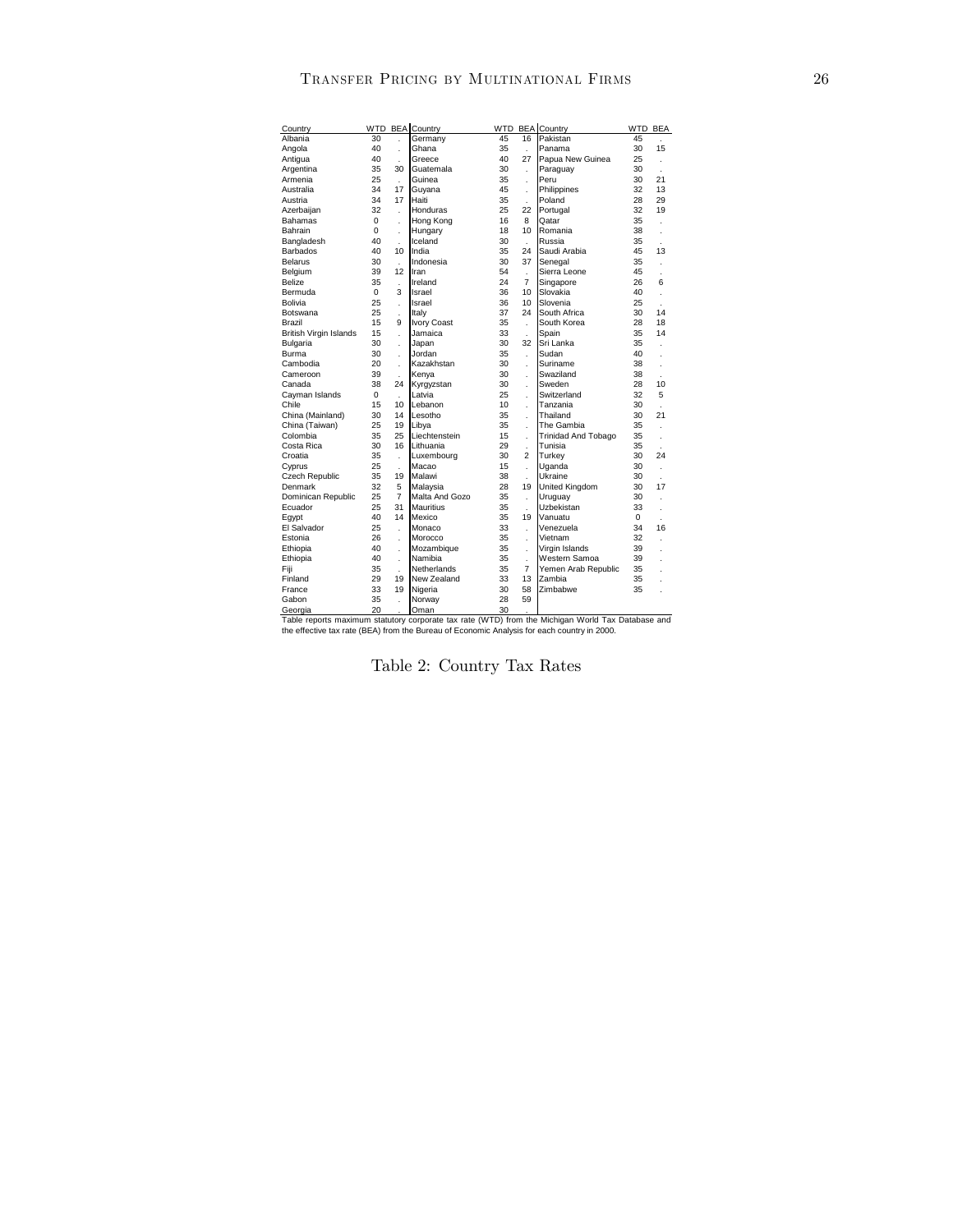| Bins Within Which Arm's Length Prices Are Averaged                                                                 | Mean | Std Dev |
|--------------------------------------------------------------------------------------------------------------------|------|---------|
| Within product, month                                                                                              | 1.92 | 2.42    |
| Within product, month, country                                                                                     | 1.22 | 2.26    |
| Within product, month, country, transport mode                                                                     | 1.13 | 2.20    |
| Within product, month, country, transport mode, firm                                                               | 0.43 | 1.77    |
| Notes: Table displays mean and standard deviation of log difference of firms                                       |      |         |
| arm's length and related party unit values. Each row reports statistics for                                        |      |         |
| the contract of the contract of the second of the contract of the second second second second second second second |      |         |

successively more refined bins for comparing arm's length and related party prices. The set of observations related party observations used in each row (3,980,529) is held constant.

Table 3: Mean Log Difference (i.e., Wedge) Between Arm's Length and Related Party Prices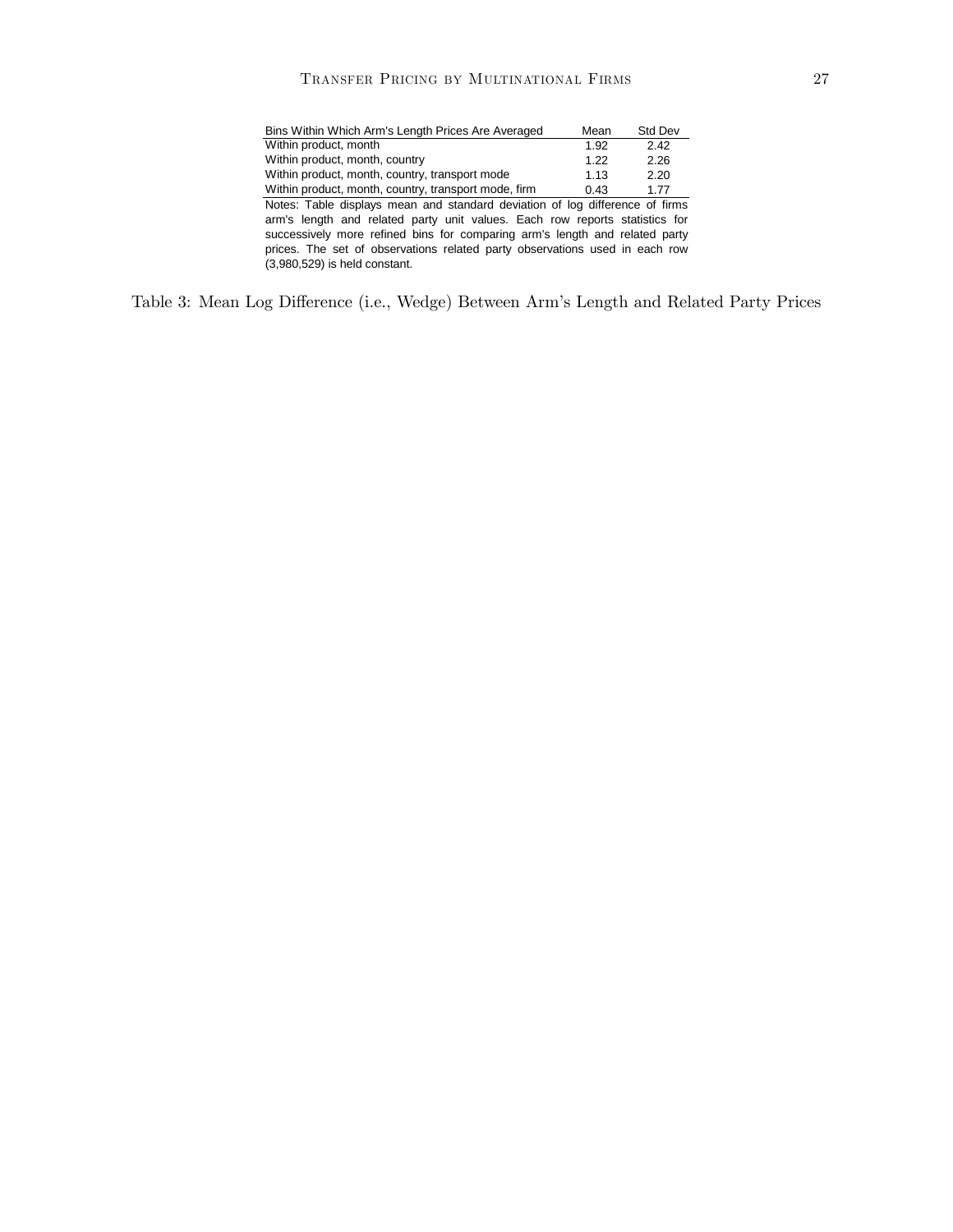|                        | Method for Assessing Product Differentiation |                       |                  |  |  |  |
|------------------------|----------------------------------------------|-----------------------|------------------|--|--|--|
|                        | HS                                           | Rauch<br>Conservative | Rauch<br>Liberal |  |  |  |
| <b>Commodity Goods</b> | 0.088                                        | 0.176                 | 0.124            |  |  |  |
|                        | 0.671                                        | 1.096                 | 0.743            |  |  |  |
| Differentiated Goods   | 0.667<br>2.229                               | 0.528<br>1.953        | 0.530<br>1.977   |  |  |  |

Notes: Table reports mean and standard deviation of log difference in firms' arm's length and related party prices by product type. Standard deviations are reported below each mean. Three methods are used to distinguish commodities from differentiated products. The first uses two-digit Harmonized System categories: commodies are HS categories 1 to 21 and 25 to 29 while differentiated prodducts are HS categories 84-97. The second and third methods use the conservative and liberal definitions of differentiated goods from Rauch(1999). Reported statistics are based on the full sample of 3,980,529 related party observations.

Table 4: Price Wedge by Product Type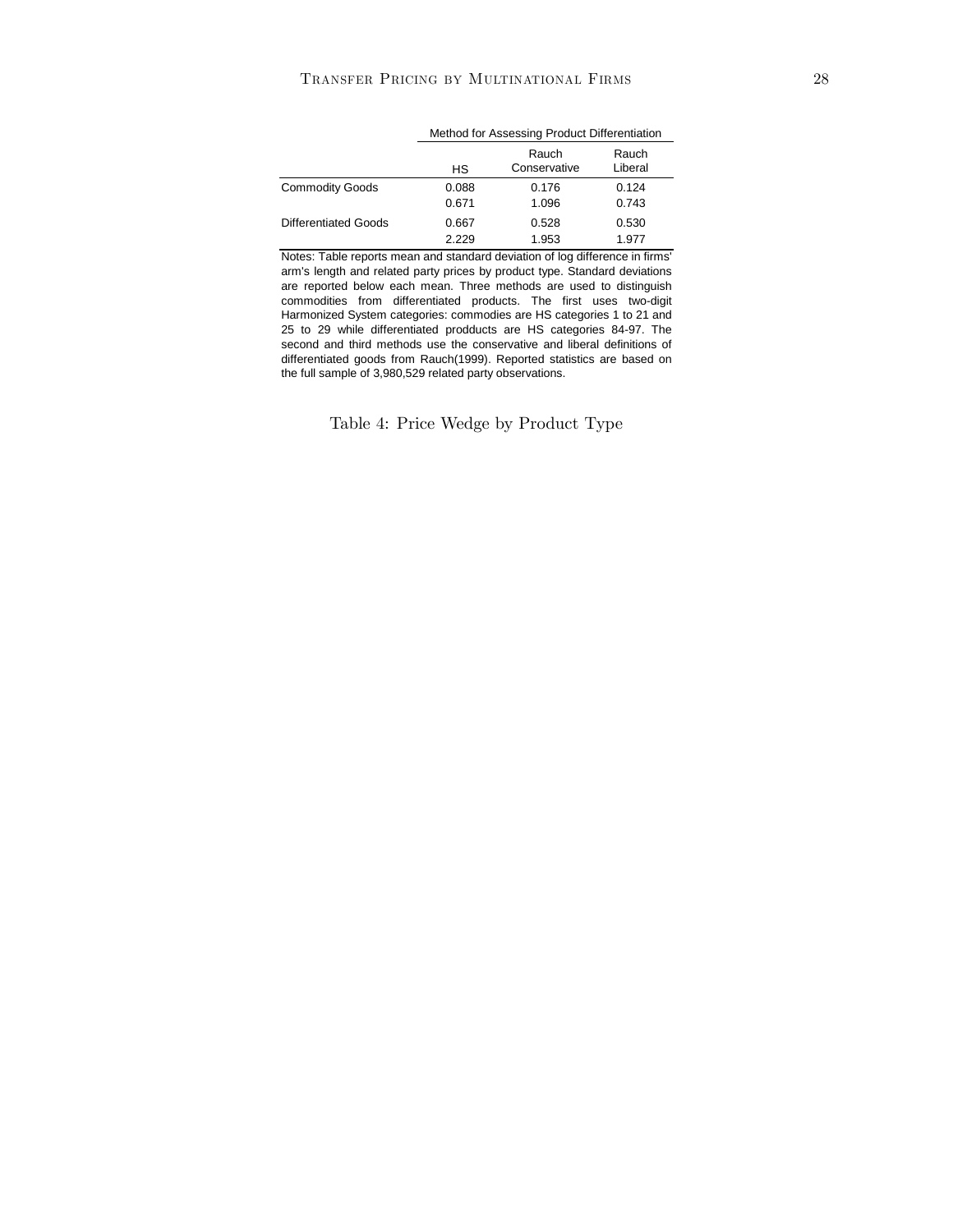|                      | Price<br>Wedge        | Price<br>Wedge        | Price<br>Wedge           | Price<br>Wedge       | Price<br>Wedge        | Price<br>Wedge       |
|----------------------|-----------------------|-----------------------|--------------------------|----------------------|-----------------------|----------------------|
| Tax Rate (WTD)       | $-4.178$ ***<br>0.665 | $-1.638$ ***<br>0.447 |                          |                      |                       |                      |
| Tax Rate (BEA)       |                       |                       | ***<br>$-1.679$<br>0.580 | $-0.548$ **<br>0.213 |                       |                      |
| <b>Tariff Rate</b>   |                       |                       |                          |                      | $-0.597$ ***<br>0.232 | $0.634$ ***<br>0.187 |
| <b>Fixed Effects</b> | <b>No</b>             | Product               | No.                      | Product              | No                    | Product              |
| R-Squared            | 0.00                  | 0.15                  | 0.00                     | 0.17                 | 0.00                  | 0.16                 |
| Observations         | 3.585.777             | 3.585.777             | 2.601.981                | 2,601,981            | 1.673.133             | 1,673,133            |

Note: Table reports OLS regression results of the log difference in firms' arm's length and related party prices on noted covariates. Standard errors are robust to clustering (country-year for both types of tax rates, product-country-year in for tariff rates). Constant is suppressed. \*\*\*, \*\*, and \* indicate significance at the 1, 5 and 10 percent levels respectively.

Table 5: Country Characteristics and the Price Wedge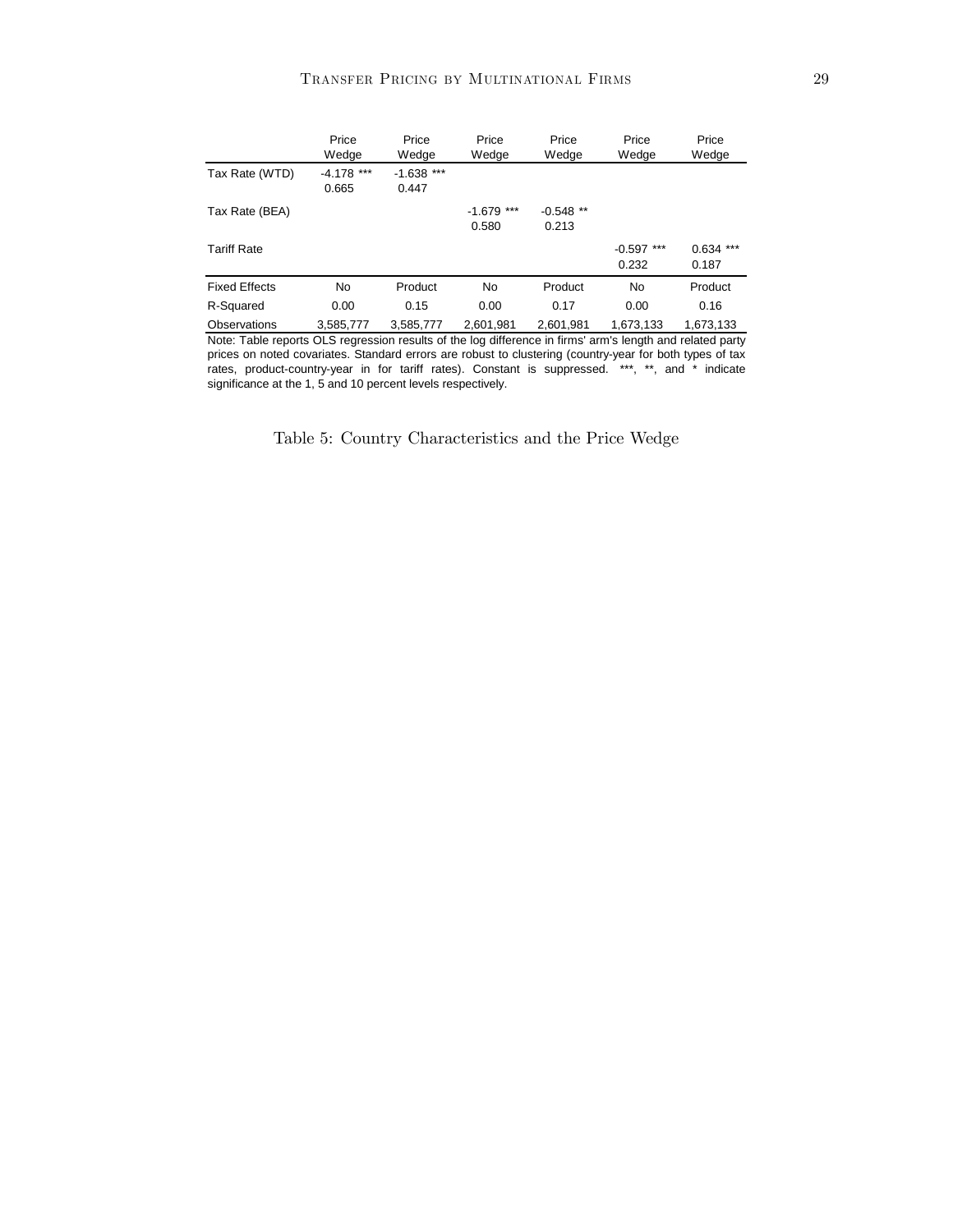|                                            | Price<br>Wedge           | Price<br>Wedge           | Price<br>Wedge           |
|--------------------------------------------|--------------------------|--------------------------|--------------------------|
| Ln Employment                              | $***$<br>0.010<br>0.001  |                          |                          |
| Firm Export Share (%)                      |                          | ***<br>0.001<br>0.000    |                          |
| Exporters per Product-Country <sup>a</sup> |                          |                          | ***<br>$-0.399$<br>0.022 |
| Tax Rate (WTD)                             | ***<br>$-0.664$<br>0.045 | ***<br>$-0.664$<br>0.045 | ***<br>$-0.559$<br>0.045 |
| Tariff                                     | $0.575$ ***<br>0.021     | ***<br>0.596<br>0.021    | ***<br>0.563<br>0.021    |
| <b>Fixed Effects</b>                       | Product                  | Product                  | Product                  |
| R-Squared                                  | 0.16                     | 0.16                     | 0.16                     |
| Observations                               | 1,669,341                | 1,669,341                | 1,669,341                |

Notes: Table reports OLS regression results of log difference in firms' arm's length and related party prices on noted covariates. Tax rate is the statutory maximum rate from the Michigan World Tax Database. Robust standard errors noted below each coefficient. Coefficients for product fixed effects are suppressed. \*\*\*, \*\*, and \* represent statistical significance at the 1%, 5% and 10% levels, respectively. <sup>a</sup> Coefficien and standard errors for exporters per product-country have been multiplied by 1000 to increase readability.

Table 6: Firms, Countries and the Price Wedge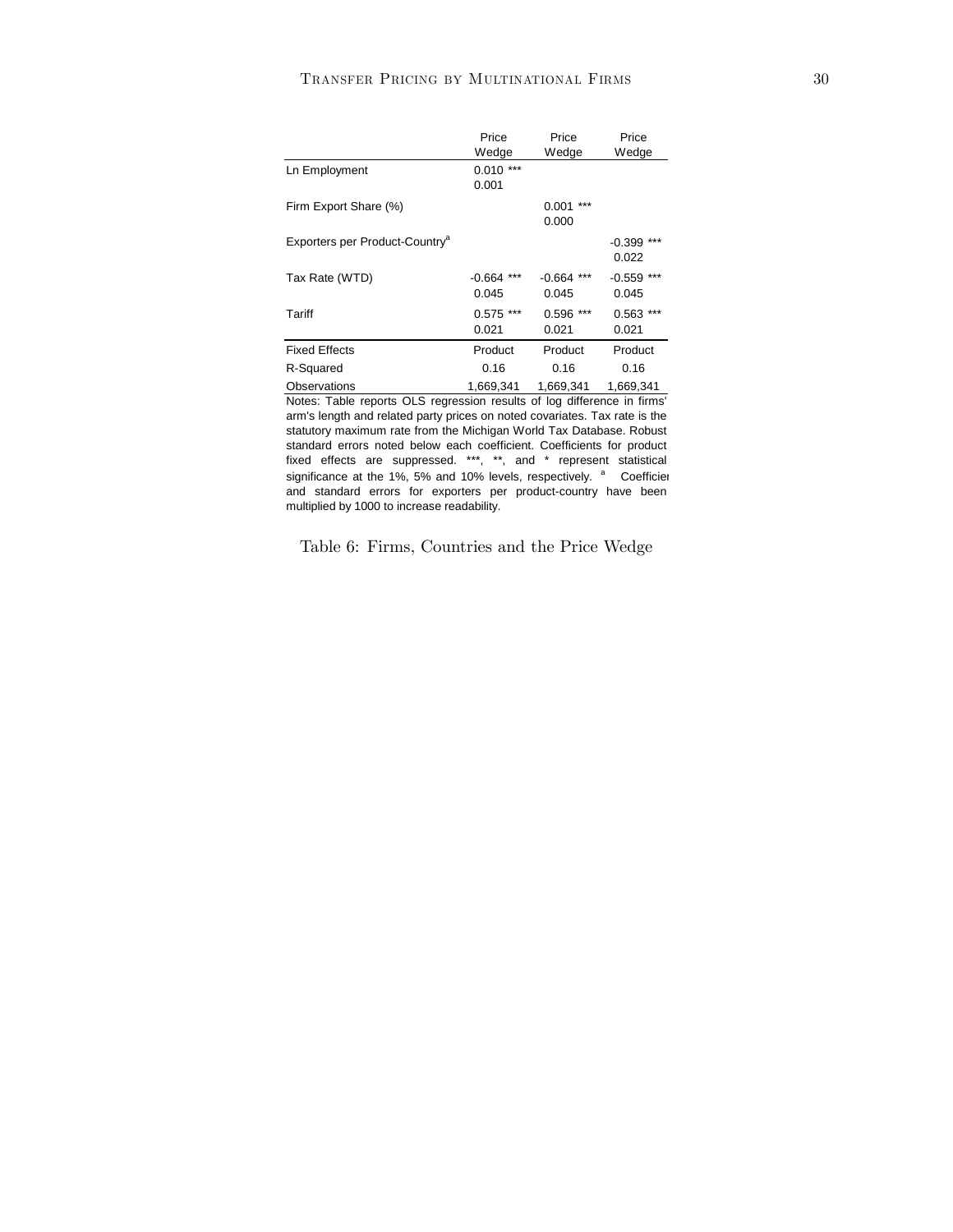|                                     | Price Wedge Price Wedge  |                          |
|-------------------------------------|--------------------------|--------------------------|
| Exporters per Product-Country (000) | ***<br>$-0.346$<br>0.022 | ***<br>$-0.369$<br>0.022 |
| Tax Rate (WTD)                      | ***<br>$-0.646$<br>0.048 |                          |
| Tax Rate (BEA)                      |                          | ***<br>$-0.391$<br>0.030 |
| <b>Tariff Rate</b>                  | ***<br>0.662<br>0.023    | ***<br>0.645<br>0.024    |
| $Ln$ RER <sub>m</sub>               | ***<br>$-0.225$<br>0.021 | ***<br>$-0.195$<br>0.021 |
| <b>Fixed Effects</b>                | Product                  | Product                  |
| R-Squared                           | 0.16                     | 0.16                     |
| Observations                        | 1,573,343                | 1,573,343                |

Notes: Table reports OLS regression results of log difference in firms' arm's length and related party prices on noted covariates. First tax rate is the statutory maximum rate from the Michigan World Tax Database. Second tax rates is the effective tax rate according to BEA data. Robust standard errors noted below each coefficient. Coefficients for product fixed effects as well as regression constant are suppressed. \*\*\*, \*\*, and \* represent statistical significance at the 1%, 5% and 10% levels, respectively. Long-run real exchange rate elasticity is the percent change in the wedge induced by a permanent onepercent appreciation of the dollar.

## Table 7: Exchange Rates and the Price Wedge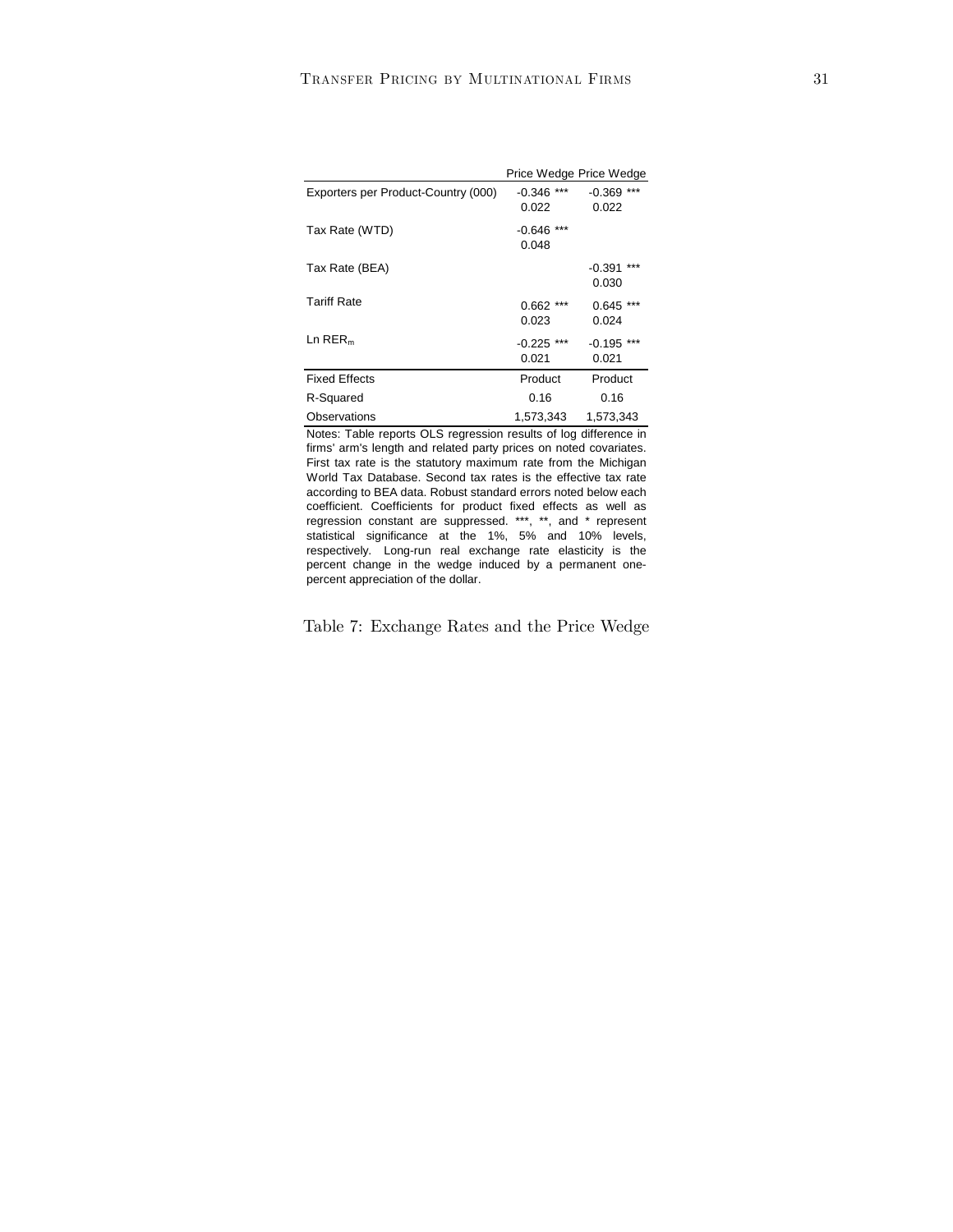|                                     | Weighted     | Weighted                | Median Price Median Price |              |              |                         |
|-------------------------------------|--------------|-------------------------|---------------------------|--------------|--------------|-------------------------|
|                                     |              | Price Wedge Price Wedge | Wedge                     | Wedge        |              | Price Wedge Price Wedge |
| Exporters per Product-Country (000) | $-0.495$ *** | $-0.524$ ***            | $-0.234$ ***              | $-0.429$ *** | $-0.324$ *** | $-0.345$ ***            |
|                                     | 0.022        | 0.022                   | 0.022                     | 0.021        | 0.022        | 0.022                   |
| Tax Rate (WTD)                      | $-0.768$ *** |                         | $-3.962$ ***              |              | $-0.748$ *** |                         |
|                                     | 0.044        |                         | 0.049                     |              | 0.060        |                         |
| Tax Rate (BEA)                      |              | $-0.433$ ***            |                           | $-1.455$ *** |              | $-0.391$ ***            |
|                                     |              | 0.027                   |                           | 0.030        |              | 0.030                   |
| <b>Tariff Rate</b>                  | $0.753$ ***  | $0.742$ ***             | $0.129$ ***               | $0.284$ ***  | $0.673$ ***  | $0.604$ ***             |
|                                     | 0.022        | 0.023                   | 0.004                     | 0.024        | 0.024        | 0.025                   |
| $Ln$ RER <sub>m</sub>               | $-0.088$ *** | $-0.058$ ***            | $0.106$ ***               | $0.112***$   | $-0.222$ *** | $-0.206$ ***            |
|                                     | 0.019        | 0.004                   | 0.021                     | 0.021        | 0.021        | 0.021                   |
| In(PCGDP)                           |              |                         |                           |              | 0.009        | $-0.018$ ***            |
|                                     |              |                         |                           |              | 0.007        | 0.006                   |
| <b>Fixed Effects</b>                | Product      | Product                 | Product                   | Product      | Product      | Product                 |
| R-Squared                           | 0.45         | 0.45                    | 0.45                      | 0.45         | 0.17         | 0.17                    |
| <b>Observations</b>                 | 1,567,401    | 1,567,401               | 1,567,401                 | 1,567,401    | 1,567,401    | 1,567,401               |

Notes: Table reports OLS regression results of log difference in firms' arm's length and related party prices on noted covariates. First tax rate is the statutory maximum rate from the Michigan World Tax Database. Second tax rates is the effective tax rate according to BEA data. Columns one through four use alternate price wedges as defined in the text. Robust standard errors noted below each coefficient. Coefficients for product fixed effects as well as regression constant are suppressed. \*\*\*, \*\*, and \* represent statistical significance at the 1%, 5% and 10% levels, respectively. Long-run real exchange rate elasticity is the percent change in the wedge induced by a permanent one-percent appreciation of the dollar.

Table 8: Robustness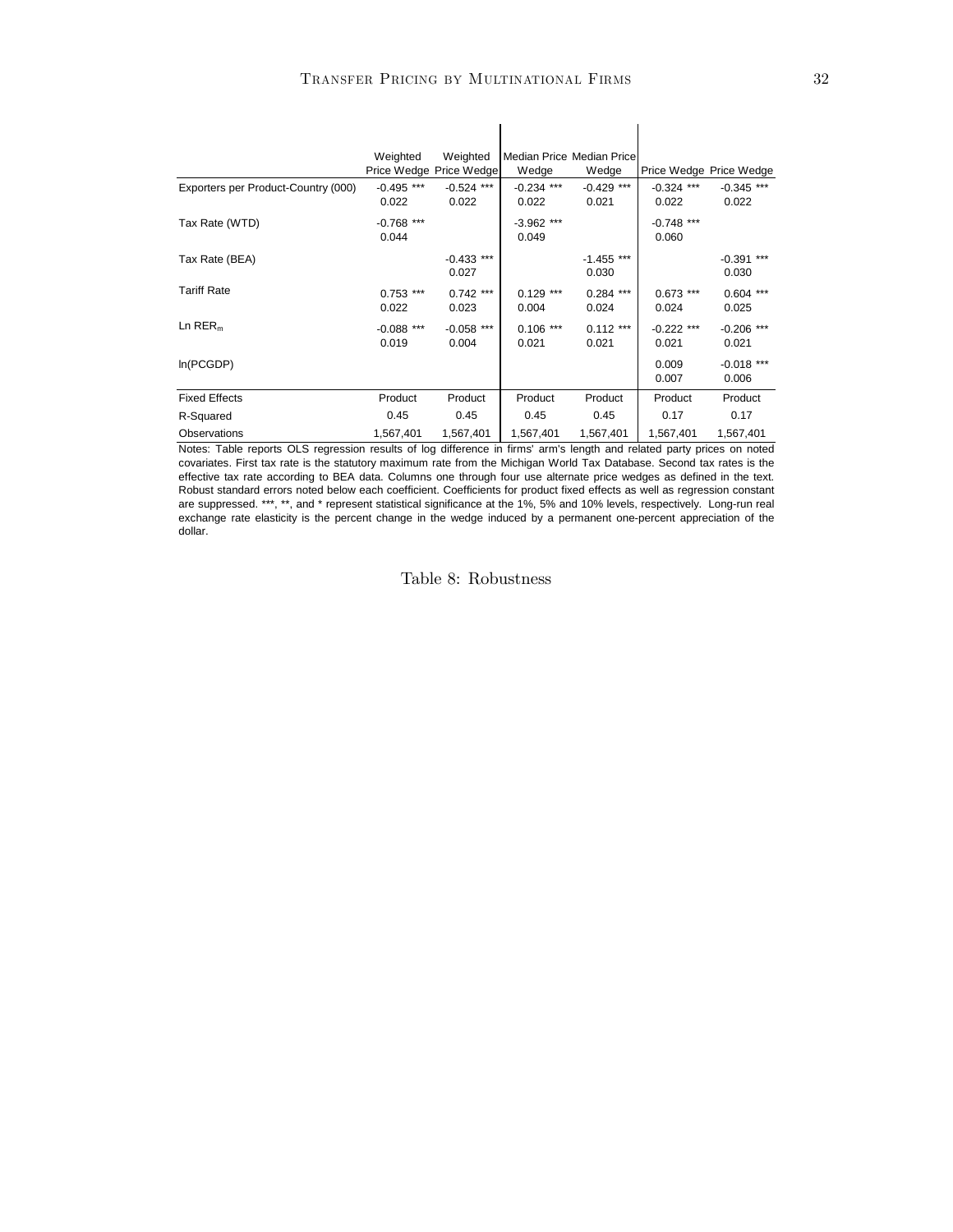#### Exports

|                                   |         |                      |         |            |         |            |              | Estimate of    | Estimate of        |
|-----------------------------------|---------|----------------------|---------|------------|---------|------------|--------------|----------------|--------------------|
|                                   |         | <b>Total Exports</b> |         | RP Imports |         | AL Imports | <b>WTD</b>   | Under-reported | <b>Tax Receipt</b> |
| <b>Selected Countries</b>         | Value   | Percent              | Value   | Percent    | Value   | Percent    | Tax Rate (%) | Exports        | Loss               |
| Total Exports <sup>a</sup>        | 728,362 | 89                   | 218,688 | 30         | 478,301 | 65.7       |              |                |                    |
| Argentina                         | 3.022   | 0.4                  | 621     | 20.5       | 2.263   | 74.9       | 35           | $\Omega$       | $\Omega$           |
| Brazil                            | 12.462  | 1.5                  | 2.483   | 19.9       | 9.688   | 77.7       | 15           | 321            | 112                |
| Canada                            | 164,347 | 20.1                 | 69,029  | 42         | 82,665  | 50.3       | 38           | (1,338)        | (468)              |
| Chile                             | 3,236   | 0.4                  | 365     | 11.3       | 2,735   | 84.5       | 16           | 45             | 16                 |
| China                             | 32,606  | 4                    | 4,616   | 14.2       | 27.693  | 84.9       | 30           | 149            | 52                 |
| Colombia                          | 4,145   | 0.5                  | 528     | 12.7       | 3,415   | 82.4       | 35           | 0              | 0                  |
| France                            | 19,626  | 2.4                  | 6,246   | 31.8       | 12,837  | 65.4       | 33.3         | 69             | 24                 |
| Germany                           | 27,223  | 3.3                  | 8.778   | 32.2       | 17.692  | 65         | 25           | 567            | 198                |
| Hong Kong                         | 11,984  | 1.5                  | 1,692   | 14.1       | 9,953   | 83.1       | 16           | 208            | 73                 |
| Ireland                           | 7,615   | 0.9                  | 2,361   | 31         | 5,047   | 66.3       | 16           | 290            | 101                |
| Japan                             | 50,493  | 6.2                  | 16,200  | 32.1       | 33,513  | 66.4       | 30           | 523            | 183                |
| Korea                             | 24,994  | 3.1                  | 3,538   | 14.2       | 21,142  | 84.6       | 27           | 183            | 64                 |
| Mexico                            | 93,018  | 11.4                 | 38,602  | 41.5       | 48,996  | 52.7       | 35           | $\Omega$       | 0                  |
| Netherlands                       | 22,462  | 2.7                  | 8,064   | 35.9       | 13,988  | 62.3       | 34.5         | 26             | 9                  |
| Singapore                         | 17,850  | 2.2                  | 5,332   | 29.9       | 12,046  | 67.5       | 24.5         | 362            | 127                |
| Taiwan                            | 20,343  | 2.5                  | 3.333   | 16.4       | 16.597  | 81.6       | 25           | 215            | 75                 |
| United Kingdom                    | 31,734  | 3.9                  | 8,803   | 27.7       | 21,859  | 68.9       | 30           | 284            | 100                |
| <b>Total - Selected Countries</b> | 547,160 | 75                   | 180,591 | 83         | 342,129 | 72         |              | 1,904          | 666                |

#### Imports

|                           |                      |         |         |            |         |            |              | Estimate of   | Estimate of |
|---------------------------|----------------------|---------|---------|------------|---------|------------|--------------|---------------|-------------|
|                           | <b>Total Imports</b> |         |         | RP Imports |         | AL Imports | <b>WTD</b>   | Over-reported | Tax Receipt |
| <b>Selected Countries</b> | Value                | Percent | Value   | Percent    | Value   | Percent    | Tax Rate (%) | Imports       | Loss        |
| <b>Total Imports</b>      | 1,460,160            | 100     | 697,561 | 47.8       | 724,028 | 49.6       |              |               |             |
| Argentina                 | 3.772                | 0.3     | 1,103   | 29.2       | 2,656   | 70.4       | 35           | $\Omega$      | $\Omega$    |
| Brazil                    | 21,098               | 1.4     | 7,026   | 33.3       | 14,012  | 66.4       | 15           | 908           | 318         |
| Canada                    | 255,660              | 17.5    | 116,261 | 45.5       | 113.429 | 44.4       | 38           | (2, 253)      | (789)       |
| Chile                     | 5,007                | 0.3     | 982     | 19.6       | 4,004   | 80         | 16           | 121           | 42          |
| China                     | 196.160              | 13.4    | 53,172  | 27.1       | 141,288 | 72         | 30           | 1,717         | 601         |
| Colombia                  | 7.361                | 0.5     | 997     | 13.5       | 6.052   | 82.2       | 35           | $\Omega$      | 0           |
| France                    | 31,505               | 2.2     | 15,394  | 48.9       | 15,652  | 49.7       | 33.3         | 169           | 59          |
| Germany                   | 75,622               | 5.2     | 46,959  | 62.1       | 27,103  | 35.8       | 25           | 3,034         | 1,062       |
| Hong Kong                 | 9,241                | 0.6     | 1.244   | 13.5       | 7.901   | 85.5       | 16           | 153           | 53          |
| Ireland                   | 27,401               | 1.9     | 24,480  | 89.3       | 2,696   | 9.8        | 16           | 3,005         | 1,052       |
| Japan                     | 129,535              | 8.9     | 102,207 | 78.9       | 25,803  | 19.9       | 30           | 3,301         | 1,155       |
| Korea                     | 45.064               | 3.1     | 28,091  | 62.3       | 16.748  | 37.2       | 27           | 1,452         | 508         |
| Mexico                    | 154,959              | 10.6    | 94,716  | 61.1       | 58,408  | 37.7       | 35           | $\Omega$      | 0           |
| Netherlands               | 12,471               | 0.9     | 6,652   | 53.3       | 5,589   | 44.8       | 34.5         | 21            | 8           |
| Singapore                 | 14.848               | 1       | 11,082  | 74.6       | 3.637   | 24.5       | 24.5         | 752           | 263         |
| Taiwan                    | 34,462               | 2.4     | 8,254   | 24         | 25,779  | 74.8       | 25           | 533           | 187         |
| United Kingdom            | 45,920               | 3.1     | 26,863  | 58.5       | 18,161  | 39.6       | 30           | 868           | 304         |

Total - Selected Countries \_1,070,086 73 545,483 78 488,918 68 4,823<br>Note: Values in millions of U.S. dollars. AL=arm's length and RP=related party. Trade Data Sources: http://www.census.gov/fo (imports); http://www.bus.umich.edu/OTPR/otpr/introduction.htm (tax rates). Related-party and arms-length exports (imports) do not sum to total exports (imports) as 4.3 percent of exports (2.3 percent of imports) do not have a record of the related-party status. Estimates of trade changes and tax losses are calculated using the point estimate from Table 7, column1. <sup>a</sup>Total exports excluding reexports.

Table 9: Estimated Aggregate Effects on U.S. Trade and Tax Receipts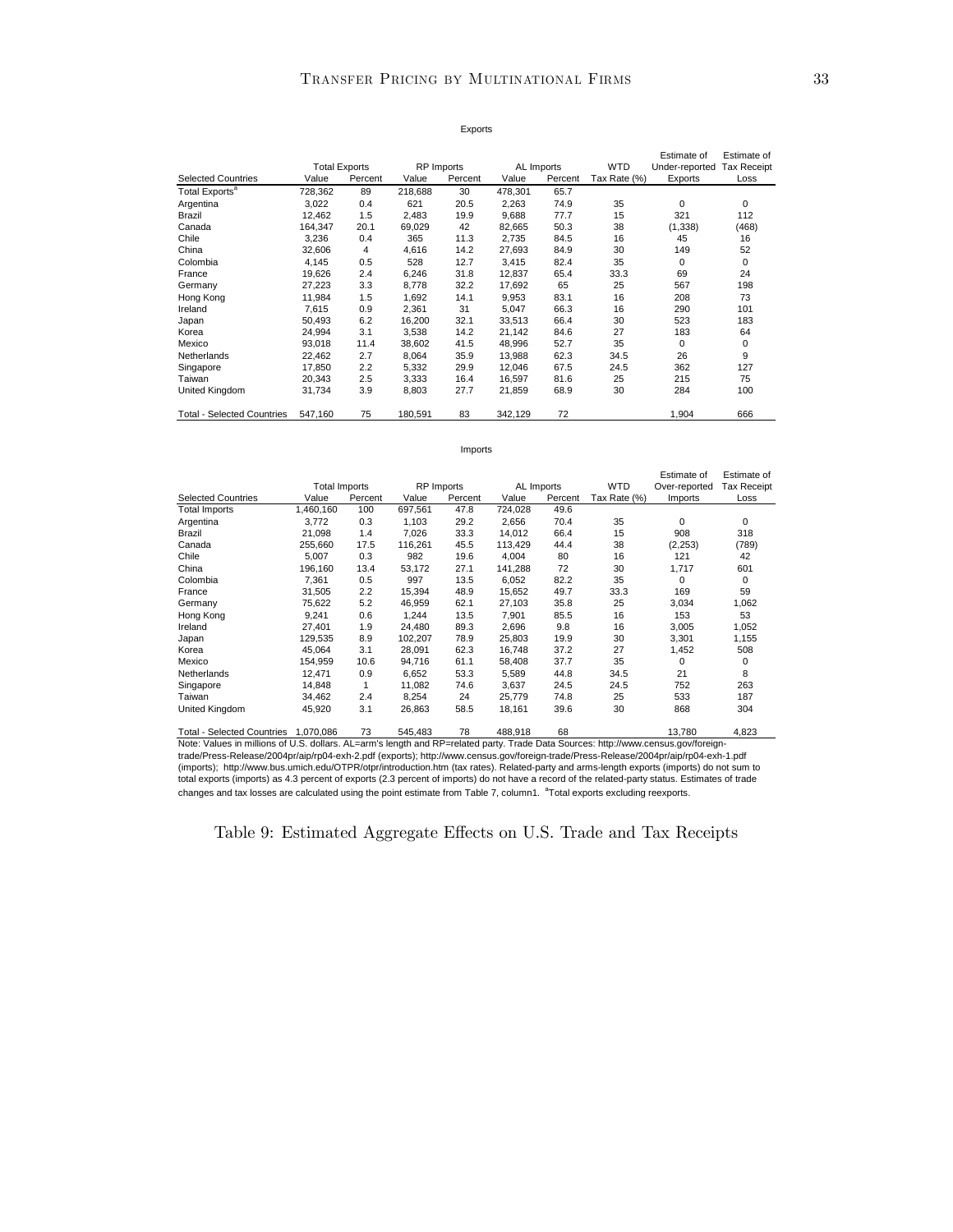

Figure 1: Distribution of U.S. Exports Across Firms in 2000



Figure 2: U.S. Exports by Multinationals and Arms-Length Exporters in 2000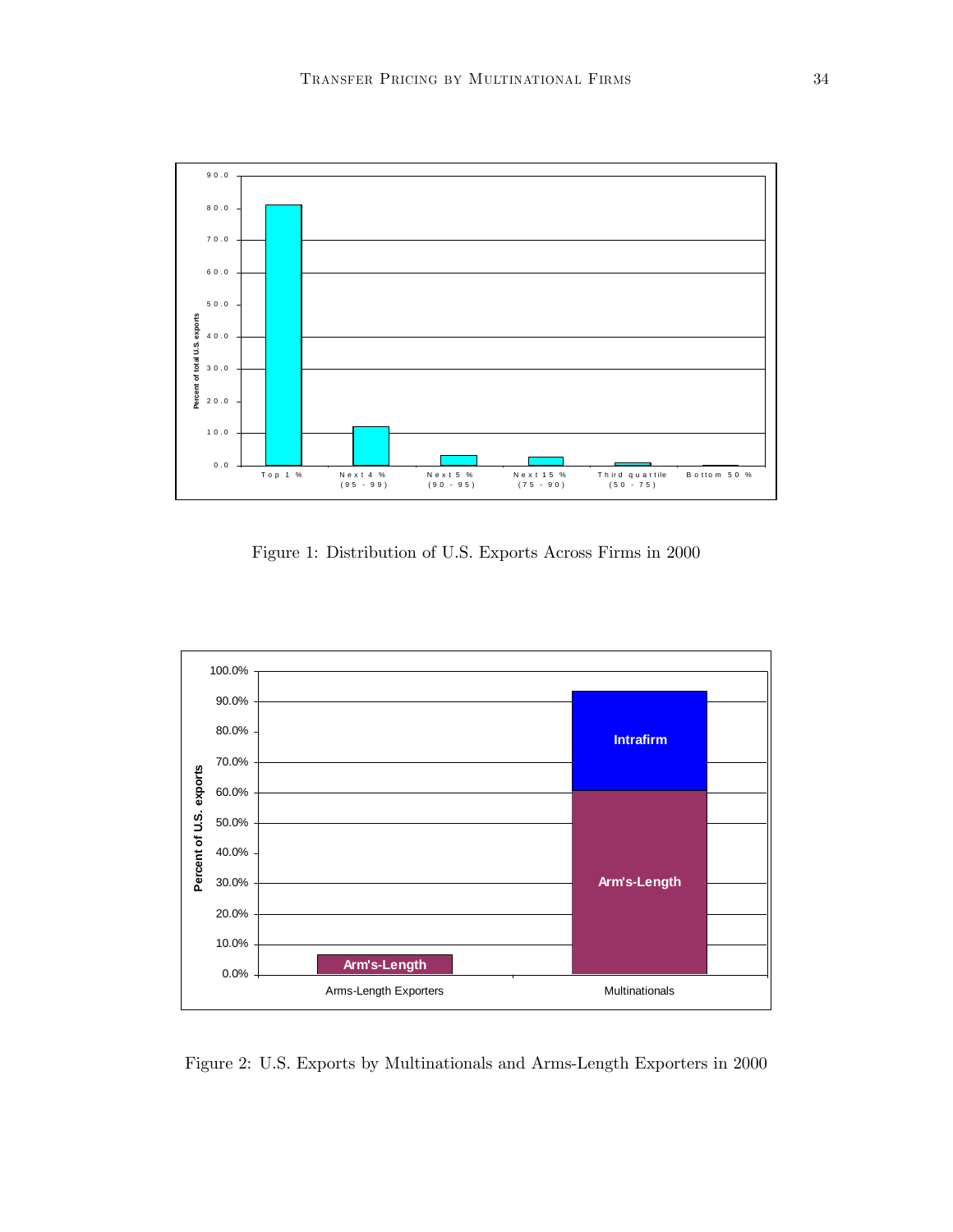

Figure 3: Numerical Solution of the Price Wedge as a Function of Model Parameters